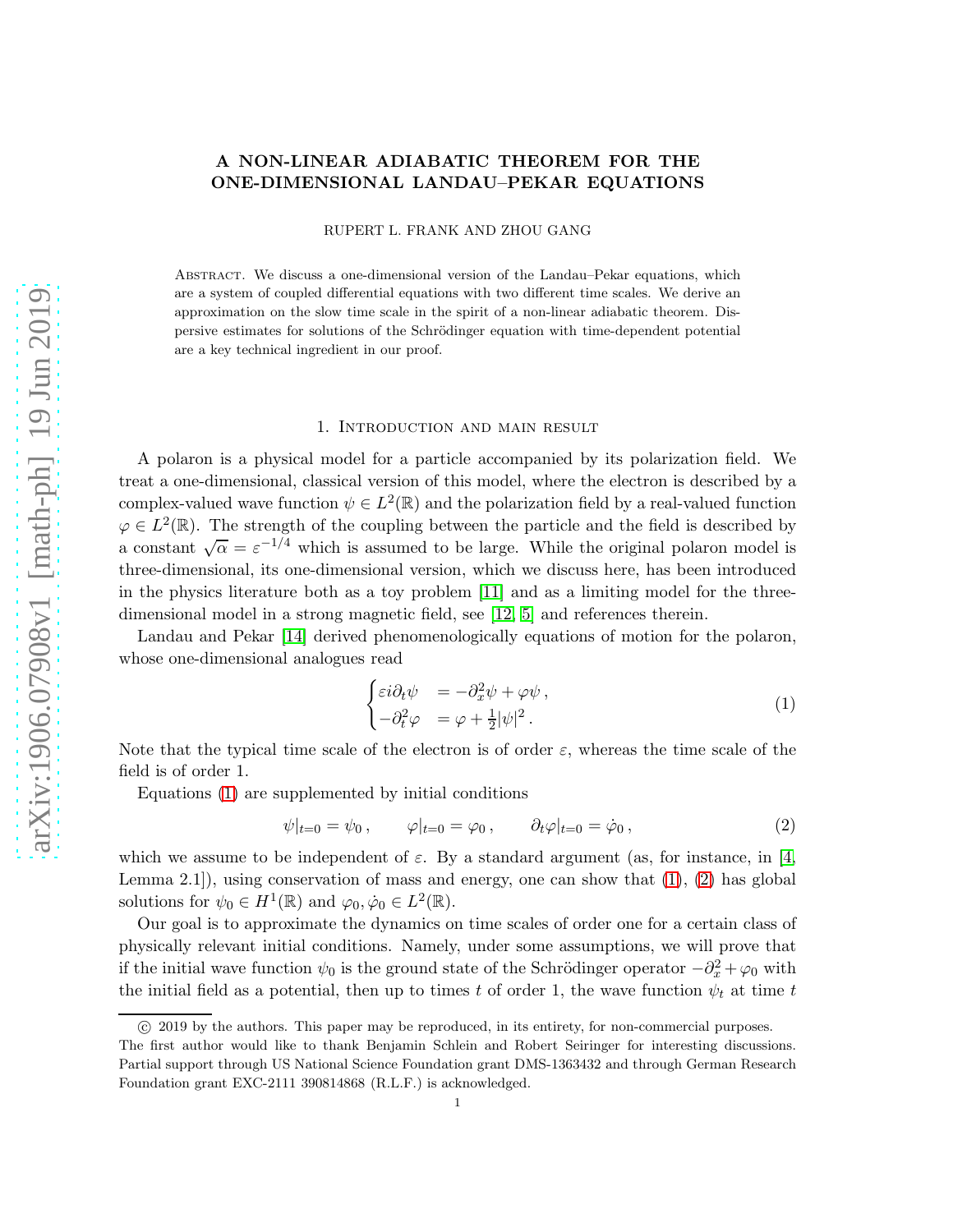is close to the ground state of the Schrödinger operator  $-\partial_x^2 + \varphi_t$  with the field at time t as potential. More precisely, we will construct  $\varepsilon$ -independent limiting dynamics  $(V, Q)$  where Q is an exact ground state of  $-\partial_x^2 + V$  such that up to times of order 1 the solution  $(\psi, \varphi)$ is in a quantitative sense well approximated by  $(Q, V)$  after multiplying  $\psi$  by an explicit phase. As we will discuss below in some more detail, this result is in the spirit of a non-linear adiabatic theorem.

Let us state our main result in detail. We will work under the following assumption on the initial data.

<span id="page-1-0"></span>Assumption 1.1. Let  $\varphi_0 \in L^2(\mathbb{R}) \cap \langle x \rangle^{-2} L^1(\mathbb{R})$  be real-valued and assume that the Schrödinger operator  $-\partial_x^2 + \varphi_0$  in  $L^2(\mathbb{R})$  has a unique negative eigenvalue and no zero-energy resonance. We denote the eigenvalue by  $E_0$  and a corresponding real-valued eigenfunction (not necessarily normalized) by  $\psi_0$ . Moreover, let  $\dot{\varphi}_0 \in L^2(\mathbb{R}) \cap \langle x \rangle^{-2} L^1(\mathbb{R})$  be real-valued.

We recall (see, e.g., [\[25,](#page-32-0) Chapter 5]) that the Schrödinger operator  $-\partial_x^2 + W$  is said to have a zero-energy resonance if there is a non-trivial, bounded function u on R such that  $(-\partial_x^2 + W)u = 0$ . We recall that if  $W \in \langle x \rangle^{-1}L^1(\mathbb{R})$ , then any solution u of the latter equation satisfies  $u(x) \sim b_{\pm} x$  as  $x \to \pm \infty$ , and so having a zero-energy resonance means that there is a non-trivial solution with  $b_+ = b_- = 0$ . Generically,  $-\partial_x^2 + W$  has no zero-energy resonance.

The assumption that  $\psi_0$  is real-valued is not restrictive since, because of the simplicity of  $E_0$ , any corresponding eigenfunction  $\tilde{\psi}_0$  is of the form  $e^{i\theta}\psi_0$  for a real-valued  $\psi_0$ , and then the pair  $(e^{i\theta}\psi, \varphi)$  is a solution of [\(1\)](#page-0-0) with the initial condition  $(\tilde{\psi}_0, \varphi_0, \dot{\varphi}_0)$ .

Using a fixed point argument (see Proposition [4.1\)](#page-15-0) one can show that there is a maximal interval  $[0, T_*)$ ,  $T_* \in (0, \infty) \cup \{\infty\}$ , as well as unique functions  $Q \in C^{\infty}([0, T_*), H^1(\mathbb{R}, \mathbb{R}))$ ,  $V \in C^{\infty}([0,T_*), L^2(\mathbb{R}))$  and  $E \in C^{\infty}([0,T_*), (-\infty,0))$  such that for all  $t \in [0,T_*)$ 

<span id="page-1-1"></span>
$$
(-\partial_x^2 + V)Q = EQ, \qquad -\partial_t^2 V = V + \frac{1}{2}Q^2 \tag{3}
$$

and

<span id="page-1-2"></span>
$$
||Q||_2 = ||\psi_0||_2 \tag{4}
$$

and

<span id="page-1-3"></span>
$$
Q|_{t=0} = \psi_0, \qquad V|_{t=0} = \varphi_0, \qquad \partial_t V|_{t=0} = \dot{\varphi}_0.
$$
 (5)

We set

 $T^* := \sup \{ T \in [0, T_*] : E_t$  is the unique negative eigenvalue of  $-\partial_x^2 + V_t$ 

and there is no zero energy resonance for all  $t \in (0, T)$  (6)

and note that  $T^* > 0$ .

The following is our main result.

<span id="page-1-4"></span>**Theorem 1.2.** Let  $\psi_0$ ,  $\varphi_0$  and  $\dot{\varphi}_0$  be as in Assumption [1.1](#page-1-0) and let  $(V, Q)$  be the solution of [\(3\)](#page-1-1), [\(4\)](#page-1-2) with initial data [\(5\)](#page-1-3). Then for every  $T < T^*$  there is an  $\varepsilon_T > 0$  such that for all  $t \in [0, T]$  and  $\varepsilon \in (0, \varepsilon_T]$ , the solution  $(\psi, \varphi)$  of [\(1\)](#page-0-0) with initial data [\(2\)](#page-0-1) satisfies

$$
\left\|\psi_t - e^{-i\varepsilon^{-1}\int_0^t E_s ds} Q_t\right\|_2 \lesssim \varepsilon, \qquad \|\varphi_t - V_t\|_2 + \|\partial_t \varphi_t - \partial_t V_t\|_2 \lesssim \varepsilon^2.
$$

More precisely, setting

$$
\alpha_t := \|\psi_0\|^{-2} \langle Q_t, e^{i\varepsilon^{-1} \int_0^t E_s ds} \psi_t \rangle \qquad and \qquad R_t := e^{i\varepsilon^{-1} \int_0^t E_s ds} \psi_t - \alpha_t Q_t,
$$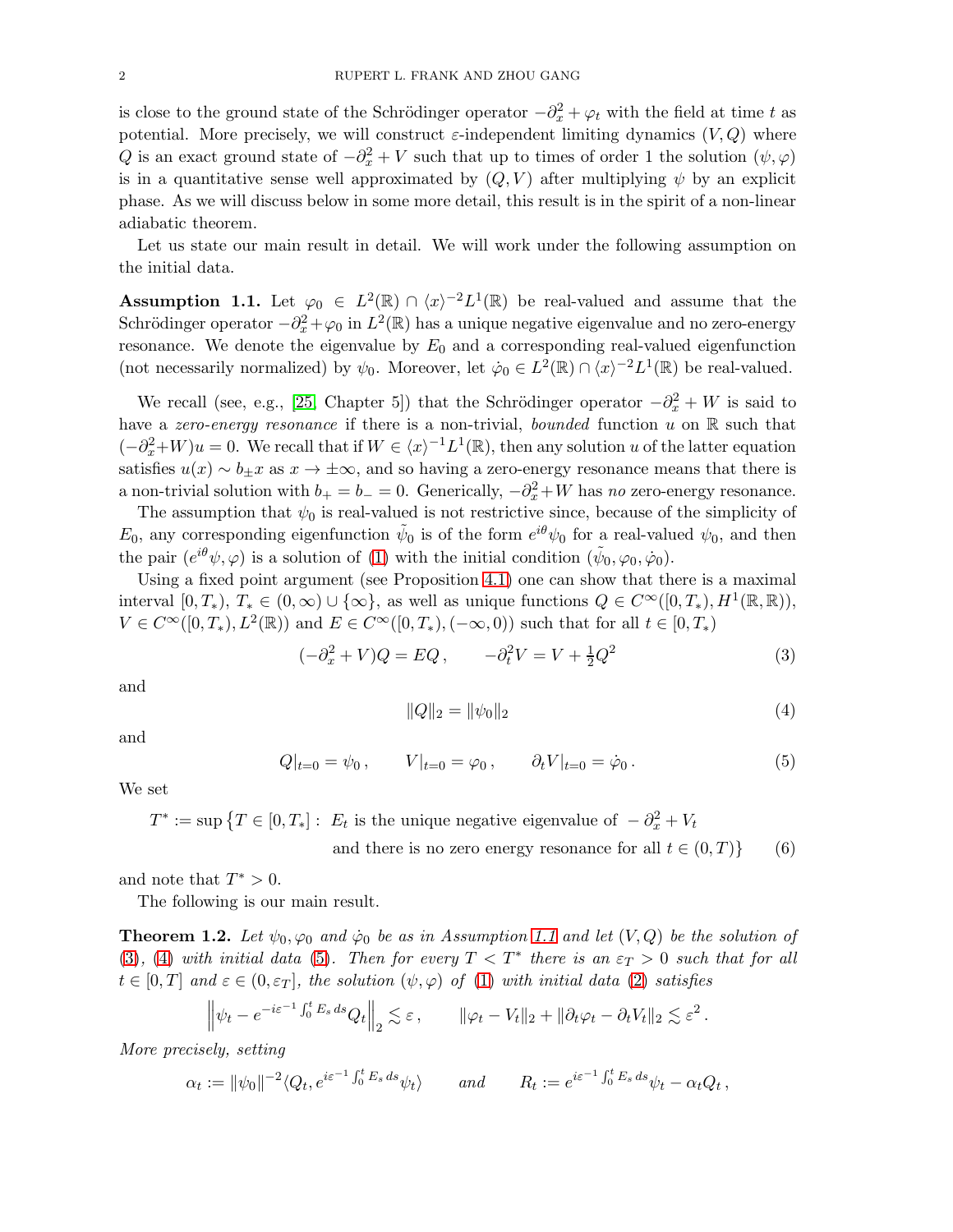we have the decomposition

<span id="page-2-2"></span>
$$
\psi_t = e^{-i\varepsilon^{-1} \int_0^t E_s ds} \left( \alpha_t Q_t + R_t \right) \qquad \text{with} \qquad \langle Q_t, R_t \rangle = 0 \tag{7}
$$

and the bounds

$$
||R_t||_2 = ||\psi_0||_2 \sqrt{1 - |\alpha_t|^2} \lesssim \varepsilon, \qquad |\partial_t \alpha_t| \lesssim \varepsilon, \qquad |\partial_t (|\alpha_t|^2) \lesssim \begin{cases} \varepsilon & \text{if } t \leq \varepsilon, \\ \varepsilon (\varepsilon/t)^{3/2} & \text{if } \varepsilon \leq t \leq \varepsilon^{1/3}, \\ \varepsilon^2 & \text{if } t \geq \varepsilon^{1/3}. \end{cases}
$$

We emphasize that  $\alpha_t$  and  $R_t$  depend on  $\varepsilon$ , whereas  $Q_t$  and  $E_t$  do not.

The bound on the approximation of  $\psi_t$  stated in the first part of the theorem follows from the bounds in the second part since

$$
\left\|\psi_t - e^{-i\varepsilon^{-1}\int_0^t E_s ds} Q_t\right\|_2 = \left\| (\alpha_t - 1)Q_t + R_t \right\|_2 = \sqrt{|\alpha_t - 1|^2 \|\psi_0\|_2^2 + \|R_t\|_2^2} \lesssim \varepsilon.
$$

We believe that the order  $\varepsilon$  is best possible, since in the proof of the theorem we will extract from  $R_t$  a term which is a multiple of  $\varepsilon$  and show that the remainder is, at least in the norm of  $\langle x \rangle L^{\infty}$  and for times  $t \geq \varepsilon^{1/3}$ , bounded by  $\varepsilon^2$ .

A result closely related to Theorem [1.2](#page-1-4) appears in [\[15\]](#page-31-5). We'll discuss similarities and differences at the end of this introduction.

The statement of the theorem is reminiscent of the adiabatic theorem in quantum mechanics, which states that, under a gap condition, a system initially in an eigenstate remains close to its instanteneous eigenstate if the Hamiltonian changes slowly. Some recent works have explored to which extent this theorem remains valid for *non-linear* Schrödinger equations. The paper [\[22\]](#page-32-1) studies the case of a weak non-linearity and modifies techniques from the proof of the (linear) adiabatic theorem. In contrast, we will follow the approach initiated in [\[7\]](#page-31-6), which exploits a completely different mechanism, namely that of dispersion. It draws its inspiration from works on asymptotic stability of ground states of non-linear Schrödinger equations, a topic that was pioneered by Soffer and Weinstein [\[20,](#page-31-7) [21\]](#page-32-2) and Buslaev and Perel'man [\[1\]](#page-31-8) and that has seen an enormous activity in the last two decades. For instance, the works [\[2,](#page-31-9) [18\]](#page-31-10) concern the situation without excited states, which is similar to the situation considered here. We will not attempt to review the immense list of works contributing to the problem with excited states.

A key ingredient in our proof are adiabatic dispersive estimates for time-dependent Schrödinger operators which, we hope, will turn out to be useful also beyond the context of this work. They are the topic of Section [2](#page-4-0) of this paper, which can be read independently of the remaining sections. We emphasize that the notation  $V$  in this part of the paper has nothing to do with the solution of [\(3\)](#page-1-1).

<span id="page-2-1"></span>Assumption 1.3. Let  $T \in (0, \infty)$  and let  $V \in C([0, T]; \langle x \rangle^{-2} L^1(\mathbb{R})) \cap C^1([0, T]; L^1 + L^{\infty}(\mathbb{R}))$ such that  $V(t)$  is real-valued for any  $t \in [0, T]$ . Moreover, for any  $t \in [0, T]$ , the operator  $-\partial_x^2 + V(t)$  has a single negative eigenvalue and no zero energy resonance.

We denote by  $P_c(t)$  the orthogonal projection corresponding to the continuous spectrum of  $-\partial_x^2 + V(t)$  in  $L^2(\mathbb{R})$  and consider the equation

<span id="page-2-0"></span>
$$
i\varepsilon \partial_t \psi = (-\partial_x^2 + V(t))P_c(t)\psi \tag{8}
$$

with an initial condition  $\psi_0$  corresponding to the continuous spectrum of  $-\partial_x^2 + V(0)$ .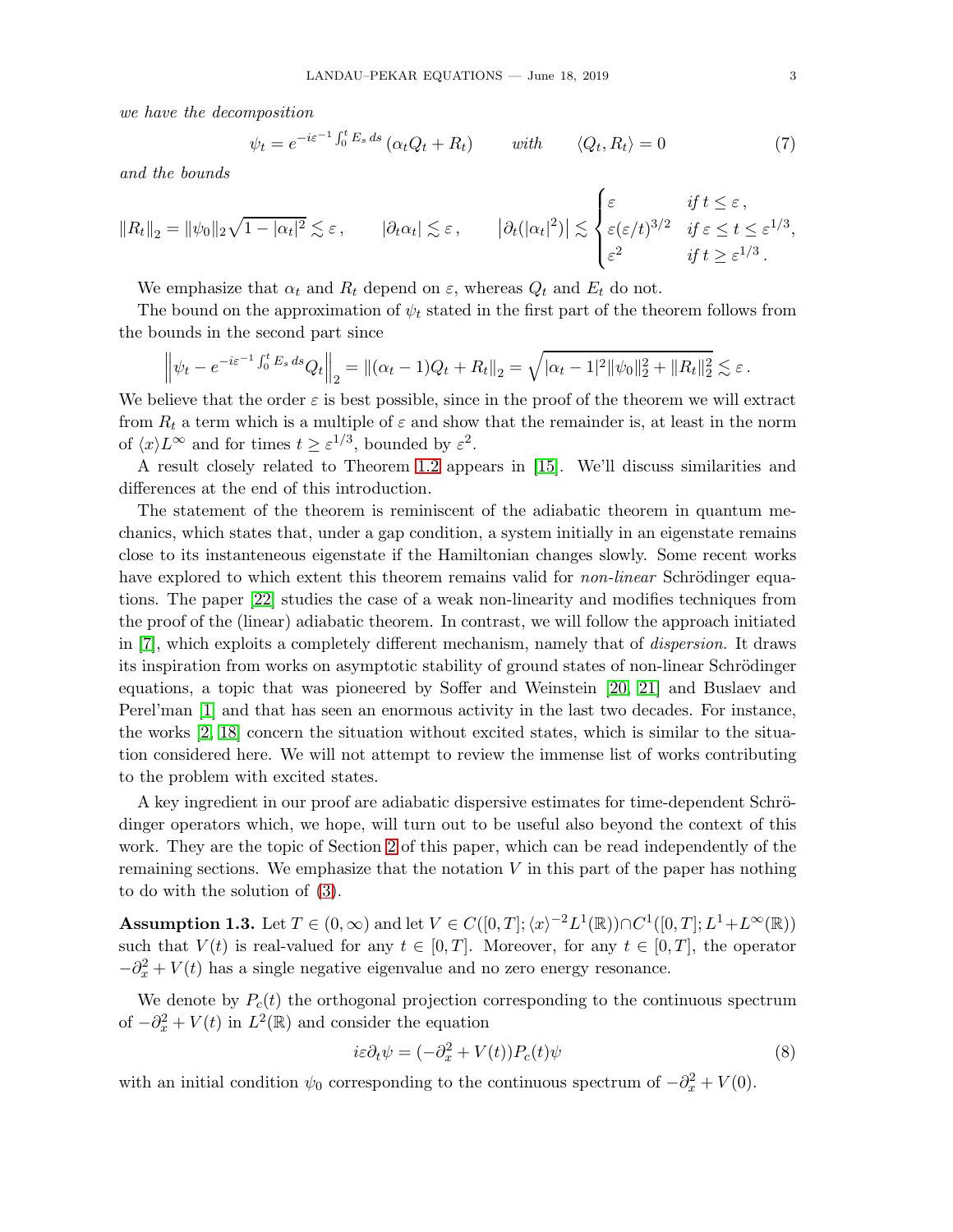<span id="page-3-3"></span>**Theorem 1.4.** If  $P_c(0)\psi_0 = \psi_0$ , then the solution  $\psi$  of [\(8\)](#page-2-0) with initial condition  $\psi|_{t=0} = \psi_0$ satisfies for all  $t \in (0, T]$  and all  $\varepsilon \in (0, 1]$ ,

$$
\left\| \langle x \rangle^{-1} P_c(t) \psi(t) \right\|_{\infty} \lesssim \min \left\{ \left( \frac{\varepsilon}{t} \right)^{1/2}, \left( \frac{\varepsilon}{t} \right)^{3/2} \right\} \left\| \langle x \rangle \psi_0 \right\|_1 , \tag{9}
$$

$$
\left\| \langle x \rangle^{-1} P_c(t) \psi(t) \right\|_{\infty} \lesssim \left( \frac{\varepsilon}{t} \right)^{1/2} \left\| \psi_0 \right\|_{1},\tag{10}
$$

<span id="page-3-2"></span><span id="page-3-1"></span><span id="page-3-0"></span>
$$
\|P_c(t)\psi(t)\|_{\infty} \lesssim \max\left\{ \left(\frac{\varepsilon}{t}\right)^{1/2}, 1\right\} \|\psi_0\|_1 . \tag{11}
$$

For us, the most important one of these bounds is  $(9)$ , which yields an integrable  $t^{-3/2}$ decay at the expense of introducing weights into the norms. However, we also need the bounds [\(10\)](#page-3-1) and [\(11\)](#page-3-2) without weights on the right side when dealing with some remainder terms.

The improved bound [\(9\)](#page-3-0) relies fundamentally on the non-resonance assumption on  $-\partial_x^2 +$  $V(t)$ . In the context of asymptotic stability of ground states for the non-linear Schrödinger equation, the observation that a non-resonance condition improves the usual  $t^{-1/2}$  decay to a  $t^{-3/2}$  decay is due to Buslaev and Perel'man [\[1\]](#page-31-8) and has been used in many works thereafter, see, e.g., [\[13,](#page-31-11) [8\]](#page-31-12). The bounds in Theorem [1.4](#page-3-3) for time-dependent  $V$  seem to be new, but as an input in the proof we use bounds for time-independent  $V$ . Such bounds go back to Weder [\[24\]](#page-32-3) and are due to Goldberg and Schlag [\[9\]](#page-31-13) and Mizutani [\[16\]](#page-31-14) under rather minimal assumption decay conditions on  $V$ . For further references we refer to the review [\[19\]](#page-31-15). For dispersive estimate for Schrödinger operators with time-dependent potentials in a non-adiabatic setting in the three-dimensional case we refer to [\[17\]](#page-31-16).

The research described in this paper was finished in early 2017 and the results were presented at conferences in Stuttgart, Oberwolfach and Munich between April and June 2017 and announced in [\[3\]](#page-31-17). In April 2019 the authors received a preprint by Leopold, Rademacher, Schlein and Seiringer [\[15\]](#page-31-5) which contains closely related results for the corresponding threedimensional system, obtained by different means. Let us compare their work with ours. The techniques from [\[15\]](#page-31-5) extend immediately to the one-dimensional case considered here, but it is not clear whether our techniques extend to the three-dimensional case. While the dispersion in three dimensions is stronger, which would lead to some simplifications in our approach, the corresponding Schrödinger operator in three dimensions has typically infinitely many negative eigenvalues, which is probably outside of the scope of our methods.

The assertions in [\[15\]](#page-31-5), translated into the one-dimensional setting, are different from ours. In [\[15\]](#page-31-5)  $\psi_t$  is compared with the ground state of  $-\partial_x^2 + \varphi_t$  (multiplied by a suitable phase), which still depends on  $\varepsilon$ . On the other hand, our comparison dynamics  $(Q, V)$  are independent of  $\varepsilon$  (again, up to an explicit phase). Moreover, for times of order one our bound on the approximation error for  $\psi$  in  $L^2$  is of order  $\varepsilon$  whereas it is only of order  $\sqrt{\varepsilon}$  in [\[15\]](#page-31-5). We have stated our bounds only up to times of order one, even when  $T^* = \infty$ . In contrast, the bounds in [\[15\]](#page-31-5) are possibly valid, with a worse error bound, up to times of order  $o(\varepsilon^{-1})$ , provided a certain spectral assumption is satisfied. This assumption is only verified up to times of order one. The problem of approximating  $\varphi_t$  is not considered in [\[15\]](#page-31-5).

Finally, [\[15\]](#page-31-5) contains results about the relation between the classical and the quantum model, which we did not study in this paper. For earlier results about the relation between the classical and quantum dynamics we refer to [\[6,](#page-31-18) [4,](#page-31-4) [11\]](#page-31-0).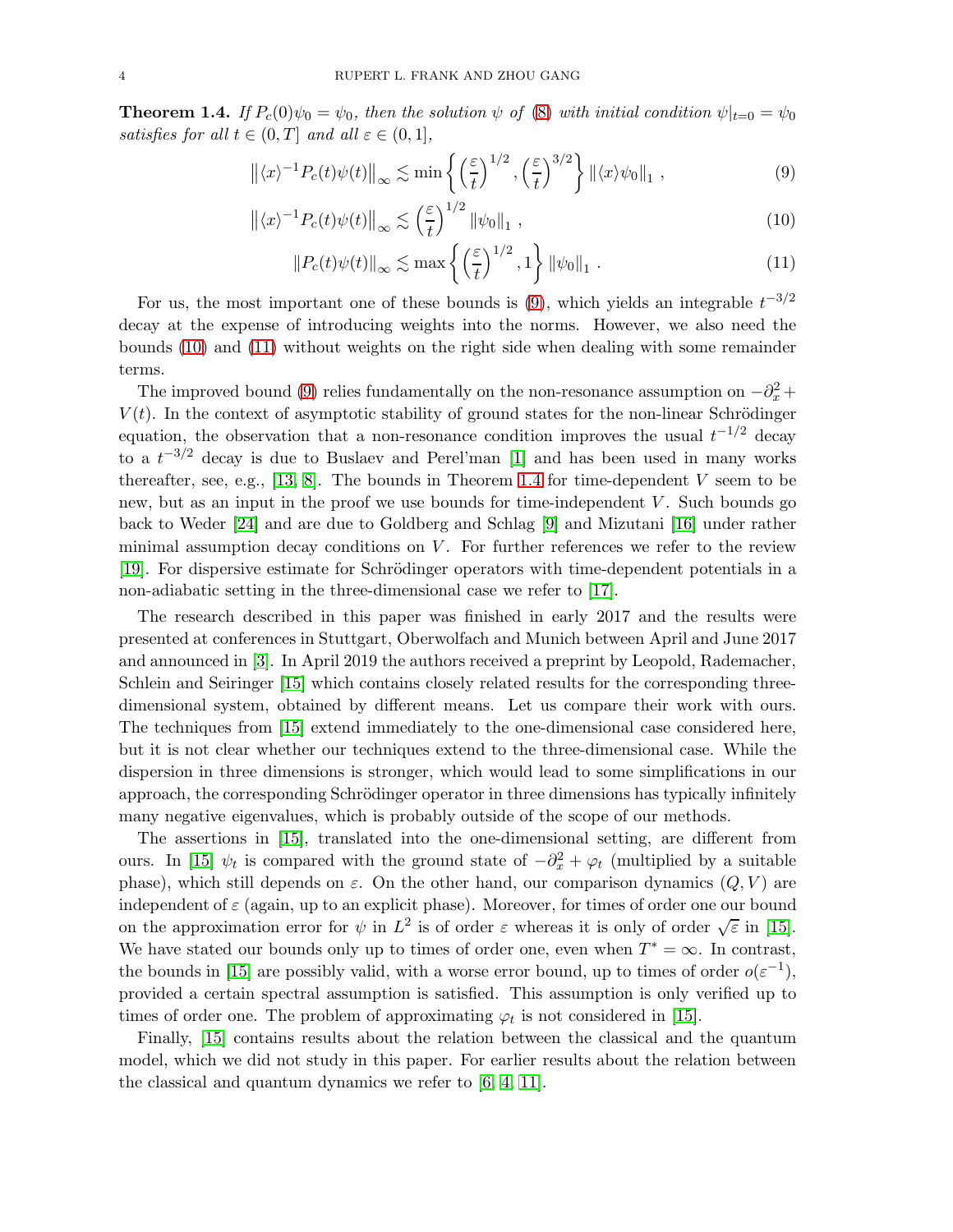### 2. Dispersive estimates with time-dependent potentials

<span id="page-4-3"></span><span id="page-4-0"></span>Our goal in this section is to prove Theorem [1.4.](#page-3-3)

2.1. Preparations for the proof. We denote by  $\varphi(t)$  an  $L^2$ -normalized eigenfunction corresponding to the unique negative eigenvalue of  $-\partial_x^2 + V(t)$  and set

$$
P_d(t) := 1 - P_c(t) = |\varphi(t)\rangle\langle\varphi(t)|.
$$

The second equality follows from Assumption [1.3.](#page-2-1) Under our assumptions on  $V$ , it is wellknown that the eigenfunctions can be chosen to satisfy  $\varphi \in C^1([0,T], H^1(\mathbb{R}))$ . In fact, in our situation, where  $\varphi(t)$  corresponds to the lowest eigenvalue, such a choice is fixed by requiring that  $\varphi(t)$  is non-negative for any  $t \in [0, T]$ . In the following it is only important that  $\varphi(t)$  is real-valued which, since  $\|\varphi(t)\|_2 = 1$  implies that  $\langle \varphi(t), \partial_t \varphi(t) \rangle = 0$ .

We will frequently use the following properties of these eigenfunctions,

$$
\|\langle x\rangle\varphi(t)\|_1\,,\|\langle x\rangle^{-1}\varphi(t)\|_\infty\,,\|\langle x\rangle\partial_t\varphi(t)\|_1\lesssim 1\,.
$$

The uniform boundedness of the first two norms follows from the fact that  $\varphi(t)$  satisfies pointwise exponential bounds. Those follow, for instance, by writing the equation for  $\varphi(t)$ as a Volterra equation and using the fact that  $V \in L^{\infty}([0,T], L^{1}(\mathbb{R}))$  and that the eigenvalue stays away from zero; see, e.g., [\[25,](#page-32-0) Chapter 5]. The uniform boundedness of the third norm follows by differentiating the equation for  $\varphi(t)$  with respect to t. Again using ODE techniques, it is easy to see that  $\partial_t \varphi$  satisfies pointwise exponential bounds (more precisely, it behaves like an exponential possibly multiplied by a linearly growing factor).

In order to prove Theorem [1.4](#page-3-3) we will use Duhamel's formula in the following form, where we abbreviate

<span id="page-4-2"></span><span id="page-4-1"></span>
$$
\tilde{\psi}(t) = P_c(t)\psi(t).
$$

**Lemma 2.1.** For all  $t, t_0 \in [0, T]$ ,

$$
\tilde{\psi}(t) = e^{-i(-\partial_x^2 + V(t_0))t/\varepsilon} P_c(t_0)\psi_0 + P_d(t_0)\tilde{\psi}(t) \n+ \frac{1}{i\varepsilon} \int_0^t e^{-i(-\partial_x^2 + V(t_0))(t-s)/\varepsilon} P_c(t_0)(V(s) - V(t_0))\tilde{\psi}(s) ds \n- \int_0^t \langle \partial_s \varphi(s), \tilde{\psi}(s) \rangle e^{-i(-\partial_x^2 + V(t_0))(t-s)/\varepsilon} P_c(t_0)\varphi(s) ds \n- \int_0^t \int_0^s \langle \partial_{s_1} \varphi(s_1), \tilde{\psi}(s_1) \rangle ds_1 e^{-i(-\partial_x^2 + V(t_0))(t-s)/\varepsilon} P_c(t_0)\partial_s \varphi(s) ds.
$$
\n(12)

*Proof.* We first prove that for all  $t, t_0, t_* \in [0, T]$ ,

$$
\tilde{\psi}(t) = e^{-i(-\partial_x^2 + V(t_0))(t - t_*)/\varepsilon} \tilde{\psi}(t_*)
$$
\n
$$
+ \frac{1}{i\varepsilon} \int_{t_*}^t e^{-i(-\partial_x^2 + V(t_0))(t - s)/\varepsilon} (V(s) - V(t_0)) \tilde{\psi}(s) ds
$$
\n
$$
- \int_{t_*}^t \langle \partial_s \varphi(s), \tilde{\psi}(s) \rangle e^{-i(-\partial_x^2 + V(t_0))(t - s)/\varepsilon} \varphi(s) ds
$$
\n
$$
- \int_{t_*}^t \int_0^s \langle \partial_{s_1} \varphi(s_1), \tilde{\psi}(s_1) \rangle ds_1 e^{-i(-\partial_x^2 + V(t_0))(t - s)/\varepsilon} \partial_s \varphi(s) ds. \tag{13}
$$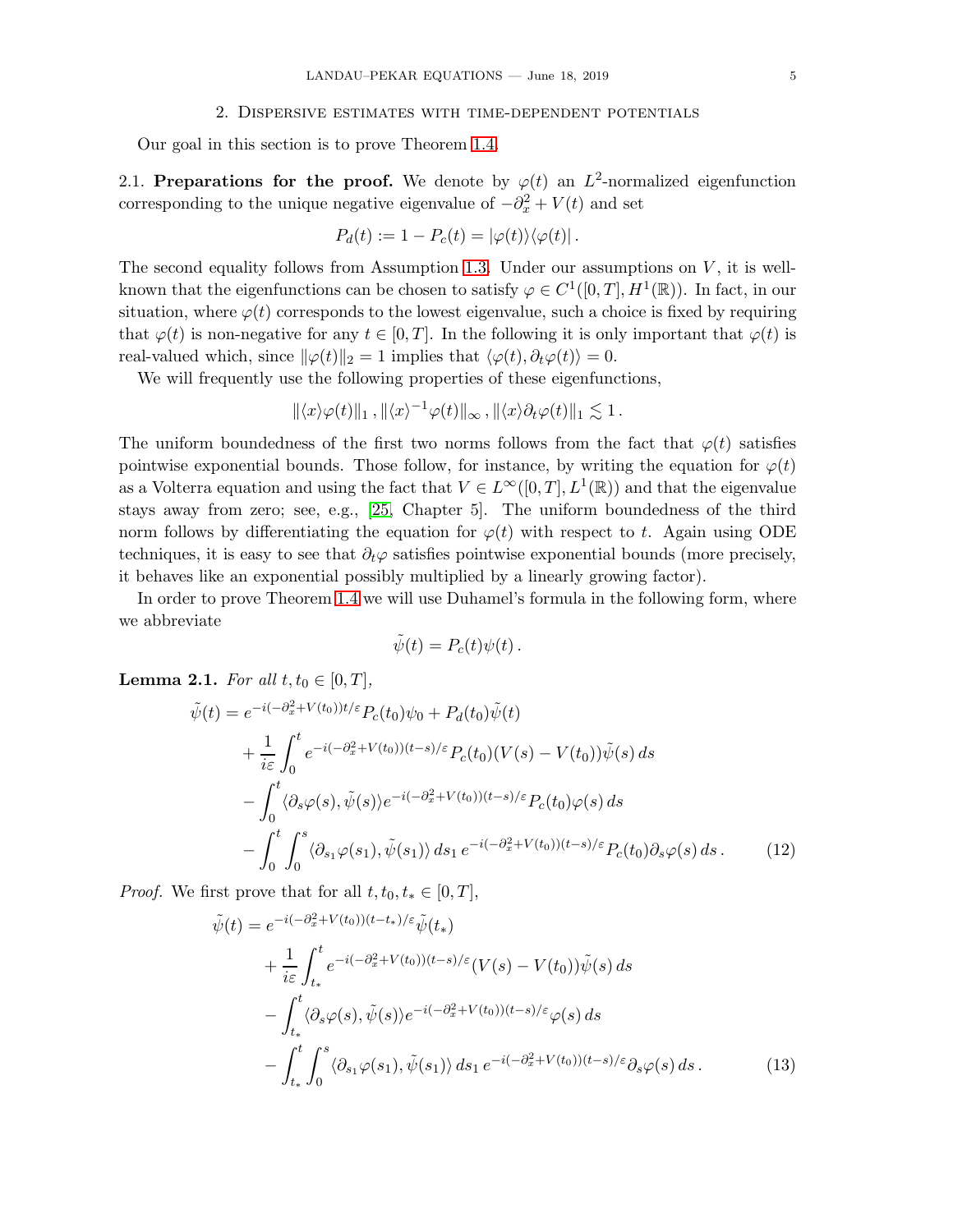Since  $\partial_t P_c(t) = -\partial_t P_d(t) = -|\varphi(t)\rangle\langle\partial_t\varphi(t)| - |\partial_t\varphi(t)\rangle\langle\varphi(t)|$ , the equation for  $\tilde{\psi}$  reads

$$
i\varepsilon\partial_t\tilde{\psi} = (-\partial_x^2 + V(t))\tilde{\psi} - i\varepsilon\langle\partial_t\varphi,\tilde{\psi}\rangle\varphi - i\varepsilon\langle\varphi,\psi\rangle\partial_t\varphi.
$$

(Here we also used the fact that  $\langle \partial_t \varphi, \psi \rangle = \langle \partial_t \varphi, \tilde{\psi} \rangle$ , since  $\|\varphi\|^2 = 1$  implies  $\langle \varphi, \partial_t \varphi \rangle = 0$ , that is,  $P_c \partial_t \varphi = \partial_t \varphi$ .) Therefore, by Duhamel's formula,

$$
\tilde{\psi}(t) = e^{-i(-\partial_x^2 + V(t_0))(t - t_*)/\varepsilon} \tilde{\psi}(t_*) + \frac{1}{i\varepsilon} \int_{t_*}^t e^{-i(-\partial_x^2 + V(t_0))(t - s)/\varepsilon} (V(s) - V(t_0)) \tilde{\psi}(s) ds
$$

$$
- \int_{t_*}^t \langle \partial_s \varphi(s), \tilde{\psi}(s) \rangle e^{-i(-\partial_x^2 + V(t_0))(t - s)/\varepsilon} \varphi(s) ds
$$

$$
- \int_{t_*}^t \langle \varphi(s), \psi(s) \rangle e^{-i(-\partial_x^2 + V(t_0))(t - s)/\varepsilon} \partial_s \varphi(s) ds.
$$

In order to replace  $\psi$  in the last integral by  $\tilde{\psi}$  we note that

$$
\frac{d}{dt}\langle\varphi(t),\psi(t)\rangle = \langle\partial_t\varphi(t),\psi(t)\rangle + \langle\varphi(t),\dot{\psi}(t)\rangle
$$
  
\n
$$
= \langle\partial_t\varphi(t),\psi(t)\rangle + \frac{1}{i\varepsilon}\langle\varphi(t),(-\partial_x^2 + V(t))P_c(t)\psi(t)\rangle
$$
  
\n
$$
= \langle\partial_t\varphi(t),\psi(t)\rangle
$$
  
\n
$$
= \langle\partial_t\varphi(t),\tilde{\psi}(t)\rangle.
$$

Thus, recalling also  $P_c(0)\psi_0 = \psi_0$ ,

$$
\langle \varphi(t), \psi(t) \rangle = \int_0^t \langle \partial_s \varphi(s), \tilde{\psi}(s) \rangle ds.
$$

Inserting this into the above formula we finally obtain [\(13\)](#page-4-1).

In order to prove the equality in the lemma, we choose  $t_0 = t_*$  in [\(13\)](#page-4-1) and apply  $P_c(t_0)$ to obtain

$$
\tilde{\psi}(t) = P_d(t_0)\tilde{\psi}(t) + e^{-i(-\partial_x^2 + V(t_0))(t - t_0)/\varepsilon}\tilde{\psi}(t_0)
$$
\n
$$
+ \frac{1}{i\varepsilon} \int_{t_0}^t e^{-i(-\partial_x^2 + V(t_0))(t - s)/\varepsilon} P_c(t_0) (V(s) - V(t_0))\tilde{\psi}(s) ds
$$
\n
$$
- \int_{t_0}^t \langle \partial_s \varphi(s), \tilde{\psi}(s) \rangle e^{-i(-\partial_x^2 + V(t_0))(t - s)/\varepsilon} P_c(t_0) \varphi(s) ds
$$
\n
$$
- \int_{t_0}^t \int_0^s \langle \partial_{s_1} \varphi(s_1), \tilde{\psi}(s_1) \rangle ds_1 e^{-i(-\partial_x^2 + V(t_0))(t - s)/\varepsilon} P_c(t_0) \partial_s \varphi(s) ds.
$$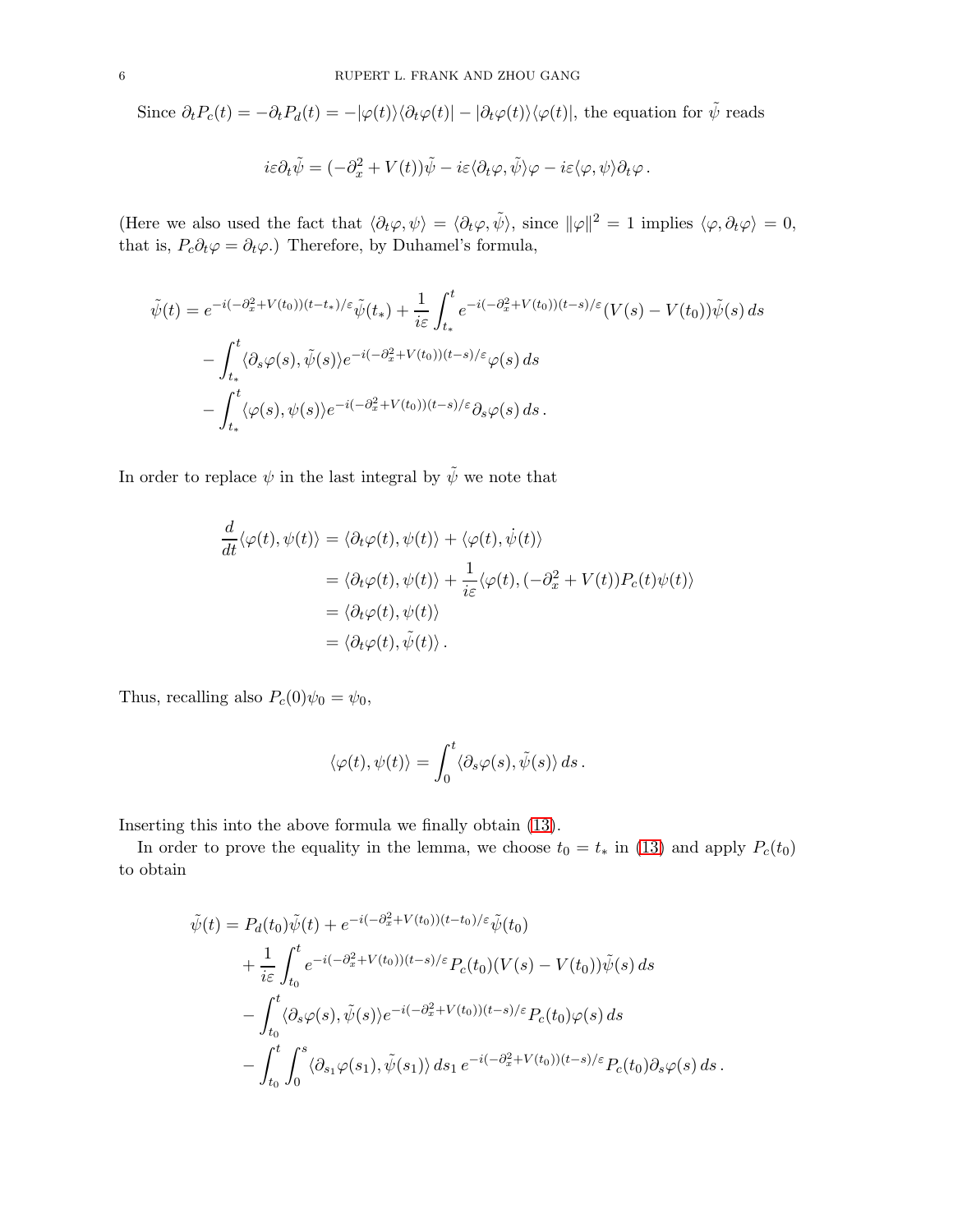On the other hand, taking  $t_* = 0$  and  $t = t_0$  in [\(13\)](#page-4-1) and applying  $e^{-i(-\partial_x^2 + V(t_0))(t-t_0)/\varepsilon}P_c(t_0)$ to both sides of the equation we obtain

$$
e^{-i(-\partial_x^2 + V(t_0))(t-t_0)/\varepsilon}\tilde{\psi}(t_0) = e^{-i(-\partial_x^2 + V(t_0))t/\varepsilon}P_c(t_0)\psi_0
$$
  
+ 
$$
\frac{1}{i\varepsilon}\int_0^{t_0} e^{-i(-\partial_x^2 + V(t_0))(t-s)/\varepsilon}P_c(t_0) (V(s) - V(t_0)) \tilde{\psi}(s) ds
$$
  
- 
$$
\int_0^{t_0} \langle \partial_s \varphi(s), \tilde{\psi}(s) \rangle e^{-i(-\partial_x^2 + V(t_0))(t-s)/\varepsilon}P_c(t_0)\varphi(s) ds
$$
  
- 
$$
\int_0^{t_0} \int_0^s \langle \partial_{s_1}\varphi(s_1), \tilde{\psi}(s_1) \rangle ds_1 e^{-i(-\partial_x^2 + V(t_0))(t-s)/\varepsilon}P_c(t_0)\partial_s\varphi(s) ds.
$$

Combining the previous two formulas we arrive at the claimed expression [\(12\)](#page-4-2).  $\Box$ 

The following simple bounds will be useful in the proof of Theorem [1.4.](#page-3-3)

<span id="page-6-0"></span>**Lemma 2.2.** We have for all  $\varepsilon > 0$ ,  $t > 0$  and  $T > 0$ ,

$$
\int_0^\infty \min\left\{ \left| \frac{\varepsilon}{t-s} \right|^{1/2}, \left| \frac{\varepsilon}{t-s} \right|^{3/2} \right\} \min\left\{ \left( \frac{\varepsilon}{s} \right)^{1/2}, \left( \frac{\varepsilon}{s} \right)^{3/2} \right\} ds \lesssim \varepsilon \min\left\{ \left( \frac{\varepsilon}{t} \right)^{1/2}, \left( \frac{\varepsilon}{t} \right)^{3/2} \right\},
$$

$$
\int_0^\infty \min\left\{ \left| \frac{\varepsilon}{t-s} \right|^{1/2}, \left| \frac{\varepsilon}{t-s} \right|^{3/2} \right\} \int_0^s \min\left\{ \left( \frac{\varepsilon}{s_1} \right)^{1/2}, \left( \frac{\varepsilon}{s_1} \right)^{3/2} \right\} ds_1 ds \lesssim \varepsilon^2,
$$

$$
\int_0^\infty \min\left\{ \left| \frac{\varepsilon}{t-s} \right|^{1/2}, \left| \frac{\varepsilon}{t-s} \right|^{3/2} \right\} \left( \frac{\varepsilon}{s} \right)^{1/2} ds \lesssim \varepsilon \left( \frac{\varepsilon}{t} \right)^{1/2},
$$

and

$$
\int_0^T \min\left\{\left|\frac{\varepsilon}{t-s}\right|^{1/2}, \left|\frac{\varepsilon}{t-s}\right|^{3/2}\right\} \int_0^s \left(\frac{\varepsilon}{s_1}\right)^{1/2} ds_1 ds \lesssim \varepsilon^2 \left(\frac{T}{\varepsilon}\right)^{1/2}.
$$

*Proof.* By scaling we may assume in the following that  $\varepsilon = 1$ . To prove the first inequality we split the integral into the regions  $s \leq t$  and  $s > t$ . For the first integral we have

$$
\int_0^t \min\left\{\frac{1}{|t-s|^{1/2}}, \frac{1}{|t-s|^{3/2}}\right\} \min\left\{\frac{1}{s^{1/2}}, \frac{1}{s^{3/2}}\right\} ds
$$
  
=  $2 \int_0^{t/2} \min\left\{\frac{1}{(t-s)^{1/2}}, \frac{1}{(t-s)^{3/2}}\right\} \min\left\{\frac{1}{s^{1/2}}, \frac{1}{s^{3/2}}\right\} ds$   
 $\lesssim \min\left\{\frac{1}{t^{1/2}}, \frac{1}{t^{3/2}}\right\} \int_0^{t/2} \min\left\{\frac{1}{s^{1/2}}, \frac{1}{s^{3/2}}\right\} ds \lesssim \min\left\{\frac{1}{t^{1/2}}, \frac{1}{t^{3/2}}\right\}.$ 

For the second integral we have

$$
\int_{t}^{\infty} \min\left\{\frac{1}{|t-s|^{1/2}}, \frac{1}{|t-s|^{3/2}}\right\} \min\left\{\frac{1}{s^{1/2}}, \frac{1}{s^{3/2}}\right\} ds
$$
  

$$
\leq \min\left\{\frac{1}{t^{1/2}}, \frac{1}{t^{3/2}}\right\} \int_{t}^{\infty} \min\left\{\frac{1}{(s-t)^{1/2}}, \frac{1}{(s-t)^{3/2}}\right\} ds \lesssim \min\left\{\frac{1}{t^{1/2}}, \frac{1}{t^{3/2}}\right\}.
$$

This proves the first inequality.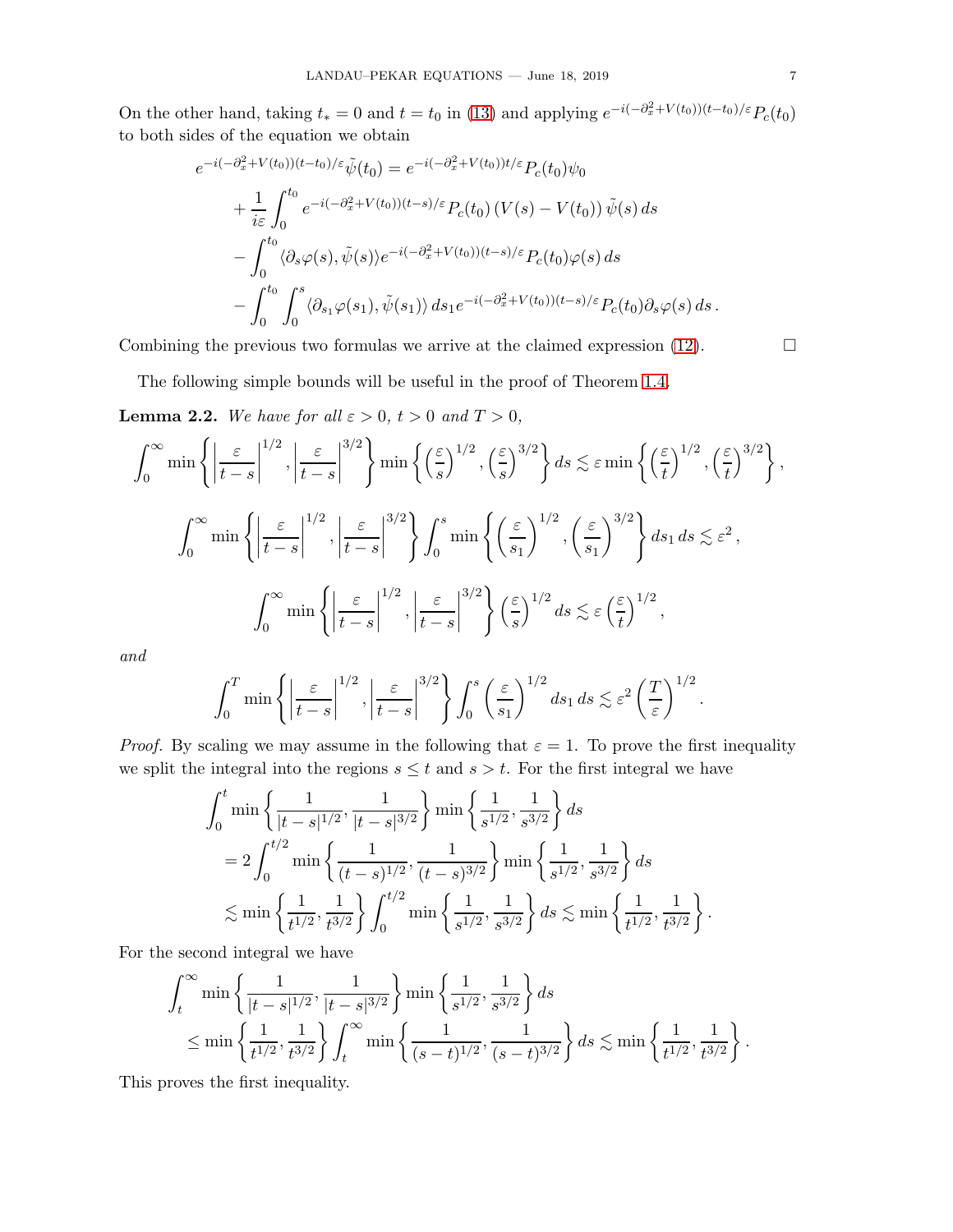The second inequality simply follows from

$$
\int_0^s \min\left\{\frac{1}{s_1^{1/2}}, \frac{1}{s_1^{3/2}}\right\} ds_1 \lesssim 1
$$

and

<span id="page-7-0"></span>
$$
\int_0^\infty \min\left\{\frac{1}{|t-s|^{1/2}}, \frac{1}{|t-s|^{3/2}}\right\} ds \le \int_{\mathbb{R}} \min\left\{\frac{1}{|t-s|^{1/2}}, \frac{1}{|t-s|^{3/2}}\right\} ds < \infty. \tag{14}
$$

To prove the third inequality we split the integral into the regions  $s \leq t/2$  and  $s > t/2$ . For the first integral we have

$$
\int_0^{t/2} \min\left\{ \frac{1}{|t-s|^{1/2}}, \frac{1}{|t-s|^{3/2}} \right\} \frac{1}{s^{1/2}} ds \lesssim \min\left\{ \frac{1}{t^{1/2}}, \frac{1}{t^{3/2}} \right\} \int_0^{t/2} \frac{1}{s^{1/2}} ds \lesssim \min\left\{ 1, \frac{1}{t} \right\}.
$$

For the second integral we have

$$
\int_{t/2}^{\infty} \min\left\{ \frac{1}{|t-s|^{1/2}}, \frac{1}{|t-s|^{3/2}} \right\} \frac{1}{s^{1/2}} ds \leq \frac{1}{t^{1/2}} \int_{t/2}^{\infty} \min\left\{ \frac{1}{|t-s|^{1/2}}, \frac{1}{|t-s|^{3/2}} \right\} ds \lesssim \frac{1}{t^{1/2}}.
$$

This proves the first inequality.

The fourth inequality simply follows from

$$
\int_0^s \frac{1}{s_1^{1/2}} ds_1 = 2s^{1/2} \le 2T^{1/2}
$$

for  $s \leq T$  and [\(14\)](#page-7-0). This proves the lemma.

### 2.2. Proof of Theorem [1.4.](#page-3-3) First part. We introduce the quantity

$$
\mathcal{M}(t_0, t) := \sup_{t_0 \le s \le t} \left( \min \left\{ \left( \frac{\varepsilon}{s} \right)^{1/2}, \left( \frac{\varepsilon}{s} \right)^{3/2} \right\} \right)^{-1} \left\| \langle x \rangle^{-1} \tilde{\psi}(s) \right\|_{\infty}
$$

and abbreviate

$$
\mathcal{M}(t) := \mathcal{M}(0,t) \, .
$$

We will show that there is a  $\delta > 0$  such that for all  $t_0 \in [0, T - \delta]$  and all  $\varepsilon \in (0, 1]$  one has

$$
\mathcal{M}(t_0, t_0 + \delta) \lesssim \mathcal{M}(t_0) + ||\langle x \rangle \psi_0||_1 \tag{15}
$$

with the convention that  $\mathcal{M}(0) = 0$ .

Clearly, applying [\(15\)](#page-7-1) iteratively at  $t_0 = 0, \delta, 2\delta, \ldots$  we obtain inequality [\(9\)](#page-3-0).

Thus, let  $0 \le t_0 \le t \le T$ . All implied constants below are independent of t and  $t_0$ . Our starting point is the Duhamel formula [\(12\)](#page-4-2). Using the dispersive estimate in [\[16\]](#page-31-14) (combined

<span id="page-7-1"></span>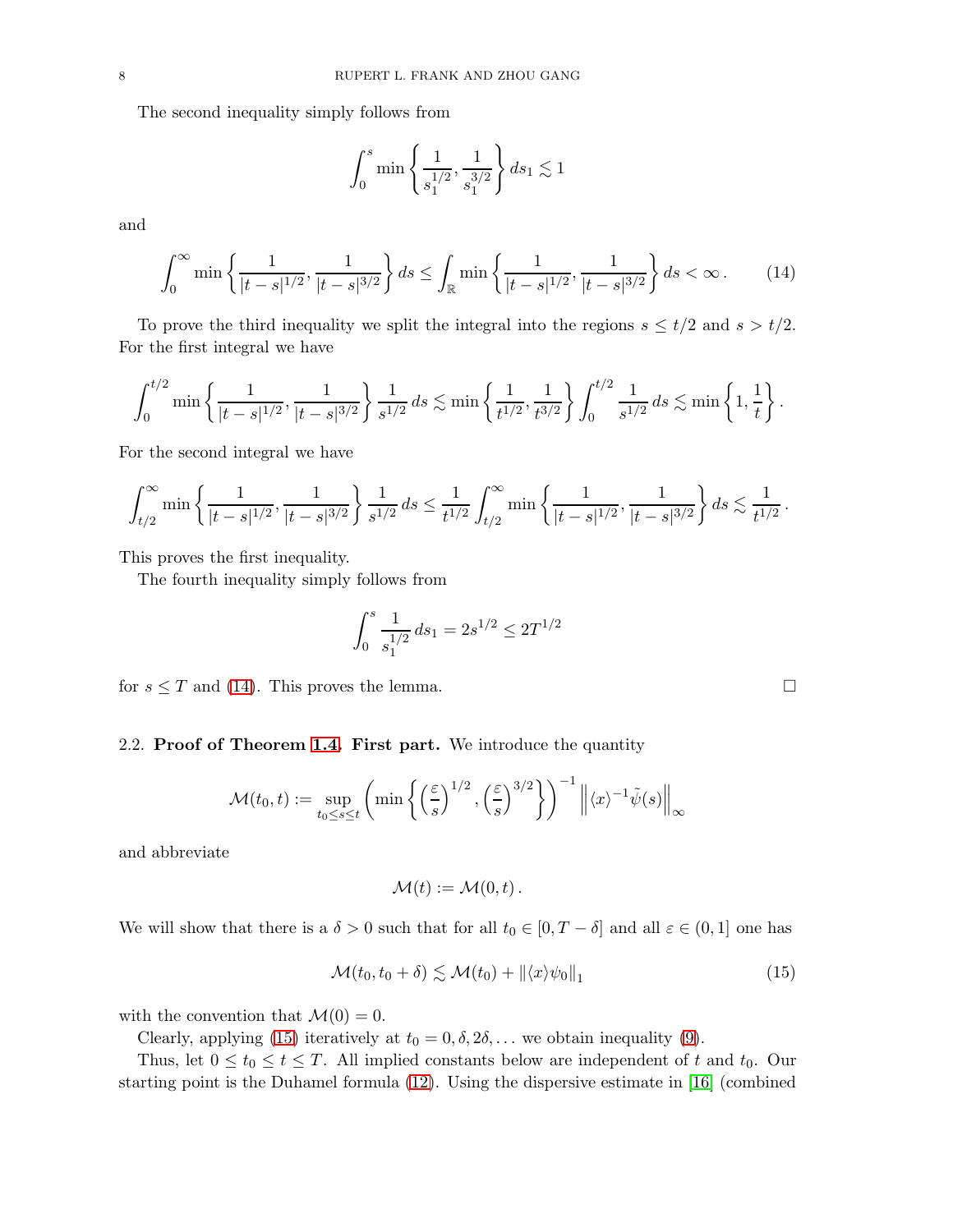with that in [\[9\]](#page-31-13)) we obtain

$$
\left\| \langle x \rangle^{-1} \tilde{\psi}(t) \right\|_{\infty} \lesssim \min \left\{ \left( \frac{\varepsilon}{t} \right)^{1/2}, \left( \frac{\varepsilon}{t} \right)^{3/2} \right\} \left\| \langle x \rangle \psi_0 \right\|_1 + \left\| \langle x \rangle^{-1} P_d(t_0) \tilde{\psi}(t) \right\|_{\infty} \n+ \varepsilon^{-1} \int_0^t \min \left\{ \left( \frac{\varepsilon}{t-s} \right)^{1/2}, \left( \frac{\varepsilon}{t-s} \right)^{3/2} \right\} \left\| \langle x \rangle (V(s) - V(t_0)) \tilde{\psi}(s) \right\|_1 ds \n+ \int_0^{t_0} \left| \langle \partial_s \varphi(s), \tilde{\psi}(s) \rangle \right| \min \left\{ \left( \frac{\varepsilon}{t-s} \right)^{1/2}, \left( \frac{\varepsilon}{t-s} \right)^{3/2} \right\} \left\| \langle x \rangle \varphi(s) \right\|_1 ds \n+ \int_{t_0}^t \left| \langle \partial_s \varphi(s), \tilde{\psi}(s) \rangle \right| \min \left\{ \left( \frac{\varepsilon}{t-s} \right)^{1/2}, \left( \frac{\varepsilon}{t-s} \right)^{3/2} \right\} \left\| \langle x \rangle P_c(t_0) \varphi(s) \right\|_1 ds \n+ \int_0^t \int_0^s \left| \langle \partial_{s_1} \varphi(s_1), \tilde{\psi}(s_1) \rangle \right| ds_1 \min \left\{ \left( \frac{\varepsilon}{t-s} \right)^{1/2}, \left( \frac{\varepsilon}{t-s} \right)^{3/2} \right\} \left\| \langle x \rangle \partial_s \varphi(s) \right\|_1 ds.
$$

We treat the six terms on the right side separately.

The first term on the right side is already of the desired form.

To bound the second term we use the fact that  $P_d(t)\tilde{\psi}(t) = 0$  and obtain

$$
\left\| \langle x \rangle^{-1} P_d(t_0) \tilde{\psi}(t) \right\|_{\infty} = \left\| \langle x \rangle^{-1} \left( P_d(t_0) - P_d(t) \right) \tilde{\psi}(t) \right\|_{\infty}
$$
  

$$
\leq \left\| \langle x \rangle^{-1} \left( P_d(t_0) - P_d(t) \right) \langle x \rangle \right\|_{\infty \to \infty} \left\| \langle x \rangle^{-1} \tilde{\psi}(t) \right\|_{\infty}.
$$

We write

$$
P_d(t_0) - P_d(t) = |\varphi(t_0) - \varphi(t)\rangle\langle\varphi(t_0)| + |\varphi(t)\rangle\langle\varphi(t_0) - \varphi(t)|
$$

and use the general fact that  $\||f\rangle\langle g|\|_{\infty\rightarrow\infty}=\|f\|_{\infty}\|g\|_{1}$  to bound

$$
\left\| \langle x \rangle^{-1} P_d(t_0) \tilde{\psi}(t) \right\|_{\infty} \le \left( \left\| \langle x \rangle^{-1} \left( \varphi(t_0) - \varphi(t) \right) \right\|_{\infty} \left\| \langle x \rangle \varphi(t_0) \right\|_{1} + \left\| \langle x \rangle^{-1} \varphi(t) \right\|_{\infty} \left\| \langle x \rangle \left( \varphi(t_0) - \varphi(t) \right) \right\|_{1} \right) \left\| \langle x \rangle^{-1} \tilde{\psi}(t) \right\|_{\infty}
$$
  

$$
\lesssim \eta(t_0, t) \left\| \langle x \rangle^{-1} \tilde{\psi}(t) \right\|_{\infty}
$$

with

$$
\eta(t_0, t) := \sup_{\substack{t_0 \le s \le t}} \left\| \langle x \rangle^2 (V(s) - V(t_0)) \right\|_1 + \sup_{\substack{t_0 \le s \le t}} \left\| \langle x \rangle^{-1} (\varphi(t_0) - \varphi(s)) \right\|_{\infty}
$$
  
+ 
$$
\sup_{t_0 \le s \le t} \left\| \langle x \rangle (\varphi(t_0) - \varphi(s)) \right\|_1.
$$

For later purposes we also record the bound

<span id="page-8-0"></span>
$$
\|\langle x \rangle P_c(t_0)\varphi(s)\|_1 \lesssim \eta(t_0, t) \qquad \text{for all } t_0 \le s \le t,
$$
\n
$$
(16)
$$

which is proved in a similar way. Indeed, since  $P_c(s)\varphi(s) = 0$ ,

$$
\begin{aligned} \|\langle x \rangle P_c(t_0)\varphi(s)\|_1 &= \|\langle x \rangle (P_c(t_0) - P_c(s))\varphi(s)\|_1 = \|\langle x \rangle (P_d(t_0) - P_d(s))\varphi(s)\|_1 \\ &\le \left\|\langle x \rangle (P_d(t_0) - P_d(s))\langle x \rangle^{-1}\right\|_{1 \to 1} \|\langle x \rangle \varphi(s)\|_1 \,. \end{aligned}
$$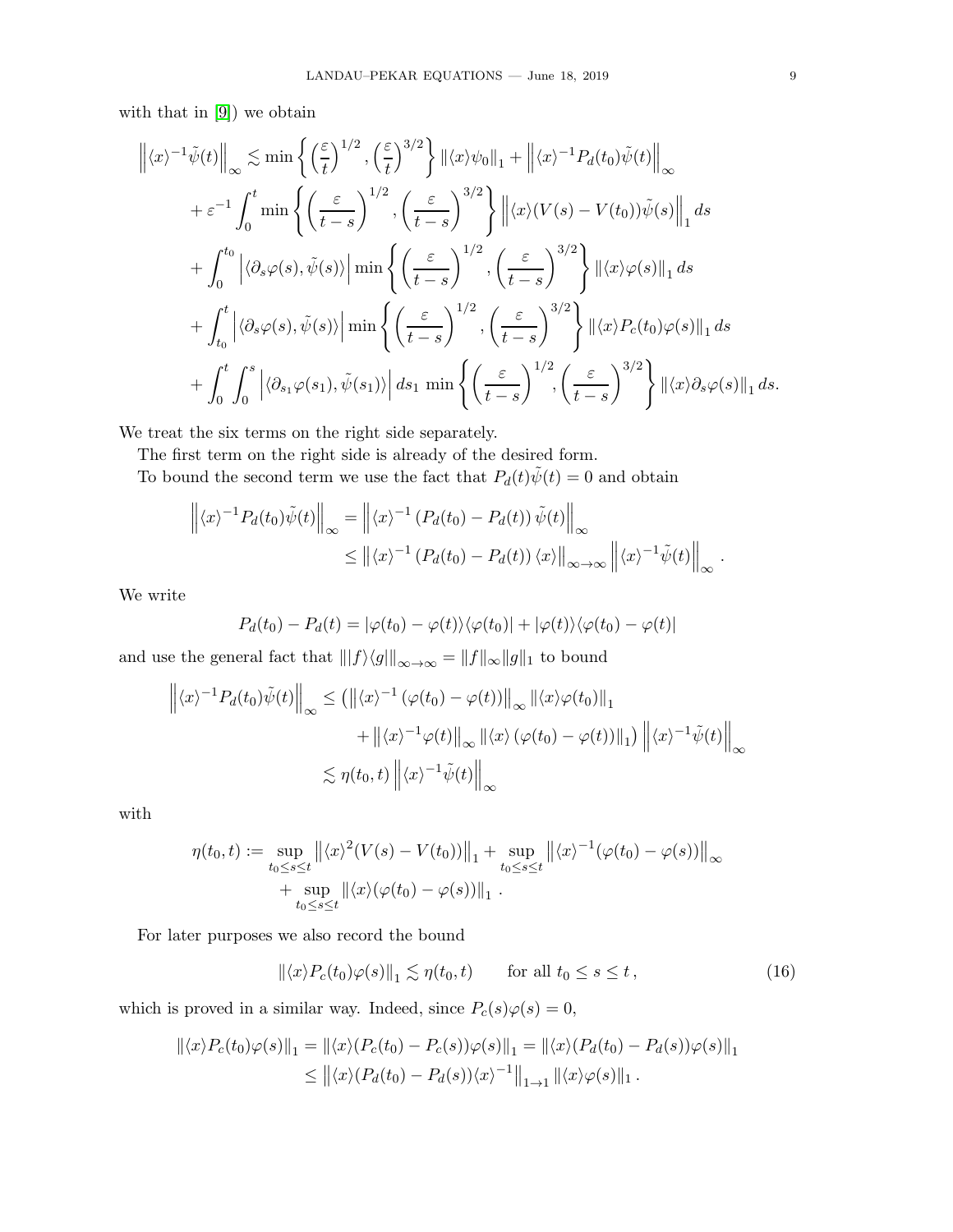We write  $P_d(t_0) - P_d(s)$  as before and use the general fact that  $||f\rangle\langle g||_{1\to 1} = ||f||_1||g||_{\infty}$  to bound

$$
\| \langle x \rangle P_c(t_0) \varphi(s) \|_1 \leq ( \| \langle x \rangle (\varphi(t_0) - \varphi(s)) \|_1 \| \langle x \rangle^{-1} \varphi(t_0) \|_\infty + \| \langle x \rangle \varphi(t) \|_1 \| \langle x \rangle^{-1} (\varphi(t_0) - \varphi(s)) \|_\infty) \| \langle x \rangle \varphi(s) \|_1,
$$

which implies  $(16)$ .

To bound the third term we estimate

$$
\left\| \langle x \rangle (V(s) - V(t_0)) \tilde{\psi}(s) \right\|_1 \leq \left\| \langle x \rangle^2 (V(s) - V(t_0)) \right\|_1 \left\| \langle x \rangle^{-1} \tilde{\psi}(s) \right\|_{\infty}.
$$

Moreover,

<span id="page-9-0"></span>
$$
\left\| \langle x \rangle^{-1} \tilde{\psi}(s) \right\|_{\infty} \lesssim \min \left\{ \left( \frac{\varepsilon}{s} \right)^{1/2}, \left( \frac{\varepsilon}{s} \right)^{3/2} \right\} \times \begin{cases} \mathcal{M}(t_0) & \text{if } 0 \le s \le t_0, \\ \mathcal{M}(t_0, t) & \text{if } t_0 < s \le t. \end{cases} \tag{17}
$$

and

$$
\left\| \langle x \rangle^{2} (V(s) - V(t_{0})) \right\|_{1} \leq \begin{cases} 2 \sup_{0 \leq s \leq T} \left\| \langle x \rangle^{2} V(s) \right\|_{1} \lesssim 1 & \text{if } 0 \leq s \leq t_{0}, \\ \eta(t_{0}, t) & \text{if } t_{0} < s \leq t. \end{cases}
$$

Therefore, with the help of Lemma [2.2](#page-6-0) we obtain

$$
\varepsilon^{-1} \int_0^t \min \left\{ \left( \frac{\varepsilon}{t-s} \right)^{1/2}, \left( \frac{\varepsilon}{t-s} \right)^{3/2} \right\} \left\| \langle x \rangle (V(s) - V(t_0)) \tilde{\psi}(s) \right\|_1 ds
$$
  

$$
\leq \min \left\{ \left( \frac{\varepsilon}{t} \right)^{1/2}, \left( \frac{\varepsilon}{t} \right)^{3/2} \right\} (\mathcal{M}(t_0) + \eta(t_0, t) \mathcal{M}(t_0, t)).
$$

To bound the fourth and the fifth term we estimate

<span id="page-9-1"></span>
$$
\left| \langle \partial_s \varphi(s), \tilde{\psi}(s) \rangle \right| \le ||\langle x \rangle \partial_s \varphi(s)||_1 \left\| \langle x \rangle^{-1} \tilde{\psi}(s) \right\|_{\infty} \lesssim \left\| \langle x \rangle^{-1} \tilde{\psi}(s) \right\|_{\infty} \tag{18}
$$

and then use [\(17\)](#page-9-0). Moreover, for  $s \le t_0$  we bound  $\| \langle x \rangle \varphi(s) \|_1 \lesssim 1$ , while for  $s > t_0$  we use [\(16\)](#page-8-0). Therefore, with the help of Lemma [2.2](#page-6-0) we obtain

$$
\int_{0}^{t_{0}} \left| \langle \partial_{s} \varphi(s), \tilde{\psi}(s) \rangle \right| \min \left\{ \left( \frac{\varepsilon}{t-s} \right)^{1/2}, \left( \frac{\varepsilon}{t-s} \right)^{3/2} \right\} \left\| \langle x \rangle \varphi(s) \right\|_{1} ds
$$
  
+ 
$$
\int_{t_{0}}^{t} \left| \langle \partial_{s} \varphi(s), \tilde{\psi}(s) \rangle \right| \min \left\{ \left( \frac{\varepsilon}{t-s} \right)^{1/2}, \left( \frac{\varepsilon}{t-s} \right)^{3/2} \right\} \left\| \langle x \rangle P_{c}(t_{0}) \varphi(s) \right\|_{1} ds
$$
  

$$
\lesssim \varepsilon \min \left\{ \left( \frac{\varepsilon}{t} \right)^{1/2}, \left( \frac{\varepsilon}{t} \right)^{3/2} \right\} (\mathcal{M}(t_{0}) + \eta(t_{0}, t) \mathcal{M}(t_{0}, t)).
$$

To bound the sixth term we use again [\(18\)](#page-9-1) and, for  $s \leq t_0$ , [\(17\)](#page-9-0). We interchange the order of integration. To the part of the double integral corresponding to  $s_1 \le t_0$  we apply Lemma [2.2.](#page-6-0) In the part corresponding to  $s_1 \ge t_0$  we use

<span id="page-9-2"></span>
$$
\int_{s_1}^t \min\left\{ \left(\frac{\varepsilon}{t-s}\right)^{1/2}, \left(\frac{\varepsilon}{t-s}\right)^{3/2} \right\} ds \le \int_{-\infty}^t \min\left\{ \left(\frac{\varepsilon}{t-s}\right)^{1/2}, \left(\frac{\varepsilon}{t-s}\right)^{3/2} \right\} ds = 4\varepsilon. \tag{19}
$$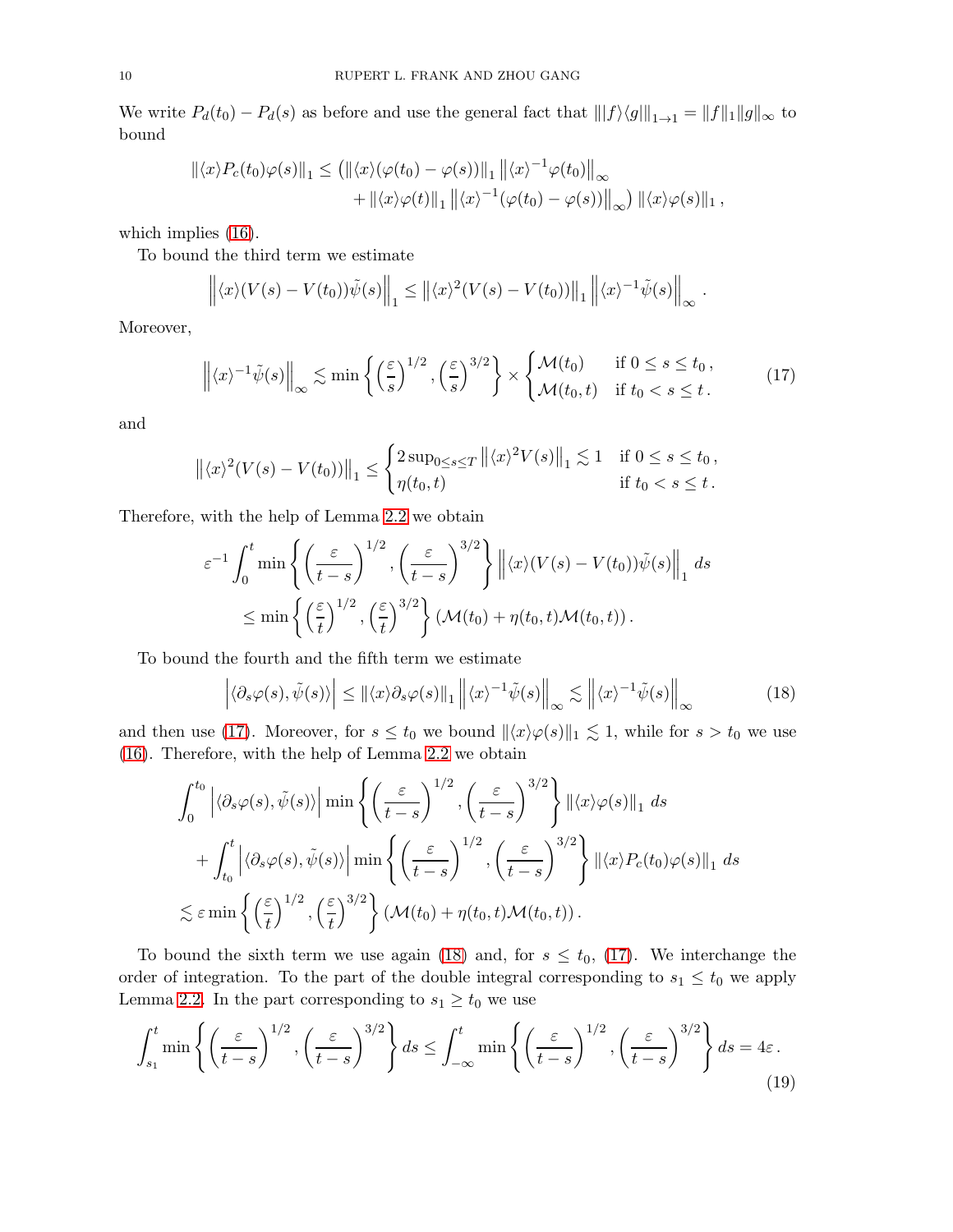This implies

$$
\int_0^t \int_0^s \left| \langle \partial_{s_1} \varphi(s_1), \tilde{\psi}(s_1) \rangle \right| ds_1 \min \left\{ \left( \frac{\varepsilon}{t-s} \right)^{1/2}, \left( \frac{\varepsilon}{t-s} \right)^{3/2} \right\} \left\| \langle x \rangle \partial_s \varphi(s) \right\|_1 ds
$$
  

$$
\lesssim \varepsilon^2 \mathcal{M}(t_0) + \varepsilon \int_{t_0}^t \left\| \langle x \rangle^{-1} \tilde{\psi}(s_1) \right\|_{\infty} ds_1
$$

To summarize, we have shown that

$$
\left\| \langle x \rangle^{-1} \tilde{\psi}(t) \right\|_{\infty} \lesssim \min \left\{ \left( \frac{\varepsilon}{t} \right)^{1/2}, \left( \frac{\varepsilon}{t} \right)^{3/2} \right\} ( \|\langle x \rangle \psi_0\|_1 + \mathcal{M}(t_0) + \eta(t_0, t) \mathcal{M}(t_0, t) ) + \varepsilon \int_{t_0}^t \left\| \langle x \rangle^{-1} \tilde{\psi}(s_1) \right\|_{\infty} ds_1 + \varepsilon^2 \mathcal{M}(t_0) .
$$

Using min $\{(\varepsilon/t)^{1/2}, (\varepsilon/t)^{3/2}\}\gtrsim \varepsilon^{3/2}$  we find that

$$
u(t) := \left(\min\left\{\left(\frac{\varepsilon}{t}\right)^{1/2}, \left(\frac{\varepsilon}{t}\right)^{3/2}\right\}\right)^{-1} \left\|\langle x \rangle^{-1} \tilde{\psi}(t)\right\|_{\infty}
$$

satisfies

$$
u(t) \lesssim A(t_0, t) + \varepsilon^{-1/2} \int_{t_0}^t \min\left\{ \left(\frac{\varepsilon}{s_1}\right)^{1/2}, \left(\frac{\varepsilon}{s_1}\right)^{3/2} \right\} u(s_1) ds_1
$$

with

$$
A(t_0,t) = \|\langle x\rangle\psi_0\|_1 + \mathcal{M}(t_0) + \eta(t_0,t)\mathcal{M}(t_0,t).
$$

Thus, by Gronwall's inequality and a computation as in [\(19\)](#page-9-2),

$$
u(t) \lesssim A(t_0,t)e^{C\varepsilon^{-1/2}\int_{t_0}^t \min\{(\varepsilon/s_1)^{1/2},(\varepsilon/s_1)^{3/2}\} ds_1} \lesssim A(t_0,t).
$$

This implies that

 $\mathcal{M}(t_0,t) \lesssim A(t_0,t)$ .

Since  $t \mapsto V(t)$  and  $t \mapsto \varphi(t)$  are uniformly continuous from the compact interval  $[0, T]$  to  $\langle x \rangle^{-2} L^1$  and to  $\langle x \rangle L^{\infty} \cap \langle x \rangle^{-1} L^1$ , respectively, by choosing  $\delta$  small enough (independent of t<sub>0</sub>), we can make  $\eta(t_0, t_0+\delta)$  smaller than any given constant. Thus, the term  $\eta(t_0, t)\mathcal{M}(t_0, t)$ <br>in  $A(t_0, t)$  can be absorbed in the left side and we obtain the claimed bound (15). in  $A(t_0, t)$  can be absorbed in the left side and we obtain the claimed bound [\(15\)](#page-7-1).

### 2.3. Proof of Theorem [1.4.](#page-3-3) Second part. We introduce the quantity

$$
\tilde{\mathcal{M}}(t_0, t) := \sup_{t_0 \le s \le t} \left( \frac{\varepsilon}{s} \right)^{-1/2} \left\| \langle x \rangle^{-1} \tilde{\psi}(s) \right\|_{\infty}
$$

and abbreviate

<span id="page-10-0"></span>
$$
\tilde{\mathcal{M}}(t) := \tilde{\mathcal{M}}(0,t) \, .
$$

We will show that there is a  $\delta > 0$  such that for all  $t_0 \in [0, T - \delta]$  and all  $\varepsilon \in (0, 1]$  one has

$$
\tilde{\mathcal{M}}(t_0, t_0 + \delta) \lesssim \tilde{\mathcal{M}}(t_0) + \|\psi_0\|_1 \tag{20}
$$

with the convention that  $\mathcal{M}(0) = 0$ .

Clearly, applying [\(20\)](#page-10-0) iteratively at  $t_0 = 0, \delta, 2\delta, \ldots$  we obtain inequality [\(10\)](#page-3-1).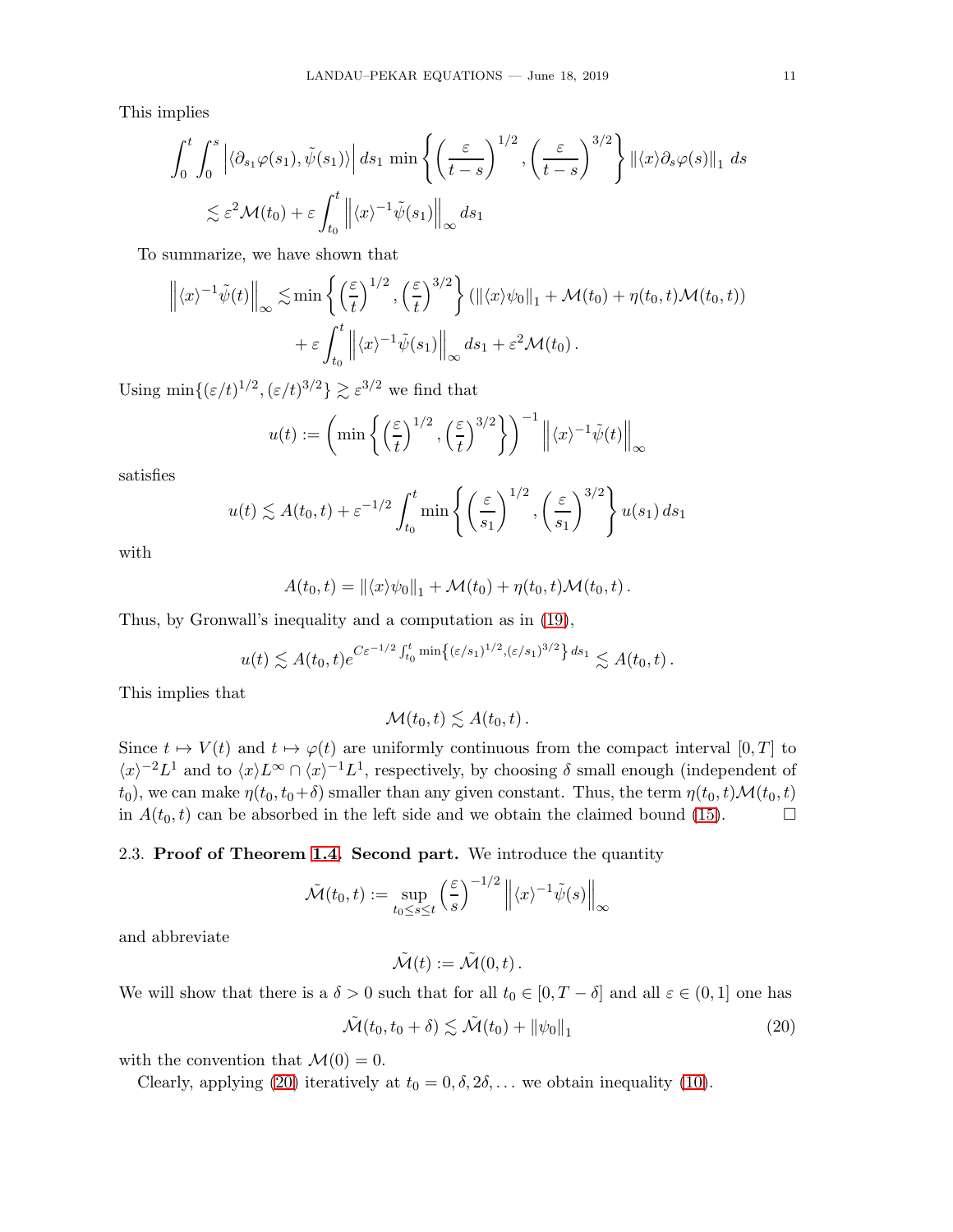Thus, let  $0 \le t_0 \le t \le T$ . All implied constants below are independent of t and  $t_0$ . Our starting point is the Duhamel formula [\(12\)](#page-4-2). Using the dispersive estimate in [\[16\]](#page-31-14) (combined with that in [\[9\]](#page-31-13)) we obtain

$$
\left\| \langle x \rangle^{-1} \tilde{\psi}(t) \right\|_{\infty} \lesssim \left( \frac{\varepsilon}{t} \right)^{1/2} \left\| \psi_0 \right\|_{1} + \left\| \langle x \rangle^{-1} P_d(t_0) \tilde{\psi}(t) \right\|_{\infty} \n+ \varepsilon^{-1} \int_0^t \min \left\{ \left( \frac{\varepsilon}{t-s} \right)^{1/2}, \left( \frac{\varepsilon}{t-s} \right)^{3/2} \right\} \left\| \langle x \rangle (V(s) - V(t_0)) \tilde{\psi}(s) \right\|_1 ds \n+ \int_0^{t_0} \left| \langle \partial_s \varphi(s), \tilde{\psi}(s) \rangle \right| \min \left\{ \left( \frac{\varepsilon}{t-s} \right)^{1/2}, \left( \frac{\varepsilon}{t-s} \right)^{3/2} \right\} \left\| \langle x \rangle \varphi(s) \right\|_1 ds \n+ \int_{t_0}^t \left| \langle \partial_s \varphi(s), \tilde{\psi}(s) \rangle \right| \min \left\{ \left( \frac{\varepsilon}{t-s} \right)^{1/2}, \left( \frac{\varepsilon}{t-s} \right)^{3/2} \right\} \left\| \langle x \rangle P_c(t_0) \varphi(s) \right\|_1 ds \n+ \int_0^t \int_0^s \left| \langle \partial_{s_1} \varphi(s_1), \tilde{\psi}(s_1) \rangle \right| ds_1 \min \left\{ \left( \frac{\varepsilon}{t-s} \right)^{1/2}, \left( \frac{\varepsilon}{t-s} \right)^{3/2} \right\} \left\| \langle x \rangle \partial_s \varphi(s) \right\|_1 ds.
$$

Arguing in the same way as before, using Lemma [2.2,](#page-6-0) we obtain

$$
\left\| \langle x \rangle^{-1} \tilde{\psi}(t) \right\|_{\infty} \lesssim \left( \frac{\varepsilon}{t} \right)^{1/2} \left( \|\psi_0\|_1 + \tilde{\mathcal{M}}(t_0) + \eta(t_0, t) \tilde{\mathcal{M}}(t_0, t) \right) + \varepsilon \int_{t_0}^t \left\| \langle x \rangle^{-1} \tilde{\psi}(s_1) \right\|_{\infty} ds_1 + \varepsilon^{3/2} \tilde{\mathcal{M}}(t_0)
$$

with  $\eta(t_0, t)$  as before. Thus

$$
\tilde{u}(t) := \left(\frac{\varepsilon}{t}\right)^{-1/2} \left\| \langle x \rangle^{-1} \tilde{\psi}(t) \right\|_{\infty}
$$

satisfies

$$
\tilde{u}(t) \lesssim \tilde{A}(t_0, t) + \varepsilon^{1/2} \int_{t_0}^t \left(\frac{\varepsilon}{s_1}\right)^{1/2} \tilde{u}(s_1) ds_1
$$

with

$$
\tilde{A}(t_0,t) = ||\psi_0||_1 + \tilde{\mathcal{M}}(t_0) + \eta(t_0,t)\tilde{\mathcal{M}}(t_0,t).
$$

Thus, by Gronwall's inequality,

$$
u(t) \lesssim \tilde{A}(t_0, t) e^{C\varepsilon^{1/2} \int_{t_0}^t (\varepsilon/s_1)^{1/2} ds_1} \lesssim \tilde{A}(t_0, t) .
$$

This implies that

$$
\tilde{\mathcal{M}}(t_0,t) \lesssim \tilde{A}(t_0,t)
$$

and the term  $\eta(t_0, t)\tilde{\mathcal{M}}(t_0, t)$  in  $\tilde{A}(t_0, t)$  can be absorbed, as before, in the left side by choosing  $\delta$  small enough. This yields the claimed bound (20).  $\delta$  small enough. This yields the claimed bound [\(20\)](#page-10-0).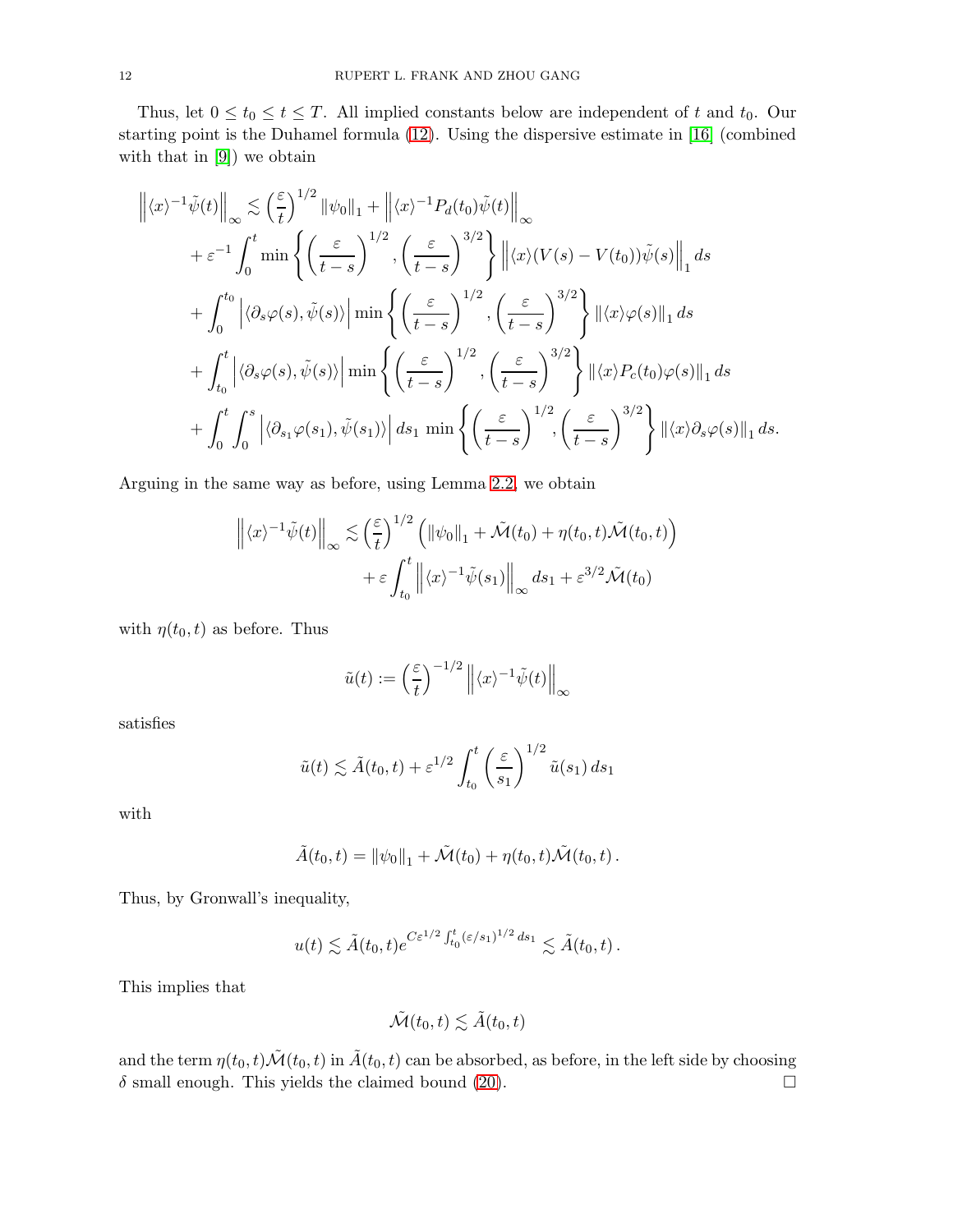2.4. **Proof of Theorem [1.4.](#page-3-3) Third part.** Finally, we deduce  $(11)$  from  $(10)$ . The starting point is Duhamel's formula [\(12\)](#page-4-2) with  $t_0 = t$ . Applying the dispersive bounds from [\[9\]](#page-31-13) we obtain

$$
\left\|\tilde{\psi}(t)\right\|_{\infty} \lesssim \left(\frac{\varepsilon}{t}\right)^{1/2} \|\psi_0\|_1
$$
  
+  $\frac{1}{\varepsilon} \int_0^t \left(\frac{\varepsilon}{t-s}\right)^{1/2} \left\| (V(s) - V(t)) \tilde{\psi}(s) \right\|_1 ds$   
+  $\int_0^t \|\langle x \rangle \partial_s \varphi(s) \|\_1 \left\| \langle x \rangle^{-1} \tilde{\psi}(s) \right\|_{\infty} \left(\frac{\varepsilon}{t-s}\right)^{1/2} \|\varphi(s) \|\_1 ds$   
+  $\int_0^t \int_0^s \|\langle x \rangle \partial_{s_1} \varphi(s_1) \|\_1 \left\| \langle x \rangle^{-1} \tilde{\psi}(s_1) \right\|_{\infty} \left(\frac{\varepsilon}{t-s}\right)^{1/2} \|\partial_s \varphi(s) \|\_1 ds_1 ds$   
 $\lesssim \left( \left(\frac{\varepsilon}{t}\right)^{1/2} + \frac{1}{\varepsilon} \int_0^t \left(\frac{\varepsilon}{t-s}\right)^{1/2} \left(\frac{\varepsilon}{s}\right)^{1/2} ds + \int_0^t \int_0^s \left(\frac{\varepsilon}{s_1}\right)^{1/2} \left(\frac{\varepsilon}{t-s}\right)^{1/2} ds_1 ds \right)$   
 $\times \|\psi_0\|_1$   
 $\lesssim \left( \left(\frac{\varepsilon}{t}\right)^{1/2} + 1 \right) \|\psi_0\|_1.$ 

<span id="page-12-1"></span>In the next to last inequality we used [\(10\)](#page-3-1). This completes the proof of the theorem.  $\Box$ 

### 3. Reminder on the adiabatic theorem

In this section we briefly recall a version of the usual adiabatic theorem. This material is well-known, but we have not been able to find a reference for the precise inequality in Theorem [3.2](#page-14-0) that we need. Since it comes at no extra effort, we present the material in a general Hilbert space. For further results and references concerning the adiabatic theorem we refer, for instance, to [\[23\]](#page-32-4).

For  $t \in [0, T]$  let  $H(t)$  be a self-adjoint operator in a Hilbert space. We assume that for any  $t \in [0, T]$ ,  $E(t)$  is a simple eigenvalue of  $H(t)$ . We assume that  $E(t)$  and a corresponding normalized eigenvector  $\Phi(t)$  depend in a  $C^2$  manner on time. (If the resolvent of  $H(t)$  is  $C^2$ with respect to t in operator norm and if  $E(t)$  is isolated in the spectrum, which we do not assume, however, this assumption is automatically satisfied.) We set

$$
\beta(t) := \int_0^t \operatorname{Im} \langle \Phi(s), \dot{\Phi}(s) \rangle ds \quad \text{and} \quad \theta(t) := \int_0^t E(s) \, ds \, .
$$

Differentiating  $\|\Phi(t)\|^2 = 1$  we infer that  $\dot{\Phi}(t) - i\operatorname{Im}\langle \Phi(t), \dot{\Phi}(t)\rangle \Phi(t)$  is orthogonal to  $\Phi(t)$ . Assuming that  $\dot{\Phi}(t)$  belongs to the operator domain of  $H(t)$ , it follows that

$$
\Xi(t) := e^{-i\beta(t)} \frac{1}{H(t) - E(t)} \left( \dot{\Phi}(t) - i \operatorname{Im} \langle \Phi(t), \dot{\Phi}(t) \rangle \Phi(t) \right)
$$

is well-defined and orthogonal to  $\Phi(t)$ .

The adiabatic theorem says that the solution  $\Psi(t)$  to

<span id="page-12-0"></span>
$$
i\varepsilon \partial_t \Psi(t) = H(t)\Psi(t), \qquad \Psi(0) = \Phi(0)
$$
\n(21)

is approximately given by  $e^{-i\theta(t)/\varepsilon-i\beta(t)}\Phi(t)$ . The following two theorems quantify this in the norm of the underlying Hilbert space and in the 'energy norm', respectively.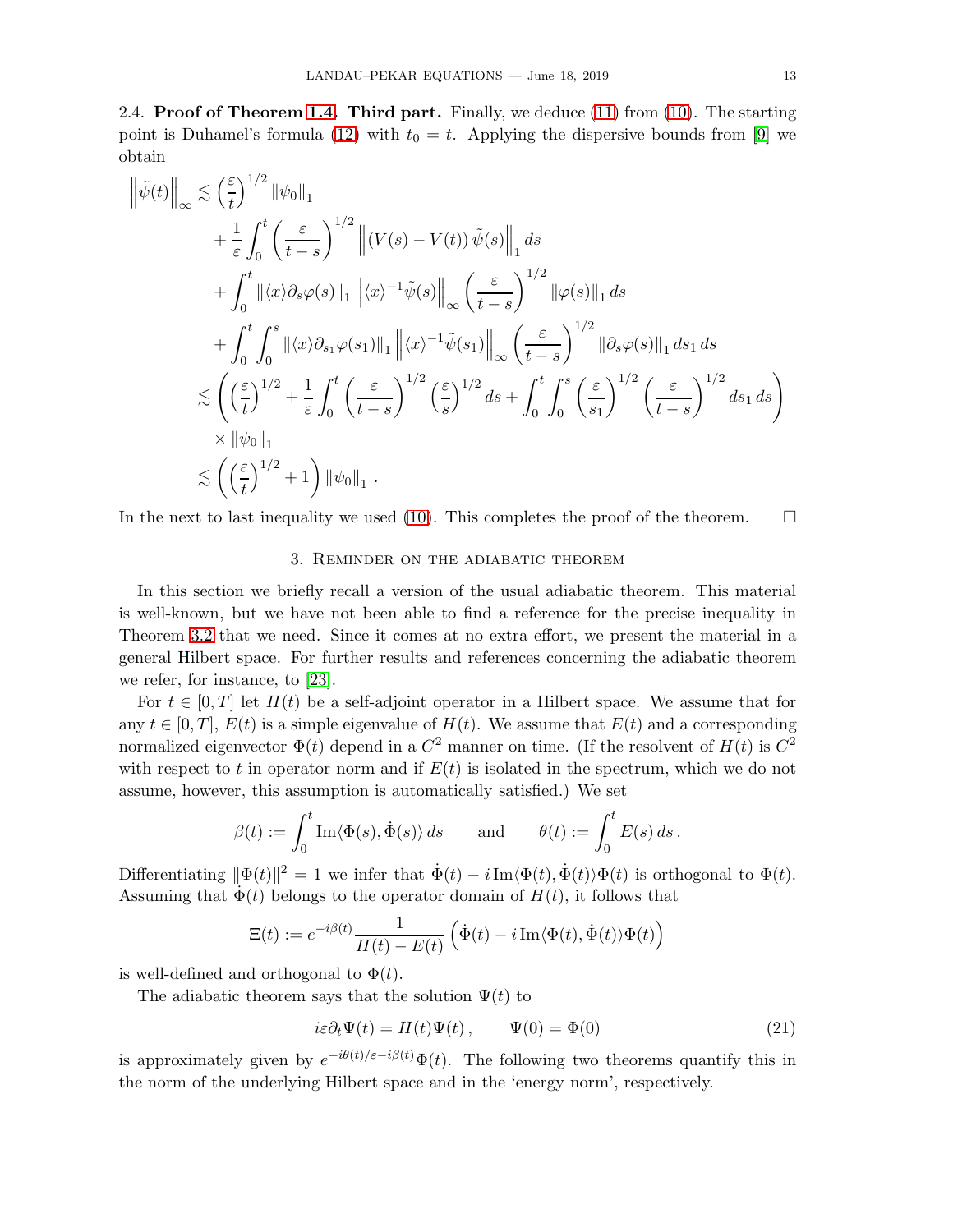<span id="page-13-0"></span>**Theorem 3.1.** Let  $\Psi$  be the solution of [\(21\)](#page-12-0). Then

$$
\left\|\Psi(t)-e^{-i\theta(t)/\varepsilon-i\beta(t)}\Phi(t)\right\|\leq 2\varepsilon \sup_{0\leq s\leq t}\left(\left\|\Xi(s)\right\|+\int_0^s\left\|\dot{\Xi}(s_1)\right\|ds_1\right).
$$

In particular, if  $\Pi(t) = 1 - |\Phi(t)\rangle \langle \Phi(t)|$ , then

$$
\|\Pi(t)\Psi(t)\| \leq 2\varepsilon \sup_{0\leq s\leq t} \left( \|\Xi(s)\| + \int_0^s \left\|\dot{\Xi}(s_1)\right\| ds_1 \right).
$$

*Proof.* We first observe that without loss of generality we may assume that  $E(t) = 0$  and  $\langle \Phi(t), \dot{\Phi}(t) \rangle = 0$  for all t (that is,  $\theta = \beta = 0$ ). In fact, if we have proved the theorem in this case, we can apply it to  $\tilde{H}(t) = H(t) - E(t)$ ,  $\tilde{E}(t) = 0$ ,  $\tilde{\Phi}(t) = e^{-i\beta(t)}\Phi(t)$  and  $\tilde{\Psi}(t) = e^{i\theta(t)/\varepsilon} \Psi(t)$  and obtain the theorem as stated.

Thus, assuming now  $E(t) = \langle \Phi(t), \dot{\Phi}(t) \rangle = 0$ , we compute

$$
\frac{d}{dt} \|\Psi(t) - \Phi(t)\|^2 = 2 \operatorname{Re} \left\langle \Psi(t) - \Phi(t), \dot{\Psi}(t) - \dot{\Phi}(t) \right\rangle
$$

$$
= 2 \operatorname{Re} \left\langle \Psi(t) - \Phi(t), \frac{1}{i \varepsilon} H(t) \Psi(t) - \dot{\Phi}(t) \right\rangle
$$

$$
= 2 \operatorname{Re} \langle \Psi(t), \dot{\Phi}(t) \rangle.
$$

Here we used the fact that  $H(t)$  is self-adjoint. We now insert the definition of  $\Xi(t)$  and obtain

$$
\langle \Psi(t), \dot{\Phi}(t) \rangle = \langle H(t) \Psi(t), \Xi(t) \rangle = -i \varepsilon \langle \dot{\Psi}(t), \Xi(t) \rangle.
$$

Thus, we have shown that

$$
\frac{d}{dt} \|\Psi(t) - \Phi(t)\|^2 = 2\varepsilon \operatorname{Im}\langle \dot{\Psi}(t), \Xi(t) \rangle.
$$

Since  $\langle \dot{\Phi}(t), \Xi(t) \rangle = \langle \dot{\Phi}(t), H(t)^{-1} \dot{\Phi}(t) \rangle$  is real, we have

$$
\frac{d}{dt} ||\Psi(t) - \Phi(t)||^2 = 2\varepsilon \operatorname{Im} \langle \dot{\Psi}(t) - \dot{\Phi}(t), \Xi(t) \rangle
$$
  
= 
$$
2\varepsilon \operatorname{Im} \left( \frac{d}{dt} \langle \Psi(t) - \Phi(t), \Xi(t) \rangle - \langle \Psi(t) - \Phi(t), \dot{\Xi}(t) \rangle \right).
$$

Integrating this and recalling that  $\Psi(0) = \Phi(0)$ , we obtain

$$
\|\Psi(t) - \Phi(t)\|^2 = 2\varepsilon \operatorname{Im} \left( \langle \Psi(t) - \Phi(t), \Xi(t) \rangle - \int_0^t \langle \Psi(s) - \Phi(s), \dot{\Xi}(s) \rangle ds \right).
$$

Thus,

$$
\|\Psi(t) - \Phi(t)\|^2 \le 2\varepsilon \left( \|\Xi(t)\| + \int_0^t \|\dot{\Xi}(s)\| \, ds \right) \sup_{0 \le s \le t} \|\Psi(s) - \Phi(s)\|.
$$

This implies the first bound in the theorem.

To deduce the second one, we observe that  $1-|z|^2 \leq 2(1-\text{Re } z)$  for all  $z \in \mathbb{C}$  with  $|z| \leq 1$ , and obtain, using  $\|\Psi(t)\| = 1$  (which follows from the self-adjointness of  $H(t)$ ),

$$
\|\Pi(t)\Psi(t)\|^2 = 1 - |\langle \Phi(t), \Psi(t) \rangle|^2 \le 2(1 - \text{Re}\langle \Phi(t), \Psi(t) \rangle) = \|\Psi(t) - \Phi(t)\|^2.
$$

Therefore, the second assertion follows from the first one.

$$
\qquad \qquad \Box
$$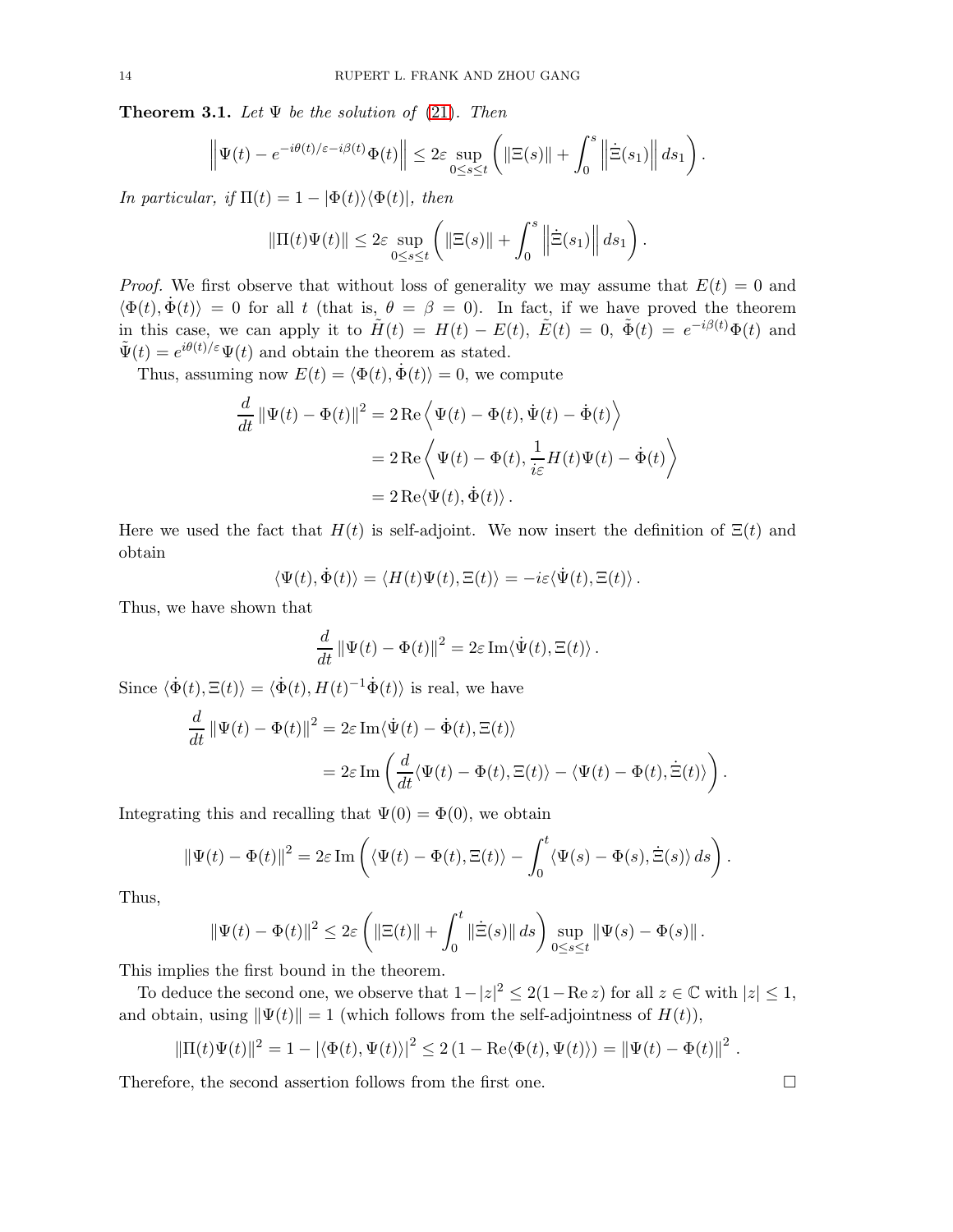We now assume, in addition, that there are  $C_1, C_2 \geq 0$  such that for all  $t \in [0, T]$  and all  $\psi$  in the form domain of  $H(t)$ ,

<span id="page-14-1"></span>
$$
\langle \psi, \dot{H}(t)\psi \rangle \leq C_1 \langle \psi, H(t)\psi \rangle + C_2 ||\psi||^2.
$$

<span id="page-14-0"></span>**Theorem 3.2.** Let  $\Psi$  be the solution of [\(21\)](#page-12-0). Then

$$
\left\langle \Psi(t) - e^{-i\theta(t)/\varepsilon - i\beta(t)} \Phi(t), (H(t) - E(t)) \left( \Psi(t) - e^{-i\theta(t)/\varepsilon - i\beta(t)} \Phi(t) \right) \right\rangle \leq \sup_{0 \leq s \leq t} C(s) e^{C_1 t} \varepsilon^2,
$$

where

$$
C(t) = 4 \left( \left\| \frac{d}{dt} \left( e^{-i\beta(t)} \Phi(t) \right) \right\| + \int_0^t \left\| \frac{d^2}{ds^2} \left( e^{-i\beta(s)} \Phi(s) \right) \right\| ds \right)
$$
  
 
$$
\times \sup_{0 \le s \le t} \left( \left\| \Xi(s) \right\| + \int_0^s \left\| \dot{\Xi}(s_1) \right\| ds_1 \right)
$$
  
 
$$
+ 4C_2 t \sup_{0 \le s \le t} \left( \left\| \Xi(s) \right\| + \int_0^s \left\| \dot{\Xi}(s_1) \right\| ds_1 \right)^2.
$$
 (22)

In particular, if  $\Pi(t) = 1 - |\Phi(t)\rangle \langle \Phi(t)|$ , then

$$
\langle \Pi(t)\Psi(t), (H(t)-E(t))\Pi(t)\Psi(t)\rangle \leq \sup_{0\leq s\leq t} C(s) e^{C_1 t} \varepsilon^2.
$$

*Proof.* By the same argument as in the proof of Theorem [3.1](#page-13-0) we may assume that  $E(t) =$  $\langle \Phi(t), \dot{\Phi}(t) \rangle = 0$  for all t. Note that

$$
\langle \Psi(t) - \Phi(t), H(t) (\Psi(t) - \Phi(t)) \rangle = \langle \Psi(t), H(t) \Psi(t) \rangle,
$$

and therefore, using the self-adjointness of  $H(t)$ ,

$$
\frac{d}{dt} \langle \Psi(t) - \Phi(t), H(t) (\Psi(t) - \Phi(t)) \rangle = 2 \operatorname{Re} \langle \Psi(t), H(t) \dot{\Psi}(t) \rangle + \langle \Psi(t), \dot{H}(t) \Psi(t) \rangle
$$
  
\n
$$
= 2 \operatorname{Re} \frac{1}{i \varepsilon} \langle \Psi(t), H(t)^2 \Psi(t) \rangle + \langle \Psi(t), \dot{H}(t) \Psi(t) \rangle
$$
  
\n
$$
= \langle \Psi(t), \dot{H}(t) \Psi(t) \rangle
$$
  
\n
$$
= \langle \Phi(t), \dot{H}(t) \Phi(t) \rangle + 2 \operatorname{Re} \langle \Psi(t) - \Phi(t), \dot{H}(t) \Phi(t) \rangle
$$
  
\n
$$
+ \langle \Psi(t) - \Phi(t), \dot{H}(t) (\Psi(t) - \Phi(t)) \rangle.
$$

We now use the fact that

$$
\dot{H}(t)\Phi(t) = \partial_t \left( H(t)\Phi(t) \right) - H(t)\dot{\Phi}(t) = -H(t)\dot{\Phi}(t)
$$

to write

$$
\langle \Phi(t), \dot{H}(t)\Phi(t) \rangle = -\langle \Phi(t), H(t)\dot{\Phi}(t) \rangle = 0
$$

and

$$
\left\langle \Psi(t)-\Phi(t),\dot{H}(t)\Phi(t)\right\rangle =-\left\langle \Psi(t)-\Phi(t),H(t)\dot{\Phi}(t)\right\rangle =i\varepsilon\left\langle \dot{\Psi}(t),\dot{\Phi}(t)\right\rangle .
$$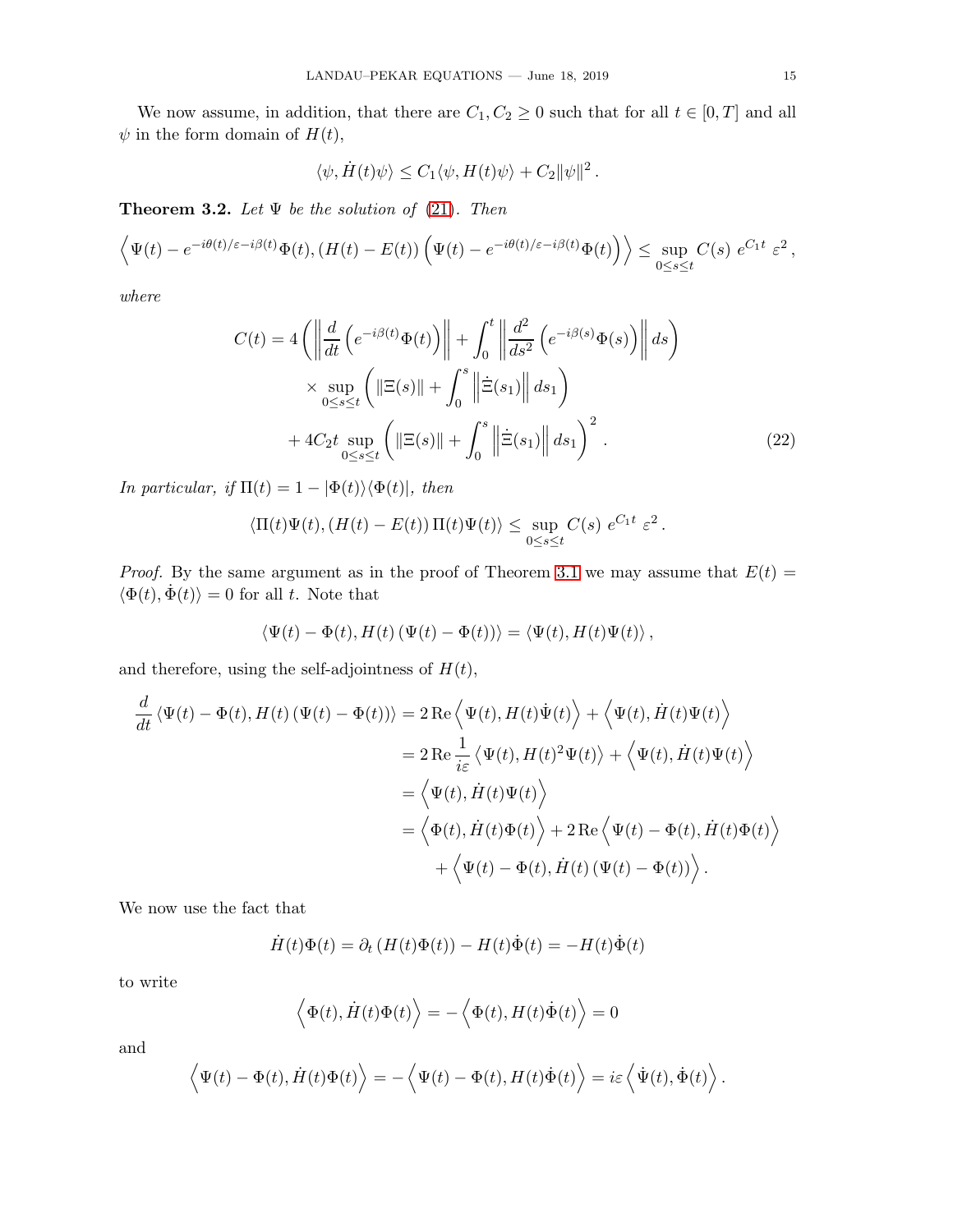Thus, we have shown that

$$
\frac{d}{dt} \langle \Psi(t) - \Phi(t), H(t) (\Psi(t) - \Phi(t)) \rangle \n= -2\varepsilon \operatorname{Im} \langle \dot{\Psi}(t), \dot{\Phi}(t) \rangle + \langle \Psi(t) - \Phi(t), \dot{H}(t) (\Psi(t) - \Phi(t)) \rangle \n= -2\varepsilon \operatorname{Im} \langle \dot{\Psi}(t) - \dot{\Phi}(t), \dot{\Phi}(t) \rangle \n+ \langle \Psi(t) - \Phi(t), \dot{H}(t) (\Psi(t) - \Phi(t)) \rangle \n= -2\varepsilon \operatorname{Im} \left( \frac{d}{dt} \langle \Psi(t) - \Phi(t), \dot{\Phi}(t) \rangle - \langle \Psi(t) - \Phi(t), \ddot{\Phi}(t) \rangle \right) \n+ \langle \Psi(t) - \Phi(t), \dot{H}(t) (\Psi(t) - \Phi(t)) \rangle.
$$

Integrating and recalling that  $\Psi(0) = \Phi(0)$ , we obtain

$$
\langle \Psi(t) - \Phi(t), H(t) (\Psi(t) - \Phi(t)) \rangle
$$
  
=  $-2\varepsilon \operatorname{Im} \left( \langle \Psi(t) - \Phi(t), \dot{\Phi}(t) \rangle - \int_0^t \langle \Psi(s) - \Phi(s), \ddot{\Phi}(s) \rangle ds \right)$   
+  $\int_0^t \langle \Psi(s) - \Phi(s), \dot{H}(s) (\Psi(s) - \Phi(s)) \rangle ds.$ 

We now set  $f(t) := \langle \Psi(t) - \Phi(t), H(t) (\Psi(t) - \Phi(t)) \rangle$  and bound, using the assumption on  $H$  and Theorem [3.1,](#page-13-0)

$$
f(t) \le 2\varepsilon \left( \left\| \dot{\Phi}(t) \right\| + \int_0^t \left\| \ddot{\Phi}(s) \right\| ds \right) \sup_{0 \le s \le t} \left\| \Psi(s) - \Phi(s) \right\|
$$
  
+  $C_1 \int_0^t f(s) ds + C_2 t \sup_{0 \le s \le t} \left\| \Psi(s) - \Phi(s) \right\|^2$   

$$
\le C(t)\varepsilon^2 + C_1 \int_0^t f(s) ds
$$

with  $C(t)$  from [\(22\)](#page-14-1). The first inequality in the theorem now follows from Gronwall's inequality.

To prove the second inequality, we simply observe that (still assuming  $E = \langle \Phi, \dot{\Phi} \rangle = 0$ )

$$
\langle \Pi(t)\Psi(t), H(t)\Pi(t)\Psi(t)\rangle = \langle \Psi(t) - \Phi(t), H(t) (\Psi(t) - \Phi(t))\rangle
$$

and apply the first bound.  $\square$ 

### 4. The reference dynamics

We now turn our attention to the non-linear dynamics. As a first step in the proof of Theorem [1.2](#page-1-4) we will prove the existence of a unique solution to the  $(\varepsilon$ -independent) reference system [\(3\)](#page-1-1) with the mass conservation condition [\(4\)](#page-1-2) and the initial conditions [\(5\)](#page-1-3).

<span id="page-15-0"></span>**Proposition 4.1.** Let  $\varphi_0, \dot{\varphi}_0 \in L^2(\mathbb{R})$  be real-valued and assume that  $-\partial_x^2 + \varphi_0$  has an eigenvalue  $E_0 < 0$ . Let  $\psi_0$  be an associated real-valued eigenfunction. Then there is a maximal  $T_* \in (0,\infty) \cup \{\infty\}$  and unique functions  $Q \in C([0,T_*), H^1(\mathbb{R}, \mathbb{R}))$ ,  $V \in C^1([0,T_*), L^2(\mathbb{R}, \mathbb{R}))$ and  $E \in C([0,T_*), (-\infty,0))$  such that [\(3\)](#page-1-1), [\(4\)](#page-1-2) and [\(5\)](#page-1-3) hold. Moreover, we have  $Q \in$  $C^{\infty}([0,T_*), H^1(\mathbb{R}, \mathbb{R}))$ ,  $V \in C^{\infty}([0,T_*), L^2(\mathbb{R}, \mathbb{R}))$  and  $E \in C^{\infty}([0,T_*), (-\infty, 0))$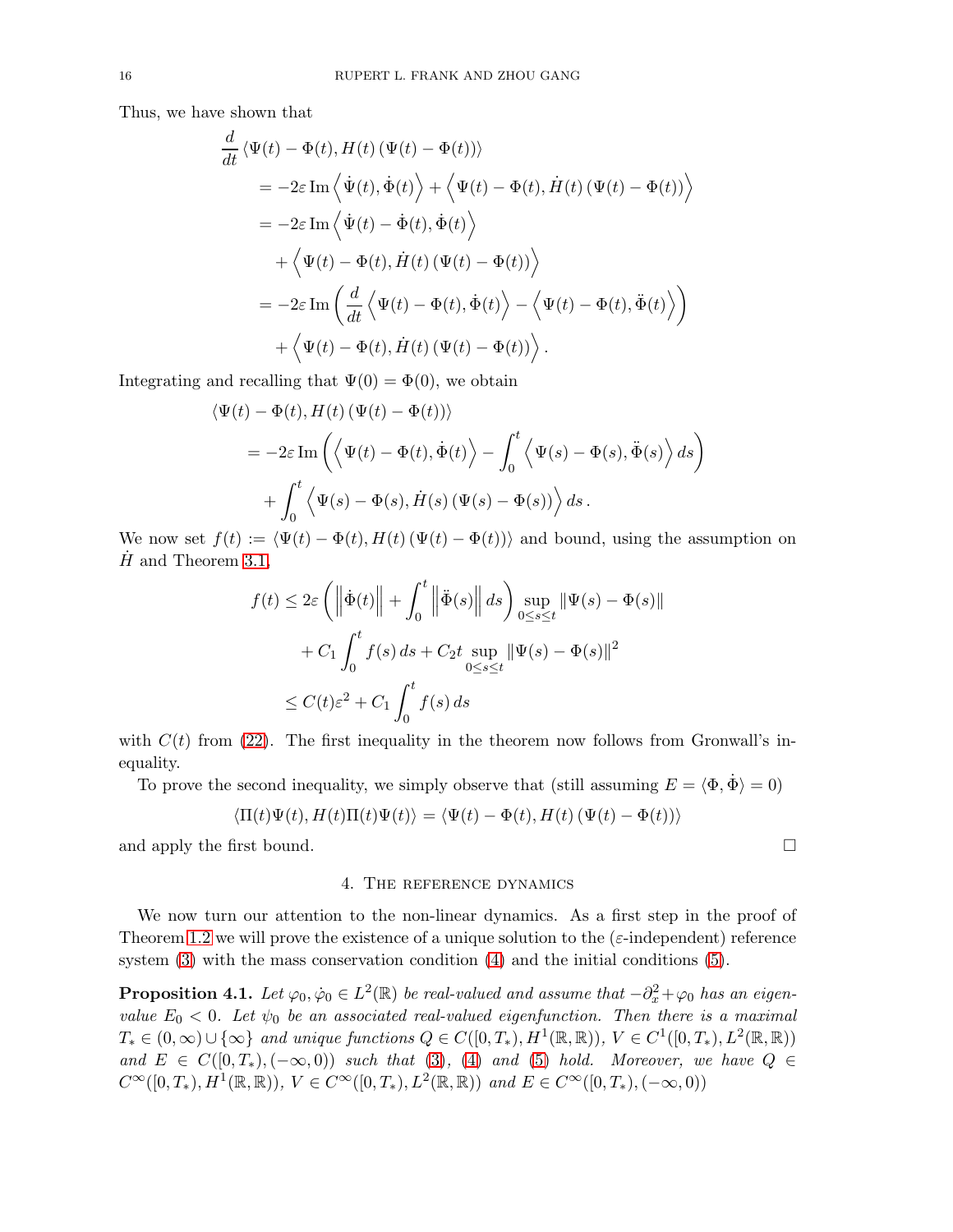*Proof.* We will prove existence and uniqueness on a small time interval  $[0, \tau]$ . Once this is shown, by iterating the argument we obtain existence and uniqueness on a maximal time interval. Note that, by solving the equation for  $V$  together with its initial conditions we obtain

<span id="page-16-0"></span>
$$
V_t = \varphi_0 \cos t + \dot{\varphi}_0 \sin t - \frac{1}{2} \int_0^t Q_s^2 \sin(t - s) \, ds \,. \tag{23}
$$

From this formula it is clear that if  $Q$  is continuous in time, then V is  $C^2$  in time. Consequently, by standard perturbation theory and the fact that eigenvalues of one-dimensional Schrödinger operators are simple, the eigenvalue E and the eigenfunction Q are also  $C^2$  in time. Thus, by [\(23\)](#page-16-0), V is  $C^4$  in time, and iterating the above argument we obtain the  $C^{\infty}$ assertion in the proposition.

As another consequence of  $(23)$ , we can consider V as a functional of  $Q$ ,

$$
\mathcal{V}_Q(t) := \varphi_0 \cos t + \dot{\varphi}_0 \sin t - \frac{1}{2} \int_0^t Q_s^2 \sin(t - s) \, ds \,,
$$

and think of only  $Q$  and  $E$  as the unknowns. The crucial step in the proof is the following

*Claim.* For any  $\rho > 0$  there is a  $\tau > 0$  such that for any  $\delta \in C([0, \tau], [0, 1/2])$  with  $\delta(0) = 0$ there are  $f \in C([0, \tau], H^1(\mathbb{R}, \mathbb{R})$  with  $\langle \psi_0, f \rangle = 0$  and  $f_0 = 0$  and  $e \in C([0, \tau], (-\infty, 0))$  with  $e_0 = 0$  such that

<span id="page-16-2"></span>
$$
Q := (1 - \delta)\psi_0 + f \quad \text{and} \quad E = E_0 + e \tag{24}
$$

satisfy [\(3\)](#page-1-1) and [\(5\)](#page-1-3). Moreover,

$$
||f||_2 \le \rho ||\psi_0||_2
$$

and, emphasizing the  $\delta$  dependence,

<span id="page-16-1"></span>
$$
\sup_{0 \le t \le \tau} \|f_t^{(\delta_1)} - f_t^{(\delta_2)}\|_2 \le C \sup_{0 \le t \le \tau} |\delta_1(t) - \delta_2(t)| \tag{25}
$$

with a universal constant C, independent of  $\rho$ .

Let us accept this claim for the moment and complete the proof. The idea is to determine δ so as to satisfy [\(4\)](#page-1-2). The latter is equivalent to  $\|\psi_0\|_2^2 = (1-\delta)^2 \|\psi_0\|_2^2 + \|f^{(\delta)}\|_2^2$  and therefore to a fixed point of

$$
F(\delta)(t) := 1 - \sqrt{1 - ||f_t^{(\delta)}||_2^2/||\psi_0||_2^2}
$$

defined on  $\mathcal{X} = \{\delta \in C([0, \tau], [0, 1/2]) : \delta(0) = 0\}.$  Here  $\tau$  will be chosen later as in the claim, depending on  $\rho$ .

Since  $f_0 = 0$  we have  $F(\delta)(0) = 0$  and, since  $0 \leq 1 - \sqrt{1-x} \leq x$  for all  $0 \leq x \leq 1$ , we have

$$
0 \leq F(\delta) \leq ||f_t^{(\delta)}||_2^2 / ||\psi_0||_2^2 \leq \rho^2,
$$

so  $F(\delta) \in \mathcal{X}$  provided  $\rho^2 \leq 1/2$ , which we assume in the following. Moreover,

$$
|F(\delta_1) - F(\delta_2)| = ||\psi_0||_2^{-2} \frac{||f^{(\delta_1)}||_2^2 - ||f^{(\delta_2)}||_2^2|}{\sqrt{1 - ||f^{(\delta_1)}||_2^2/||\psi_0||_2^2} + \sqrt{1 - ||f^{(\delta_2)}||_2^2/||\psi_0||_2^2}}
$$
  
\n
$$
\leq \frac{\rho}{\sqrt{1 - \rho^2}} ||\psi_0||_2^{-1} ||f^{(\delta_1)} - f^{(\delta_2)}||_2
$$
  
\n
$$
\leq \frac{C\rho}{\sqrt{1 - \rho^2}} ||\psi_0||_2^{-1} \sup_{0 \leq t \leq \tau} |\delta_1(t) - \delta_2(t)|.
$$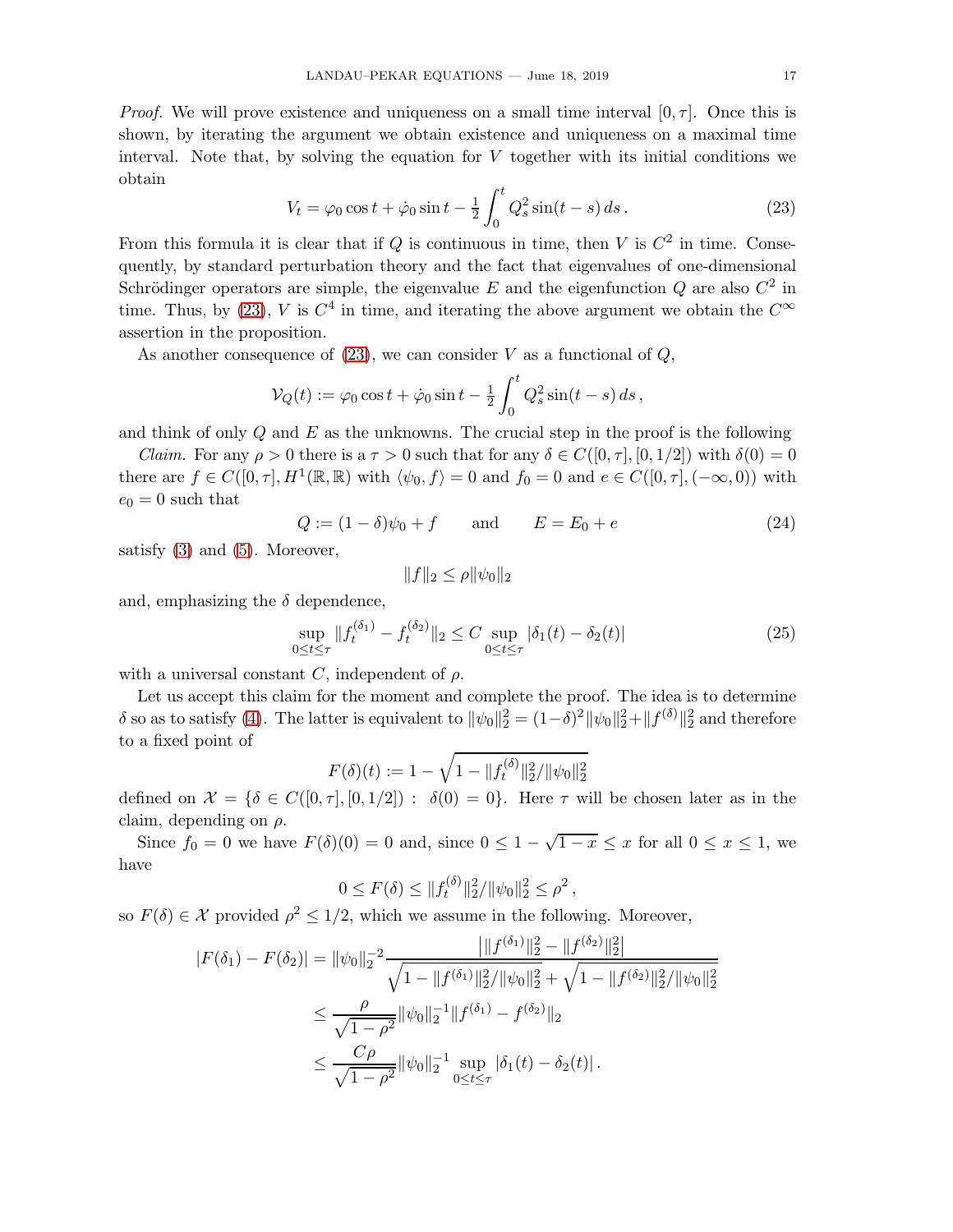The last inequality is valid provided  $\tau$  is chosen as in the claim depending on  $\rho$  such that [\(25\)](#page-16-1) holds. Choosing  $\rho > 0$  sufficiently small we see that F is a contraction in X. Therefore F has a unique fixed point in  $\mathcal{X}$ , as stated in the proposition.

It remains to verify the claim, which we will do by another fixed point argument. Inserting the decomposition [\(24\)](#page-16-2) into [\(3\)](#page-1-1) we obtain

$$
(-\partial_x^2 + \varphi_0 - E_0)f = -(\mathcal{V}_{(1-\delta)Q+f} - \varphi_0)((1-\delta)\psi_0 + f) + e((1-\delta)\psi_0 + f).
$$

Projecting this equation onto the span of  $\psi_0$  and its orthogonal complement, we see that the equation is equivalent to a fixed point of the map

$$
F(e,f) := \begin{pmatrix} (1-\delta)^{-1} ||\psi_0||_2^{-1} \langle \psi_0, (\mathcal{V}_{(1-\delta)Q+f} - \varphi_0)((1-\delta)\psi_0 + f) \rangle \\ -R(\mathcal{V}_{(1-\delta)Q+f} - \varphi_0)((1-\delta)\psi_0 + f) + eRf \end{pmatrix}.
$$

Here R is the inverse of  $-\partial_x^2 + \varphi_0 - E_0$  defined on the orthogonal complement of  $\psi_0$ . Since  $e_0$  is a simple isolated eigenvalue, R is a bounded operator from  $H^{-1}(\mathbb{R})$  to  $H^1(\mathbb{R})$ . We will consider F as a map on  $\mathcal{Y} \times \mathcal{Z}$ , where

$$
\mathcal{Y} = \left\{ e \in C([0, \tau], \mathbb{R}) : e(0) = 0, \sup_{0 \le t \le \tau} |e_t| \le \sigma \right\},
$$
  

$$
\mathcal{Z} = \left\{ f \in C([0, \tau], H^1(\mathbb{R}, \mathbb{R})) : \langle \psi_0, f \rangle = 0, \sup_{0 \le t \le \tau} ||f_t||_{H^1} \le \sigma \right\}.
$$

Here  $\tau > 0$  and  $\sigma > 0$  will be chosen later sufficiently small. In particular, we will choose  $\sigma \leq \rho ||\psi_0||_2.$ 

It follows from [\(23\)](#page-16-0) that for  $f \in \mathcal{Z}$ 

<span id="page-17-0"></span>
$$
\|\mathcal{V}_{(1-\delta)Q+f}(t) - \varphi_0\|_2 \lesssim t. \tag{26}
$$

Using the Sobolev embedding  $H^1 \subset L^4$  and, by duality,  $L^{4/3} \subset H^{-1}$ , we obtain

$$
\|(\mathcal{V}_{(1-\delta)Q+f} - \varphi_0)((1-\delta)\psi_0 + f)\|_{H^{-1}} \lesssim \|\mathcal{V}_{(1-\delta)Q+f} - \varphi_0\|_2 \|(1-\delta)\psi_0 + f\|_4 \lesssim t
$$

and, consequently, for the two components  $F_1$  and  $F_2$  of the map  $F$ ,

$$
\sup_{0\leq t\leq \tau} |F_1(e,f)(t)| \lesssim \tau, \qquad \sup_{0\leq t\leq \tau} \|F_2(e,f)(t)\|_{H^1} \lesssim \tau + \sigma^2
$$

Thus, if  $\tau$  is small compared to  $\sigma$  and  $\sigma$  is small compared to 1, then F maps  $\mathcal{Y} \times \mathcal{Z}$  into itself.

To prove the contraction property and already preparing for the proof of [\(25\)](#page-16-1), we want to bound, similarly as before, the  $L^{4/3}$  norm of

$$
(\mathcal{V}_{(1-\delta_1)Q+f_1} - \varphi_0)((1-\delta_1)\psi_0 + f_1) - (\mathcal{V}_{(1-\delta_2)Q+f_2} - \varphi_0)((1-\delta_2)\psi_0 + f_2)
$$
  
=  $(\mathcal{V}_{(1-\delta_1)Q+f_1} - \mathcal{V}_{(1-\delta_2)Q+f_2}) ((1 - \frac{1}{2}(\delta_1 + \delta_2))\psi_0 + \frac{1}{2}(f_1 + f_2))$   
+  $(\frac{1}{2}(\mathcal{V}_{(1-\delta_1)Q+f_1} + \mathcal{V}_{(1-\delta_2)Q+f_2}) - \varphi_0) (-(\delta_1 - \delta_2)\psi_0 + f_1 - f_2).$ 

Using

$$
\|\mathcal{V}_{(1-\delta_1)Q+f_1}(t) - \mathcal{V}_{(1-\delta_2)Q+f_2}(t)\|_2 \lesssim t \left( \sup_{0 \le s \le t} |\delta_1(s) - \delta_2(s)| + \sup_{0 \le s \le t} \|f_1(s) - f_2(s)\|_4 \right)
$$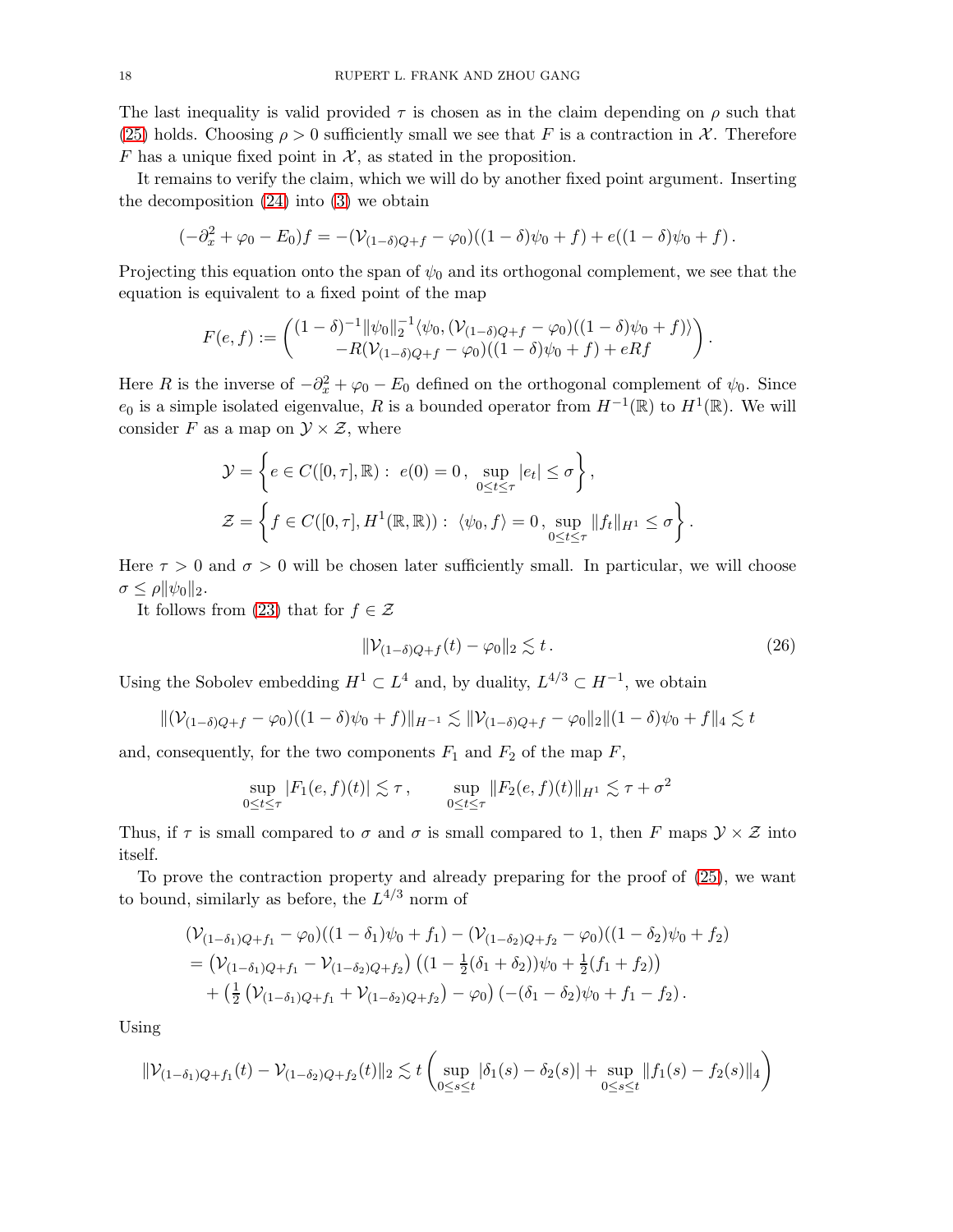and [\(26\)](#page-17-0) we obtain

<span id="page-18-0"></span>
$$
\begin{aligned} &\|(\mathcal{V}_{(1-\delta_1)Q+f_1}-\varphi_0)((1-\delta_1)\psi_0+f_1)-(\mathcal{V}_{(1-\delta_2)Q+f_2}-\varphi_0)((1-\delta_2)\psi_0+f_2)\|_{H^{-1}}\\ &\lesssim t\left(\sup_{0\leq s\leq t}|\delta_1(s)-\delta_2(s)|+\sup_{0\leq s\leq t}\|f_1(s)-f_2(s)\|_{H^1}\right). \end{aligned}
$$

Therefore, in obvious notation,

$$
\sup_{0 \le t \le \tau} |F_1^{(\delta_1)}(e_1, f_1) - F_1^{(\delta_2)}(e_2, f_2)| \lesssim \tau \left( \sup_{0 \le s \le \tau} |\delta_1(s) - \delta_2(s)| + \sup_{0 \le s \le \tau} ||f_1(s) - f_2(s)||_{H^1} \right)
$$
\n(27)

and, writing also  $e_1Rf_1 - e_2Rf_2 = (e_1 - e_2)R\frac{1}{2}$  $\frac{1}{2}(f_1+f_2)+\frac{1}{2}(e_1+e_2)R(f_1-f_2),$ 

$$
\sup_{0 \le t \le \tau} \|F_2^{(\delta_1)}(e_1, f_1) - F_2^{(\delta_2)}(e_2, f_2)\|_{H^1} \lesssim (\tau + \sigma) \sup_{0 \le t \le \tau} \|f_1(t) - f_2(t)\|_{H^1} + \sigma \sup_{0 \le t \le \tau} |e_1(t) - e_2(t)| + \tau \sup_{0 \le s \le \tau} |\delta_1(s) - \delta_2(s)|. \tag{28}
$$

We first focus on the case  $\delta_1 = \delta_2$ . Decreasing  $\sigma$  if necessary and recalling that  $\tau$  is chosen small compared to  $\sigma$ , we see that F is a contraction in  $\mathcal{Y} \times \mathcal{Z}$  and therefore has a unique fixed point. This proves the first part of the claim.

It remains to prove [\(25\)](#page-16-1), which we prove even with the  $H^1$  norm on the left side. We have, using the fixed point property and  $(27)$  and  $(28)$ ,

$$
\sup_{0 \leq t \leq \tau} \|f^{(\delta_1)} - f^{(\delta_2)}\|_{H^1} = \sup_{0 \leq t \leq \tau} \|F_2^{(\delta_1)}(e^{(\delta_1)}, f^{(\delta_1)}) - F_2^{(\delta_2)}(e^{(\delta_2)}, f^{(\delta_2)})\|_{H^1}
$$
  

$$
\leq (\tau + \sigma) \sup_{0 \leq t \leq \tau} \|f^{(\delta_1)} - f^{(\delta_2)}\|_{H^1} + \tau \sup_{0 \leq s \leq \tau} |\delta_1(s) - \delta_2(s)|
$$
  

$$
+ \sigma \sup_{0 \leq t \leq \tau} |F_1^{(\delta_1)}(e^{(\delta_1)}, f^{(\delta_1)}) - F_1^{(\delta_2)}(e^{(\delta_2)}, f^{(\delta_2)})|
$$
  

$$
\leq (\tau + \sigma) \sup_{0 \leq t \leq \tau} \|f^{(\delta_1)} - f^{(\delta_2)}\|_{H^1} + \tau \sup_{0 \leq s \leq \tau} |\delta_1(s) - \delta_2(s)|.
$$

Decreasing  $\tau$  and  $\sigma$  further, if necessary, we can absorb the first term into the left side and obtain [\(25\)](#page-16-1). This concludes the proof of Proposition [4.1.](#page-15-0)  $\Box$ 

For  $t \in [0, T_*)$  we introduce

<span id="page-18-2"></span><span id="page-18-1"></span>
$$
\chi_t = (-\partial_x^2 + V_t - E_t)^{-1} \partial_t Q_t.
$$
\n
$$
(29)
$$

This is well-defined since  $||Q_t||_2 = ||\psi_0||_2$  implies  $\langle Q_t, \partial_t Q_t \rangle = 0$  and since  $-\partial_x^2 + V_t - E_t$  is invertible as a map from the orthogonal complement of  $Q_t$  to itself.

<span id="page-18-3"></span>**Lemma 4.2.** Let  $\psi_0, \varphi_0, \dot{\varphi}_0$  be as in Proposition [4.1](#page-15-0) and let  $T < T_*$ . Then

$$
||Q_t||_{\infty} + ||\langle x \rangle Q_t||_1 + ||\langle x \rangle^2 Q_t||_2 + ||\langle x \rangle \partial_t Q_t||_1 + ||\partial_t Q_t||_2 + ||\partial_t^2 Q_t||_2 \lesssim 1
$$

and

$$
\|\chi_t\|_{\infty} + \|\langle x \rangle \chi_t\|_1 + \|\langle x \rangle^2 \chi_t\|_2 + \|\langle x \rangle \partial_t \chi_t\|_1 + \|\partial_t \chi_t\|_2 \lesssim 1.
$$

If, in addition,  $\varphi_0, \dot{\varphi}_0 \in \langle x \rangle^{-2} L^1(\mathbb{R})$ , then  $V \in C^\infty([0, T_*), \langle x \rangle^{-2} L^1(\mathbb{R}, \mathbb{R})$ .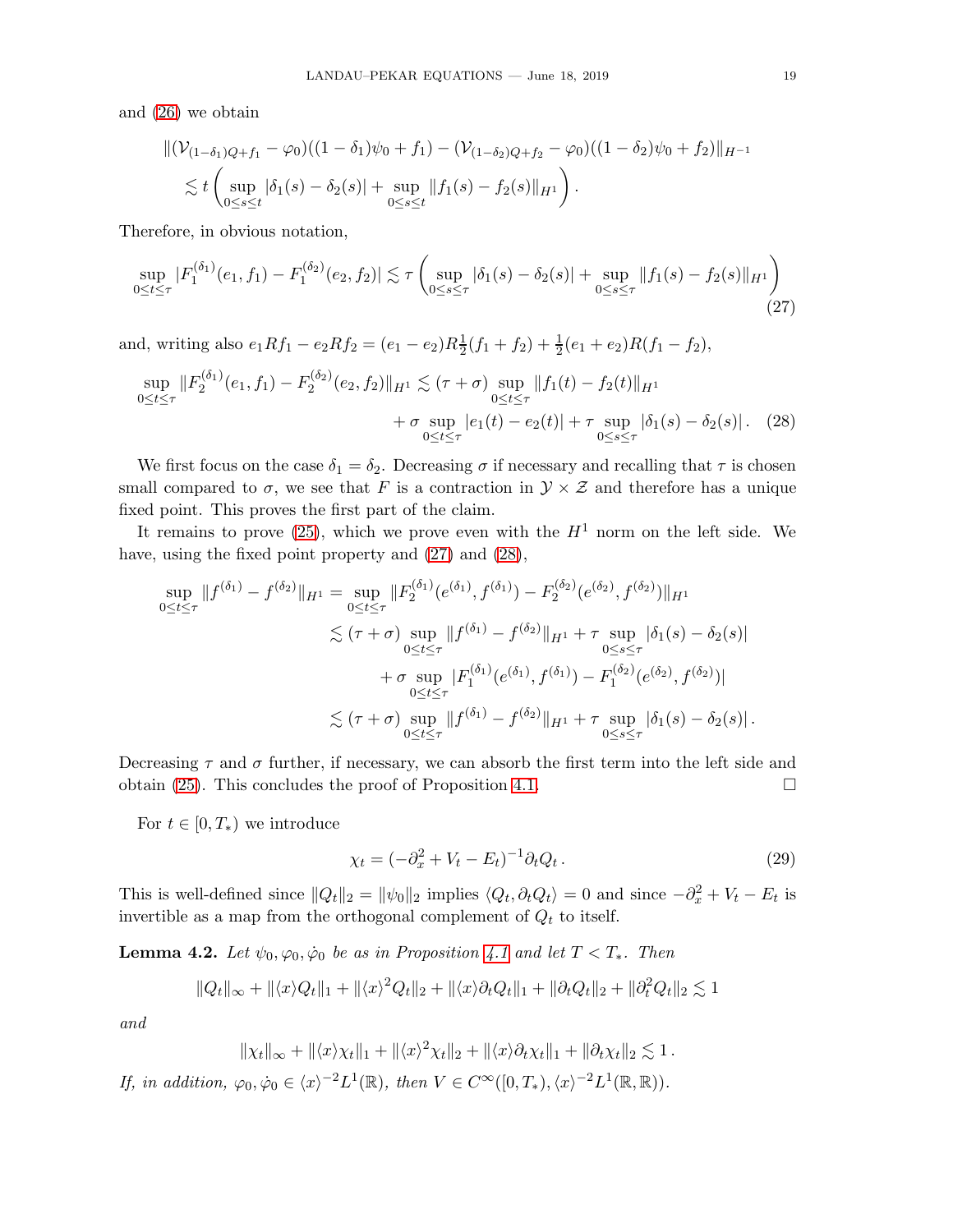*Proof.* The proof of the properties of  $Q_t$  and  $\partial_t Q_t$  is identical to the arguments in Subsec-tion [2.1,](#page-4-3) since the assumption  $T < T_*$  guarantees that  $E_t$  stays away from zero. The bound on  $\partial_t^2 Q_t$  is obtained similarly. As we discussed in Subsection [2.1,](#page-4-3)  $\partial_t Q_t$  behaves at infinity like an exponential, possibly multiplied by a linear function. Since  $(-\partial_x^2 + V_t - E_t)\chi_t = \partial_t Q_t$ , we can use the same ODE arguments to deduce that  $\chi_t$  behaves like an exponential times a quadratic polynomial, which implies the claimed bounds for  $\chi_t$ . Differentiating the equation for  $\chi_t$  with respect to t, we obtain similarly also the bounds for  $\partial_t \chi_t$ . The last statement about V follows from [\(23\)](#page-16-0) together with the above bounds on  $Q_t$ . . — Первый процесс в постановки программа в серверном професс в серверном производительно с производите с прои<br>В серверном производительно с производительно с производительно с производительно с производительно с производ

### 5. Decomposition of solutions to the Landau–Pekar equations

After the preparations in the previous sections we now turn our attention to solutions of the Landau–Pekar equations [\(1\)](#page-0-0). Our goal in this section is to derive equations for  $\alpha_t$  and  $R_t$  appearing in the decomposition [\(7\)](#page-2-2) of the solution  $\psi_t$ .

5.1. Decomposition of the solution and effective equations. We assume that the initial data  $(\psi_0, \varphi_0, \dot{\varphi}_0)$  are fixed as in Assumption [1.1](#page-1-0) and we consider the corresponding solution  $(V, Q)$  of  $(3)$ ,  $(4)$  and  $(5)$  constructed in the previous section. Let

$$
L_t := -\partial_x^2 + V_t - E_t \tag{30}
$$

and

$$
P_t := 1 - ||Q_t||_2^{-2} |Q_t\rangle\langle Q_t| = 1 - ||\psi_0||_2^{-2} |Q_t\rangle\langle Q_t|.
$$
\n(31)

Moreover, let

<span id="page-19-4"></span>
$$
W_t := -\frac{1}{2} \int_0^t \left( \left( |\alpha_s|^2 - 1 \right) Q_s^2 + 2Q_s \operatorname{Re}(\overline{\alpha_s} R_s) + |R_s|^2 \right) \sin(t - s) \, ds \,. \tag{32}
$$

The following lemma describes equations for R and  $\alpha$  appearing in the decomposition [\(7\)](#page-2-2).

<span id="page-19-5"></span>**Lemma 5.1** (Equations for R and  $\alpha$ ).

<span id="page-19-3"></span>
$$
\varepsilon i \partial_t R = LR + PW(\alpha Q + R) - i\varepsilon \alpha \partial_t Q - i\varepsilon ||\psi_0||_2^{-2} \langle \partial_t Q, R \rangle Q \tag{33}
$$

and

<span id="page-19-1"></span>
$$
\partial_t \alpha = \|\psi_0\|_2^{-2} \left( \langle \partial_t Q, R \rangle - i \varepsilon^{-1} \langle Q, W(\alpha Q + R) \rangle \right). \tag{34}
$$

Proof. Inserting decomposition [\(7\)](#page-2-2) into the first equation in [\(1\)](#page-0-0) we find

$$
\varepsilon i \partial_t R = LR + (\varphi - V)(\alpha Q + R) - i\varepsilon (\partial_t \alpha)Q - i\varepsilon \alpha \partial_t Q. \tag{35}
$$

By the second equation in [\(1\)](#page-0-0) and the initial conditions [\(2\)](#page-0-1) we have

<span id="page-19-0"></span>
$$
\varphi_t = \varphi_0 \cos t + \dot{\varphi}_0 \sin t - \frac{1}{2} \int_0^t |\psi_s|^2 \sin(t - s) ds.
$$

Comparing this with [\(23\)](#page-16-0) and recalling decomposition [\(7\)](#page-2-2), we obtain

$$
\varphi_t - V_t = -\frac{1}{2} \int_0^t \left( \left( |\alpha_s|^2 - 1 \right) Q_s^2 + 2Q_s \operatorname{Re}(\overline{\alpha_s} R_s) + |R_s|^2 \right) \sin(t - s) ds = W_t.
$$

Inserting this into [\(35\)](#page-19-0) yields

<span id="page-19-2"></span>
$$
\varepsilon i \partial_t R = LR + W(\alpha Q + R) - i\varepsilon (\partial_t \alpha) Q - i\varepsilon \alpha \partial_t Q. \tag{36}
$$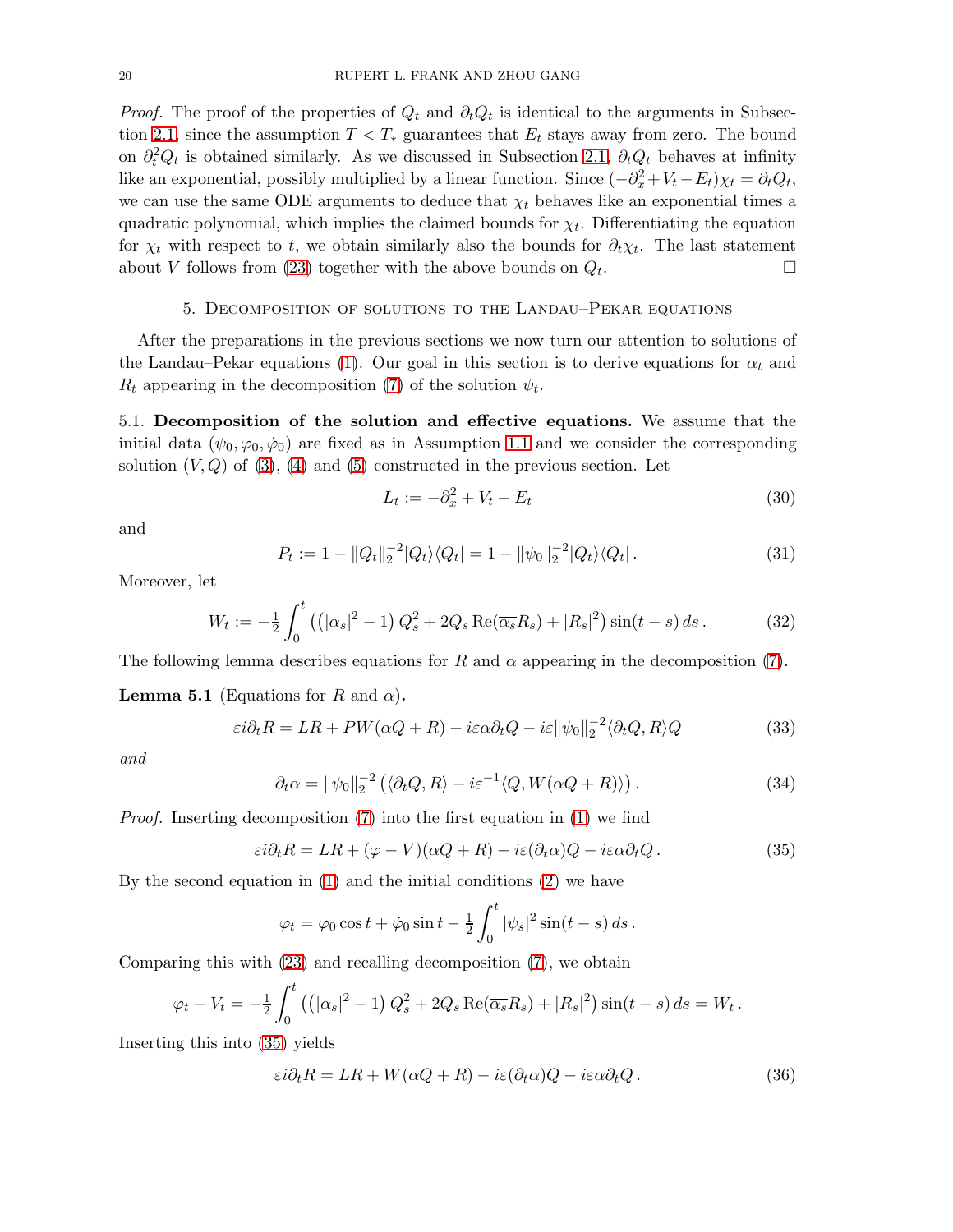Next, we take the inner product of this equation with  $Q$  and obtain, since  $L$  is self-adjoint and  $LQ = 0$ ,

$$
\varepsilon i \langle Q, \partial_t R \rangle = \langle Q, W(\alpha Q + R) \rangle - i \varepsilon (\partial_t \alpha) ||\psi_0||^2 - i \varepsilon \alpha \langle Q, \partial_t Q \rangle.
$$

Using the fact that both  $||Q||_2 = ||\psi_0||_2$  and  $\langle Q, R \rangle = 0$  are constant in time, we infer from the previous equation that

$$
-\varepsilon i \langle \partial_t Q, R \rangle = \langle Q, W(\alpha Q + R) \rangle - i \varepsilon (\partial_t \alpha) ||\psi_0||^2,
$$

which is [\(34\)](#page-19-1).

Finally, we apply the projection  $P$  to equation [\(36\)](#page-19-2) and obtain, since  $P$  commutes with L and since  $PR = R$  and  $\langle Q, \partial_t Q \rangle = 0$ ,

$$
\varepsilon i P \partial_t R = LR + PW(\alpha Q + R) - i\varepsilon \alpha \partial_t Q.
$$

Moreover, since  $PR = R$  and since  $\partial_t P = -\|\psi_0\|^{-2} (\|\partial_t Q \rangle \langle Q| + |Q \rangle \langle \partial_t Q|)$ , we have

$$
P\partial_t R = \partial_t (PR) - (\partial_t P)R = \partial_t R + ||\psi_0||^{-2} \langle \partial_t Q, R \rangle Q
$$

This yields  $(33)$ .

5.2. Extracting the leading term from R. Our next goal is to remove the term  $e^{i\alpha\partial_tQ}$ from the effective equation [\(33\)](#page-19-3) for R. Recall that the function  $\chi_t$  was defined in [\(29\)](#page-18-2). The definition implies that

<span id="page-20-0"></span>
$$
P_t \chi_t = \chi_t \,. \tag{37}
$$

We also note that

<span id="page-20-4"></span>
$$
\chi_t \text{ is real-valued} \tag{38}
$$

since  $Q_t$  is real-valued and since  $L_t = -\partial_x^2 + V_t - E_t$ , and therefore also its inverse, are reality-preserving.

We define  $\tilde{R}$  by

<span id="page-20-3"></span>
$$
\tilde{R}_t := R_t - i\varepsilon \alpha_t \chi_t \,. \tag{39}
$$

It follows from [\(7\)](#page-2-2) and [\(37\)](#page-20-0) that

<span id="page-20-2"></span>
$$
P_t \tilde{R}_t = \tilde{R}_t \,. \tag{40}
$$

We now derive an effective equation for  $R$ .

**Lemma 5.2** (Equation for  $\tilde{R}$ ).

<span id="page-20-1"></span>
$$
\varepsilon i \partial_t \tilde{R} = L\tilde{R} + PW(\alpha Q + i\varepsilon \alpha \chi + \tilde{R}) - i\varepsilon \|\psi_0\|^{-2} \langle \partial_t Q, \tilde{R} \rangle Q + \varepsilon^2 (\partial_t \alpha) \chi + \varepsilon^2 \alpha P \partial_t \chi. \tag{41}
$$

*Proof.* Inserting the definition of  $\tilde{R}$  into equation [\(33\)](#page-19-3) we obtain

$$
\varepsilon i \partial_t \tilde{R} = L\tilde{R} + PW(\alpha Q + i\varepsilon \alpha \chi + \tilde{R}) - i\varepsilon ||\psi_0||^{-2} \langle \partial_t Q, R \rangle Q + \varepsilon^2 (\partial_t \alpha) \chi + \varepsilon^2 \alpha \partial_t \chi.
$$

This is the same as [\(41\)](#page-20-1), since  $\langle \partial_t Q, \chi \rangle + \langle Q, \partial_t \chi \rangle = \partial_t \langle Q, \chi \rangle = 0$  in view of [\(37\)](#page-20-0).

We now cast the effective equation for  $\tilde{R}$  into Duhamel form. To do so, we denote by  $U(t, s)$  the  $\varepsilon$ -adiabatic propagator for  $(-\partial_x^2 + V)P$ , that is,

$$
i\varepsilon \partial_t U(t,s) = (-\partial_x^2 + V_t) P_t U(t,s), \qquad U(t,t) = 1.
$$

Moreover, we set

$$
\tilde{U}(t,s) := e^{i\varepsilon^{-1}\int_s^t E_{s_1} ds_1} U(t,s),
$$

which is the propagator for  $(-\partial_x^2 + V)P - E$ .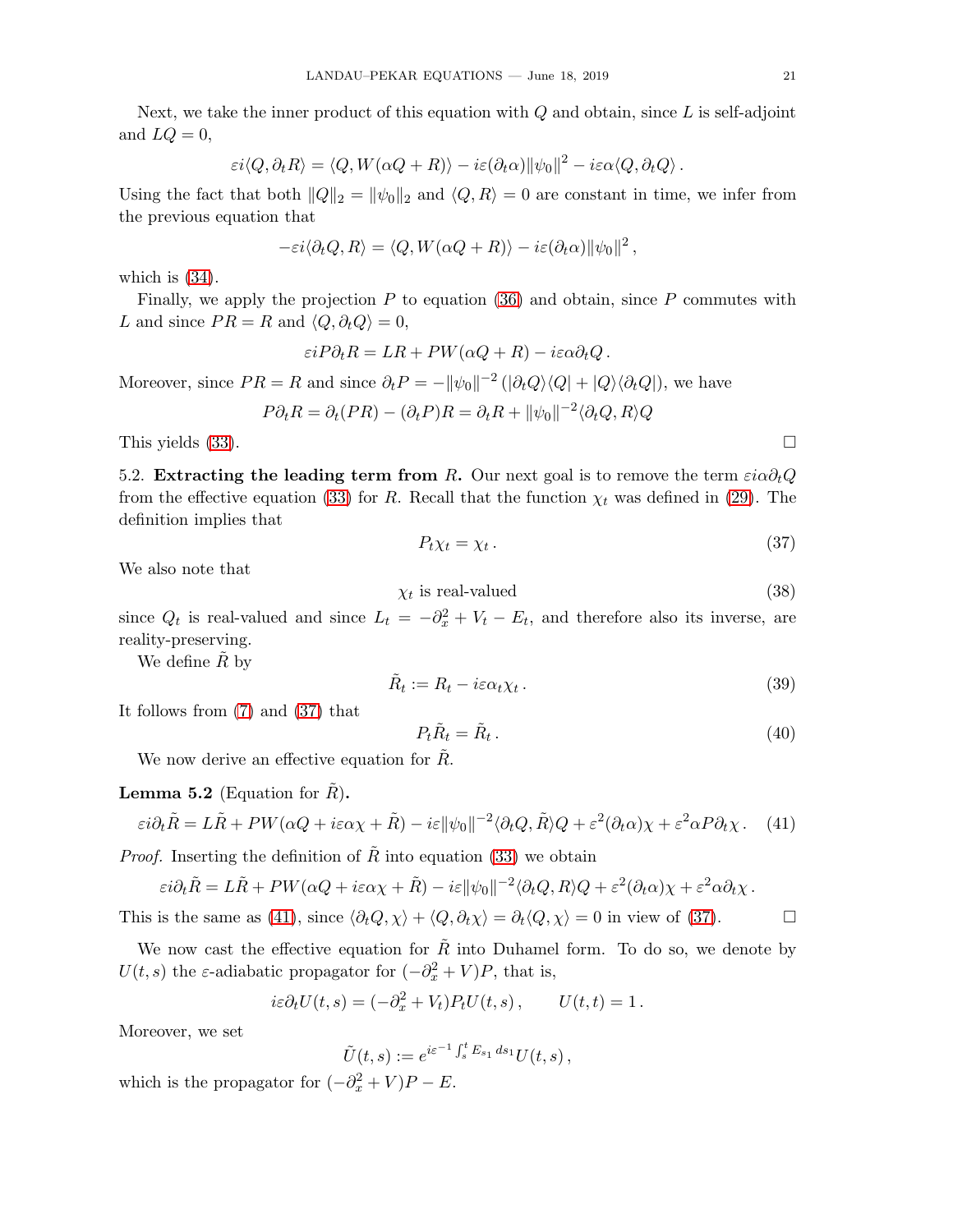**Lemma 5.3** (Equation for  $\tilde{R}$  in Duhamel form).

$$
\tilde{R}_t = P_t \tilde{U}(t,0)\tilde{R}_0 + \frac{1}{i\varepsilon} \int_0^t P_t \tilde{U}(t,s)P_s W_s \left(\alpha_s Q_s + i\varepsilon \alpha_s \chi_s + \tilde{R}_s\right) ds \n- ||\psi_0||^{-2} \int_0^t P_t \tilde{U}(t,s)Q_s \langle \partial_s Q_s, \tilde{R}_s \rangle ds \n- i\varepsilon \int_0^t P_t \tilde{U}(t,s) \chi_s(\partial_s \alpha_s) ds - i\varepsilon \int_0^t P_t \tilde{U}(t,s)P_s(\partial_s \chi_s) \alpha_s ds.
$$
\n(42)

*Proof.* We differentiate  $\tilde{U}(t, 0)^{-1} \tilde{R}(t)$ , use the equation for  $\tilde{R}$  and for  $\tilde{U}$ , integrate the resulting expression and use  $\tilde{U}(t,0)\tilde{U}(s,0)^{-1} = \tilde{U}(t,s)$  to get

$$
\tilde{R}_t = \tilde{U}(t,0)\tilde{R}_0 + \frac{1}{i\varepsilon} \int_0^t \tilde{U}(t,s)P_s W_s \left(\alpha_s Q_s + i\varepsilon \alpha_s \chi_s + \tilde{R}_s\right) ds
$$

$$
- \|\psi_0\|^{-2} \int_0^t \tilde{U}(t,s)Q_s \langle \partial_s Q_s, \tilde{R}_s \rangle ds
$$

$$
- i\varepsilon \int_0^t \tilde{U}(t,s) \chi_s(\partial_s \alpha_s) ds - i\varepsilon \int_0^t \tilde{U}(t,s)P_s(\partial_s \chi_s) \alpha_s ds.
$$

Finally, we apply  $P_t$  to both sides, recalling [\(40\)](#page-20-2).

# <span id="page-21-1"></span>6. BOUNDS ON  $\tilde{R}$

Our goal in this section is to complete the proof of Theorem [1.2.](#page-1-4) The main step in this proof are bounds on  $\tilde{R}$ , which occupy the main part of this section.

6.1. Control functions and their bounds. In this short subsection we summarize the key estimates that are proved in the following subsections and that will eventually imply our main result, Theorem [1.2.](#page-1-4) To formulate these estimates, we introduce three control functions

$$
\mathcal{M}_1(t) := \sup_{0 \le s \le t} \varepsilon^{-1} \left\| \tilde{R}_s \right\|_2,
$$
  
\n
$$
\mathcal{M}_2(t) := \sup_{0 \le s \le t} \varepsilon^{-1} \left( \max \left\{ 1, (\varepsilon/s)^{1/2} \right\} \right)^{-1} \left\| \tilde{R}_s \right\|_\infty,
$$
  
\n
$$
\mathcal{M}_3(t) := \sup_{0 \le s \le t} \varepsilon^{-1} \left( \varepsilon + \min \left\{ (\varepsilon/s)^{1/2}, (\varepsilon/s)^{3/2} \right\} \right)^{-1} \left\| \langle x \rangle^{-1} \tilde{R}_s \right\|_\infty.
$$

The quantity  $\mathcal{M}_1$  is what we are primarily interested in and our goal is to prove that  $M_1 \lesssim 1$ . Our strategy to proving this is to prove that, in fact,  $M_1 + M_2 + M_3 \lesssim 1$ . Thus, the quantities  $\mathcal{M}_2$  and  $\mathcal{M}_3$  appear mainly in order to close the argument. The resulting bound  $\mathcal{M}_3 \lesssim 1$  is interesting in its own right and reflects the dispersive nature of  $\tilde{R}$ , up to contributions of order  $\varepsilon^2$ . The other bound that we obtain, namely  $\mathcal{M}_2 \lesssim 1$ , is possibly non-optimal, but sufficient for our purpose.

Our bounds on these control functions read as follows.

<span id="page-21-0"></span>**Proposition 6.1.** Let  $T < T_*$ . Then for all  $t \in [0, T]$  and  $\varepsilon \in (0, 1]$ ,

$$
\mathcal{M}_1(t)^2 \lesssim 1 + \varepsilon \left( \mathcal{M}_3(t) + \mathcal{M}_1(t)^2 + \varepsilon \mathcal{M}_1(t) \mathcal{M}_2(t) + \varepsilon \mathcal{M}_1(t) \mathcal{M}_3(t) \right) \mathcal{M}_3(t).
$$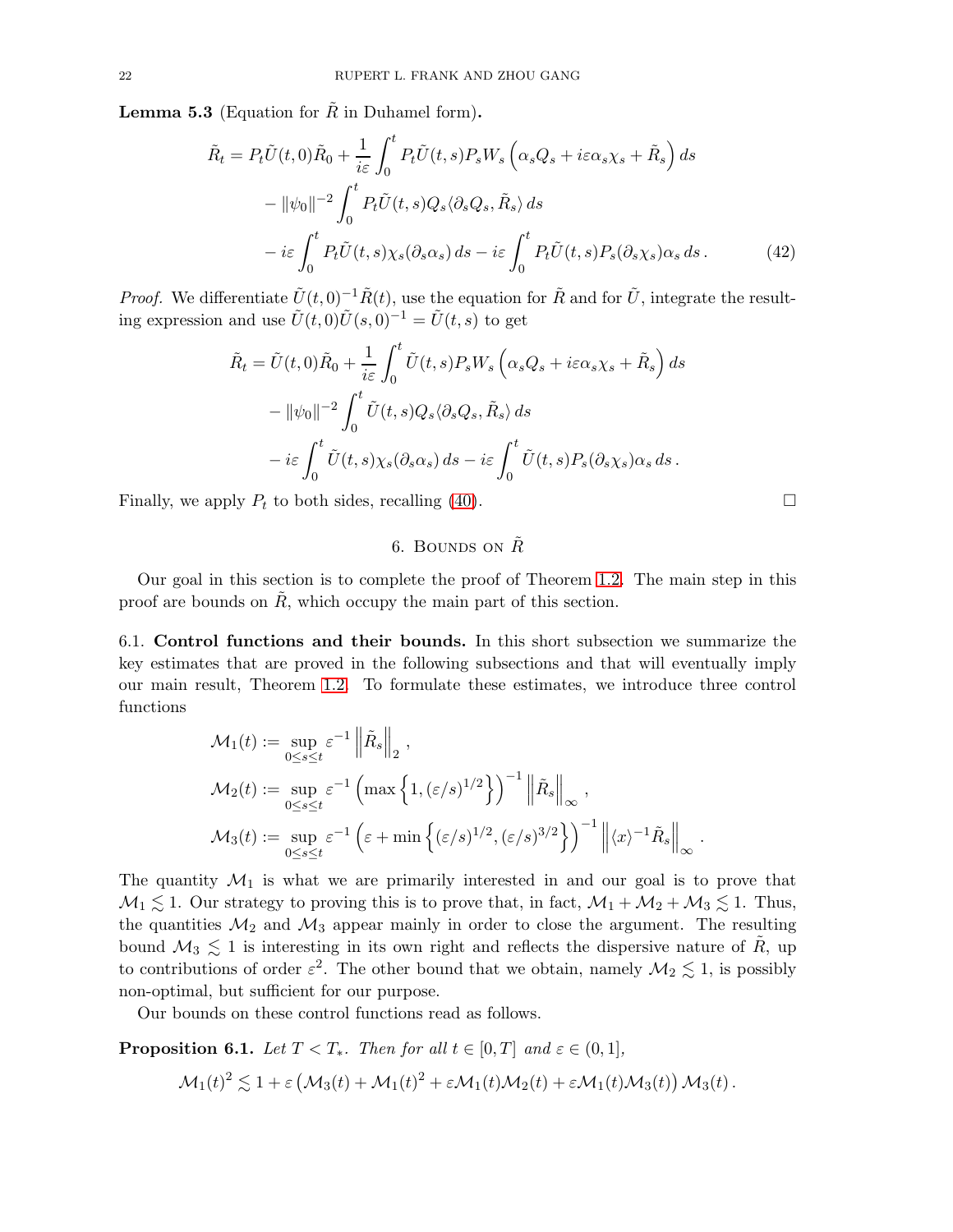<span id="page-22-0"></span>**Proposition 6.2.** Let  $T < T^*$ . Then for all  $t \in [0, T]$  and  $\varepsilon \in (0, 1]$ ,

$$
\mathcal{M}_2(t) \lesssim 1 + \mathcal{M}_3(t) + \mathcal{M}_1(t)^2 + \varepsilon \mathcal{M}_1(t) \mathcal{M}_2(t) + \varepsilon \mathcal{M}_1(t) \mathcal{M}_3(t) + \varepsilon \mathcal{M}_1(t)^2 \mathcal{M}_2(t).
$$

<span id="page-22-1"></span>**Proposition 6.3.** Let  $T < T^*$ . Then for all  $t \in [0, T]$  and  $\varepsilon \in (0, 1]$ ,

$$
\mathcal{M}_3(t) \lesssim 1 + \mathcal{M}_1(t)^2 + \varepsilon \mathcal{M}_1(t) \mathcal{M}_2(t) + \varepsilon \mathcal{M}_1(t) \mathcal{M}_3(t) + \varepsilon^{1/2} \mathcal{M}_1(t)^2 \mathcal{M}_2(t).
$$

We emphasize that the implied constants in the bounds in Propositions [6.1,](#page-21-0) [6.2](#page-22-0) and [6.3](#page-22-1) depend on T.

We will prove Propositions [6.1,](#page-21-0) [6.2](#page-22-0) and [6.3](#page-22-1) in Subsections [6.5,](#page-26-0) [6.6](#page-27-0) and [6.7,](#page-28-0) respectively. We will use them in Subsection [6.8](#page-30-0) to conclude the proof of Theorem [1.2.](#page-1-4)

6.2. Preparations for the proof. In the proof of Propositions [6.1,](#page-21-0) [6.2](#page-22-0) and [6.3](#page-22-1) we will frequently and without further mention use the bounds from Lemma [4.2](#page-18-3) on  $Q_t$ ,  $\chi_t$  and their derivatives. Moreover, we will use the following bound, which follows from the usual adiabatic theorem.

**Lemma 6.4.** Let  $T < T_*$ . Then for all  $0 \leq s \leq t \leq T$  and  $\varepsilon \in (0,1]$ ,

$$
||P_tU(t,s)Q_s||_{H^1} \lesssim \varepsilon.
$$

By Sobolev's theorem, this implies, in particular, that for all  $0 \le s \le t \le T$  with  $T < T_*$ ,

<span id="page-22-2"></span>
$$
||P_t U(t, s) Q_s||_{\infty} \lesssim \varepsilon \,, \tag{43}
$$

which will be useful later on.

*Proof.* Since  $|\int V|f|^2 dx \le ||V||_2||f||_4^2 \lesssim ||V||_2||f'||_2^{1/2}$  $\frac{1}{2}$   $||f||_2^{3/2}$  $_2^{3/2}$  and since  $||V(t)||_2 \lesssim 1$ , we have for some constant  $M$ , independent of  $t$ ,

$$
||f||_{H^1}^2 \le 2\langle f, (-\partial_x^2 + V_t + M)f \rangle.
$$

Now let  $H(t) = (-\partial_x^2 + V_t)P_t = (-\partial_x^2 + V_t) - E_t ||\psi_0||_2^{-2} |Q_t\rangle\langle Q_t|$ . Since  $|E_t| \lesssim 1$ , we obtain  $||f||_{H^1}^2 \leq 2\langle f, (H(t) + M')f \rangle.$ 

We obtain the bound in the lemma from Theorems [3.1](#page-13-0) and [3.2](#page-14-0) applied to  $f = P_t U(t, s) Q_s$ . Note that we are, indeed, in the set-up of Section [3](#page-12-1) with  $H(t)$  defined before and with  $\Phi(t) = Q_t, E(t) = 0, \beta(t) = 0$  (since  $Q_t$  is real),  $\theta(t) = 0$  and  $\Xi(t) = \chi_t$ . The fact that the eigenvalue 0 of  $H(t)$  is simple follows from the fact that 0 is never an eigenvalue of a one-dimensional Schrödinger operator with potential in  $\langle x \rangle^{-1} L^1(\mathbb{R})$ , see [\[25,](#page-32-0) Chapter 5]. The fact that the constants in Theorems [3.1](#page-13-0) and [3.2](#page-14-0) are finite follows from Lemma [4.2.](#page-18-3)  $\Box$ 

Finally, in the proofs of Propositions [6.2](#page-22-0) and [6.3](#page-22-1) in Subsections [6.6](#page-27-0) and [6.7](#page-28-0) we will apply Theorem [1.4](#page-3-3) with the V from Proposition [4.1.](#page-15-0) At this point the assumption  $T < T^*$ , which is stronger than  $T < T_*$ , enters in order to satisfy the eigenvalue and non-resonance conditions in Assumption [1.3.](#page-2-1) It is also at this point that the assumptions  $\varphi_0, \dot{\varphi}_0 \in \langle x \rangle^{-2} L^1(\mathbb{R})$  enter. These assumptions, together with the bounds on  $Q_t$  from Lemma [4.2,](#page-18-3) imply that V and its derivative satisfy the properties stated in Assumption [1.3.](#page-2-1)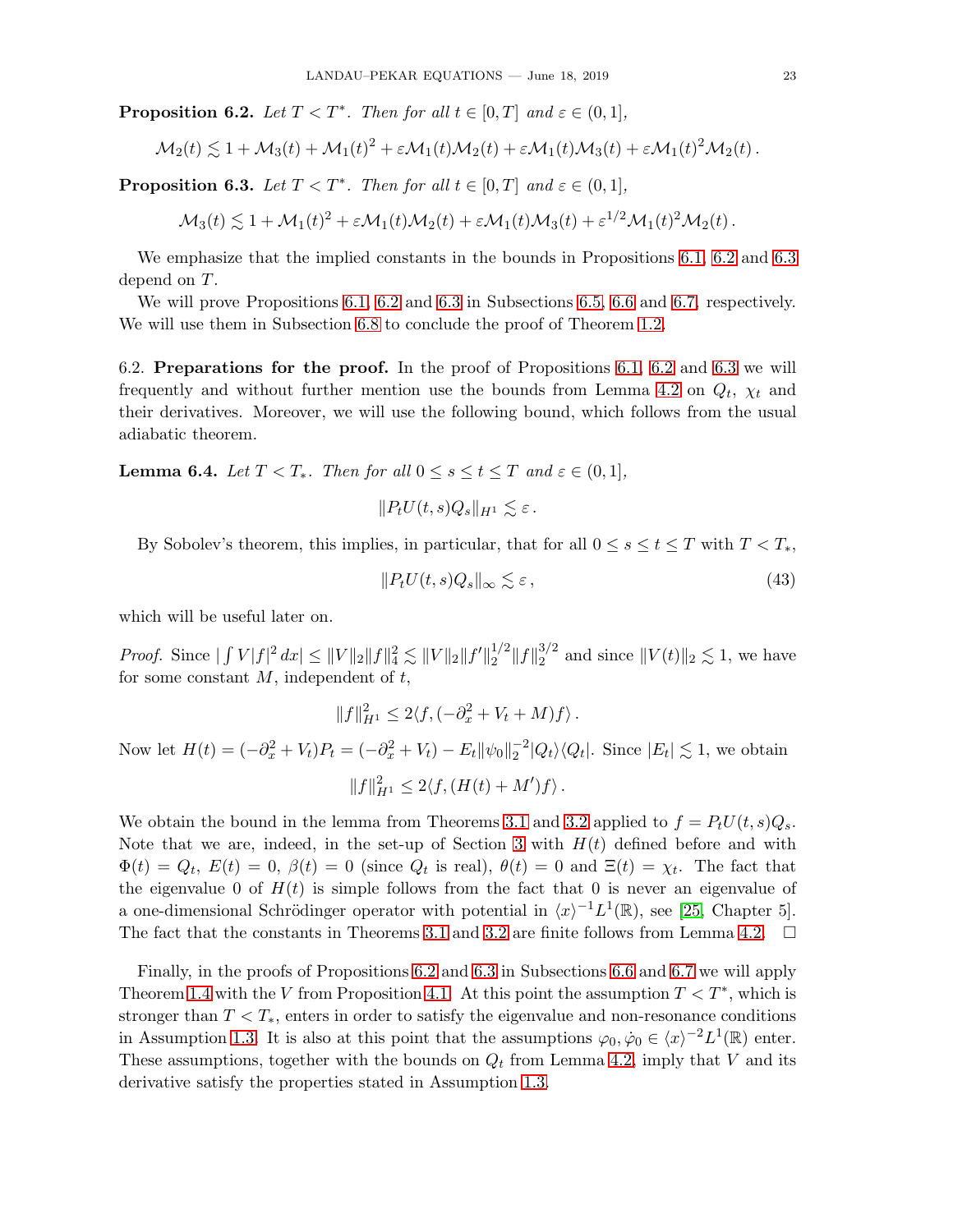6.3. **Bounds on W.** We recall that W was defined in  $(32)$ . In this subsection we will derive bounds on W in terms of our control functions. At a crucial point in our proof it will be important to use instead of  $\mathcal{M}_3$  the modified control function  $\tilde{\mathcal{M}}_3$  defined by

$$
\tilde{\mathcal{M}}_3(t) = \int_0^t \left(1 + \varepsilon^{-1} \min \left\{ \left(\frac{\varepsilon}{s}\right)^{1/2}, \left(\frac{\varepsilon}{s}\right)^{3/2} \right\} \right) \mathcal{M}_3(s) ds.
$$

Note that since

$$
\int_0^t \left(1 + \varepsilon^{-1} \min\left\{ \left(\frac{\varepsilon}{s}\right)^{1/2}, \left(\frac{\varepsilon}{s}\right)^{3/2} \right\} \right) ds \le t + \int_0^\infty \varepsilon^{-1} \min\left\{ \left(\frac{\varepsilon}{s}\right)^{1/2}, \left(\frac{\varepsilon}{s}\right)^{3/2} \right\} ds
$$
  
=  $t + 4$ , (44)

we have

<span id="page-23-1"></span><span id="page-23-0"></span>
$$
\tilde{\mathcal{M}}_3(t) \lesssim \mathcal{M}_3(t). \tag{45}
$$

<span id="page-23-2"></span>**Lemma 6.5.** There is a real-valued function  $W_0$  such that the following bounds hold on any interval [0, T] with  $T < T_*$ ,

$$
\begin{aligned} \|\langle x \rangle (W_t - W_{0,t})\|_2 + \|\langle x \rangle \partial_t (W_t - W_{0,t})\|_2 &\lesssim \varepsilon^2 \left(1 + \tilde{\mathcal{M}}_3(t) + \mathcal{M}_1(t)^2\right), \\ \|W_{0,t}\|_2 + \|\partial_t W_{0,t}\|_2 &\lesssim \varepsilon^2 \mathcal{M}_1(t) \mathcal{M}_2(t), \\ \|\langle x \rangle^{-1} W_{0,t}\|_2 + \|\langle x \rangle^{-1} \partial_t W_{0,t}\|_2 &\lesssim \varepsilon^3 \mathcal{M}_1(t) \mathcal{M}_3(t) \,. \end{aligned}
$$

In particular,

$$
||W_t||_2 + ||\partial_t W_t||_2 \lesssim \varepsilon^2 \left(1 + \tilde{\mathcal{M}}_3(t) + \mathcal{M}_1(t)^2 + \mathcal{M}_1(t)\mathcal{M}_2(t)\right).
$$

*Proof.* Inserting definition [\(39\)](#page-20-3) of  $\tilde{R}$  into definition [\(32\)](#page-19-4) of W we obtain the decomposition

$$
W = W_0 + W_1 + W_2 + W_3
$$

with

$$
W_{0,t} = -\frac{1}{2} \int_0^t |\tilde{R}_s|^2 \sin(t-s) ds,
$$
  

$$
W_{1,t} = \frac{1}{2} \int_0^t (1 - |\alpha_s|^2) Q_s^2 \sin(t-s) ds,
$$
  

$$
W_{2,t} = -\int_0^t Q_s \operatorname{Re}(\overline{\alpha_s} \tilde{R}_s) \sin(t-s) ds,
$$
  

$$
W_{3,t} = -\frac{1}{2} \int_0^t \left(\varepsilon^2 |\alpha_s|^2 \chi_s^2 + 2\varepsilon \chi_s \operatorname{Im}(\overline{\alpha_s} \tilde{R}_s)\right) \sin(t-s) ds.
$$

Note that for each j,  $\partial_t W_{j,t}$  is given by the same formula as  $W_j$ , but with  $\sin(t-s)$  replaced by  $cos(t - s)$ . Consequently,  $W_{j,t} + i\partial_t W_{j,t}$  is given by the same formula, but with  $sin(t - s)$ replaced by  $ie^{-i(t-s)}$ . In the following we shall derive bounds on the norms of  $W_{j,t} + i\partial_t W_{j,t}$ . Since  $W_j$  is real-valued, this also implies bounds on the corresponding norms of  $W_{j,t}$  and  $\partial_t W_{j,t}$ .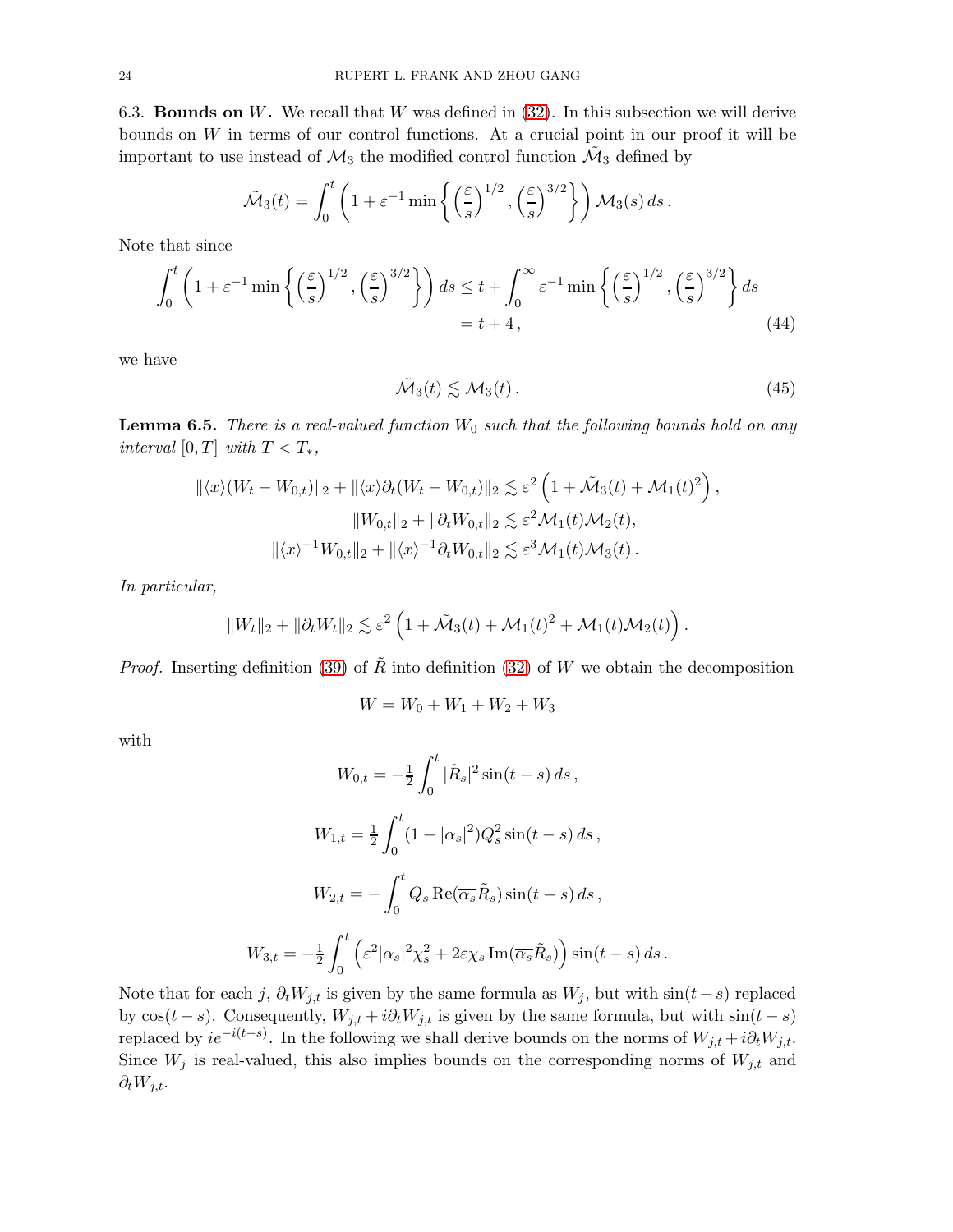We begin with the bounds on  $W_0$ . We have

$$
\|W_{0,t} + i\partial_t W_{0,t}\|_2 \le \frac{1}{2} \int_0^t \left\|\tilde{R}_s\right\|_2 \left\|\tilde{R}_s\right\|_\infty ds
$$
  
\n
$$
\le \frac{1}{2} \varepsilon^2 \mathcal{M}_1(t) \mathcal{M}_2(t) \int_0^t \max\left\{1, \left(\frac{\varepsilon}{s}\right)^{1/2}\right\} ds
$$
  
\n
$$
\lesssim \varepsilon^2 \mathcal{M}_1(t) \mathcal{M}_2(t),
$$
  
\n
$$
\left\|\langle x \rangle^{-1} (W_{0,t} + i\partial_t W_{0,t})\right\|_2 \le \frac{1}{2} \int_0^t \left\|\tilde{R}_s\right\|_2 \left\|\langle x \rangle^{-1} \tilde{R}_s\right\|_\infty ds
$$
  
\n
$$
\le \frac{1}{2} \varepsilon^2 \mathcal{M}_1(t) \mathcal{M}_3(t) \int_0^t \left(\varepsilon + \min\left\{\left(\frac{\varepsilon}{s}\right)^{1/2}, \left(\frac{\varepsilon}{s}\right)^{3/2}\right\}\right) ds
$$
  
\n
$$
\lesssim \varepsilon^3 \mathcal{M}_1(t) \mathcal{M}_3(t).
$$

In the last inequality we used [\(44\)](#page-23-0).

We finally prove bounds on  $\| \langle x \rangle(W_{j,t} + i\partial_t W_{j,t}) \|_2$  for  $j = 1, 2, 3$ . Because of the bounds on  $Q_s$  and  $\chi_s$  we have

$$
\begin{split}\n\|\langle x\rangle(W_{2,t} + i\partial_t W_{2,t})\|_2 &\leq \int_0^t \left\|\langle x\rangle^2 Q_s\right\|_2 \left\|\langle x\rangle^{-1} \tilde{R}_s\right\|_\infty ds \\
&\leq \varepsilon^2 \int_0^t \left(1 + \varepsilon^{-1} \min\left\{\left(\frac{\varepsilon}{s}\right)^{1/2}, \left(\frac{\varepsilon}{s}\right)^{3/2}\right\}\right) \mathcal{M}_3(s) \, ds \\
&= \varepsilon^2 \tilde{\mathcal{M}}_3(t), \\
\|\langle x\rangle(W_{3,t} + i\partial_t W_{3,t})\|_2 &\leq \frac{1}{2}\varepsilon \int_0^t \left\|\langle x\rangle^2 \chi_s\right\|_2 \left(\varepsilon \left\|\langle x\rangle^{-1} \chi_s\right\|_\infty + 2 \left\|\langle x\rangle^{-1} \tilde{R}_s\right\|_\infty\right) ds \\
&\leq \varepsilon^2 \int_0^t \left(1 + \left(\varepsilon + \min\left\{\left(\frac{\varepsilon}{s}\right)^{1/2}, \left(\frac{\varepsilon}{s}\right)^{3/2}\right\}\right) \mathcal{M}_3(s)\right) ds \\
&\leq \varepsilon^2 \left(1 + \varepsilon \int_0^t \left(1 + \varepsilon^{-1} \min\left\{\left(\frac{\varepsilon}{s}\right)^{1/2}, \left(\frac{\varepsilon}{s}\right)^{3/2}\right\}\right) \mathcal{M}_3(s) \, ds\right) \\
&= \varepsilon^2 \left(1 + \varepsilon \tilde{\mathcal{M}}_3(t)\right).\n\end{split}
$$

In order to bound  $W_1$ , we recall that the  $L^2$ -norm of the solution  $\psi$  is constant in time. In view of the orthogonality in [\(7\)](#page-2-2) this implies

$$
\|\psi_0\|_2^2 = \|\psi_t\|_2^2 = |\alpha_t|^2 \|Q_t\|^2 + \|R_t\|^2 = |\alpha_t|^2 \|\psi_0\|_2^2 + \|R_t\|_2^2,
$$

that is,

$$
1 - |\alpha_t|^2 = \|\psi_0\|_2^{-2} \|R_t\|_2^2.
$$

This implies both  $|\alpha_t|^2 \leq 1$  (which follows also directly from the definition of  $\alpha$  and the Schwarz inequality) and

$$
1 - |\alpha_t|^2 \le 2\|\psi_0\|_2^{-2} (\varepsilon^2 |\alpha_t|^2 \|\chi_t\|_2^2 + \|\tilde{R}_t\|_2^2) \le 2\|\psi_0\|_2^{-2} (\|\chi_t\|_2^2 + \mathcal{M}_1(t)^2) \varepsilon^2 \lesssim \varepsilon^2 (1 + \mathcal{M}_1(t)^2).
$$
  
Thus,

$$
\|\langle x\rangle(W_{1,t} + i\partial_t W_{1,t})\|_2 \leq \frac{1}{2} \int_0^t (1 - |\alpha_s|^2) \|\langle x\rangle Q_s^2\|_2 ds \lesssim \varepsilon^2 (1 + \mathcal{M}_1(t)^2).
$$

This concludes the proof of the lemma.

$$
\Box
$$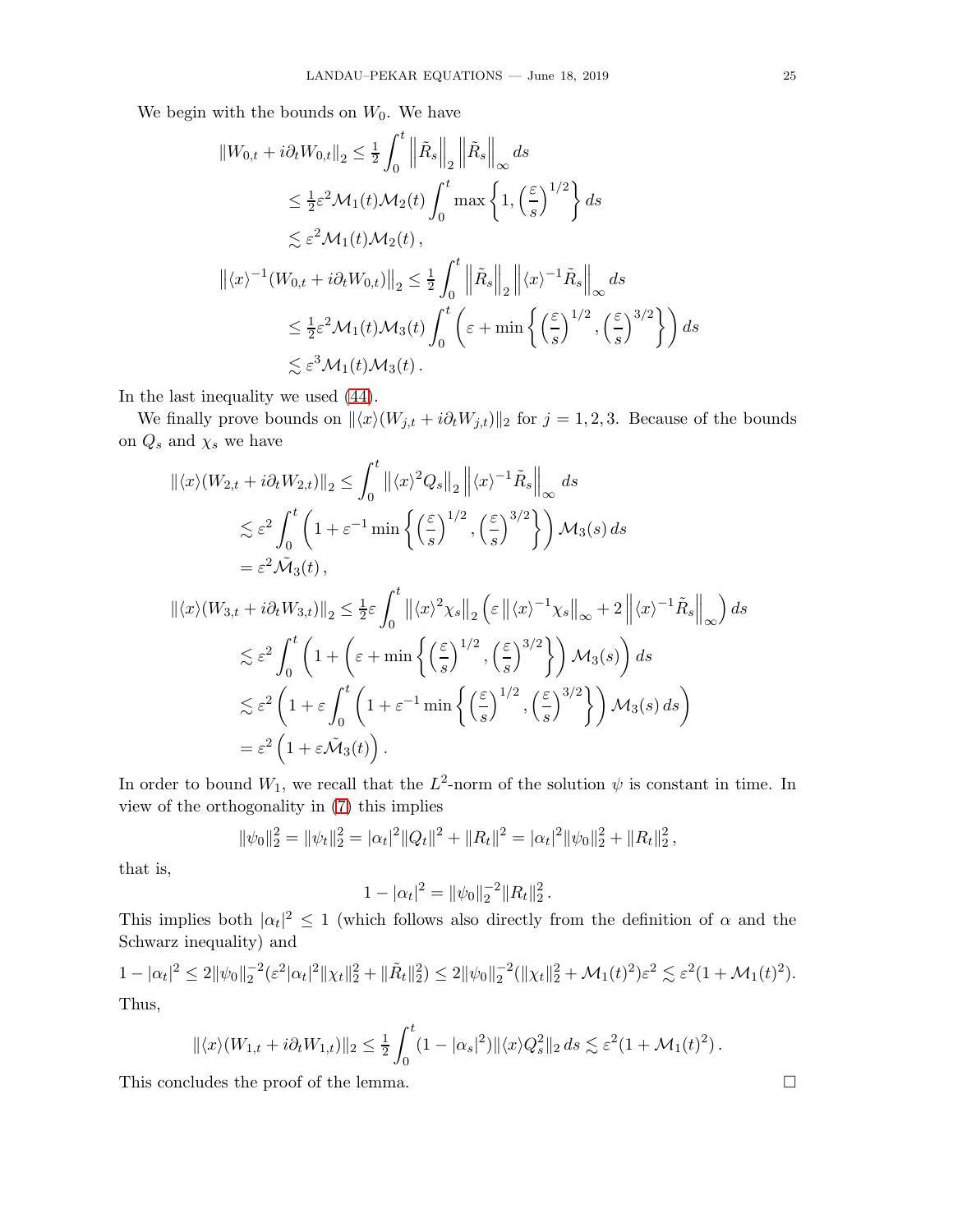<span id="page-25-0"></span>**Corollary 6.6.** There is a real-valued function  $W_0$  such that the following bounds hold on any interval  $[0, T]$  with  $T < T_*$ ,

$$
\|W_t\left(\alpha_t Q_t + i\varepsilon\alpha_t \chi_t + \tilde{R}_t\right)\|_1 \lesssim \varepsilon^2 \left(1 + \mathcal{M}_3(t) + \mathcal{M}_1(t)^2 + \varepsilon \mathcal{M}_1(t) \mathcal{M}_3(t) + \varepsilon \mathcal{M}_1(t)^2 \mathcal{M}_2(t)\right),
$$
  

$$
\left\| \langle x \rangle \left( W_t\left(\alpha_t Q_t + i\varepsilon\alpha_t \chi_t + \tilde{R}_t\right) - W_{0,t}\tilde{R}_t \right) \right\|_1 \lesssim \varepsilon^2 \left(1 + \tilde{\mathcal{M}}_3(t) + \mathcal{M}_1(t)^2 + \varepsilon \mathcal{M}_1(t) \mathcal{M}_3(t)\right)
$$
  
and  

$$
\left\| W_{0,t}\tilde{R}_t \right\|_1 \lesssim \varepsilon^3 \mathcal{M}_1(t)^2 \mathcal{M}_2(t).
$$

Proof. We bound

$$
\|W_t\left(\alpha_t Q_t + i\varepsilon \alpha_t \chi_t + \tilde{R}_t\right)\|_1
$$
  
\n
$$
\leq \|W - W_{0,t}\|_2 \left\|\alpha_t Q_t + i\varepsilon \alpha_t \chi_t + \tilde{R}_t\right\|_2
$$
  
\n
$$
+ \left\|\langle x \rangle^{-1} W_{0,t}\right\|_2 \left\|\langle x \rangle \left(\alpha_t Q_t + i\varepsilon \alpha_t \chi_t\right)\right\|_2 + \left\|W_{0,t}\right\|_2 \left\|\tilde{R}_t\right\|_2,
$$

$$
\left\| \langle x \rangle \left( W_t \left( \alpha_t Q_t + i \varepsilon \alpha_t \chi_t + \tilde{R}_t \right) - W_{0,t} \tilde{R}_t \right) \right\|_1
$$
  
\n
$$
\leq \left\| \langle x \rangle (W_t - W_{0,t}) \right\|_2 \left\| \alpha_t Q_t + i \varepsilon \alpha_t \chi_t + \tilde{R}_t \right\|_2 + \left\| \langle x \rangle^{-1} W_{0,t} \right\|_2 \left\| \langle x \rangle^2 \left( \alpha_t Q_t + i \varepsilon \alpha_t \chi_t \right) \right\|_2
$$

and

$$
\left\|W_{0,t}\tilde{R}_t\right\|_1 \leq \left\|W_{3,t}\right\|_2 \left\|\tilde{R}_t\right\|_2.
$$

We now use the above bounds on the components of  $W$ , including the observation  $(45)$ , together with  $|\alpha| \leq 1$  and

$$
\left\| \langle x \rangle^2 \left( \alpha_t Q_t + i \varepsilon \alpha_t \chi_t \right) \right\|_2 \lesssim 1, \qquad \left\| \alpha_t Q_t + i \varepsilon \alpha_t \chi_t + \tilde{R}_t \right\|_2 = \left\| \psi_0 \right\|_2 \lesssim 1.
$$

This yields the bounds in the corollary.

### 6.4. Bound on  $\partial_t \alpha$ .

<span id="page-25-1"></span>**Lemma 6.7.** The following bounds hold on any interval  $[0, T]$  with  $T < T_*$ ,

$$
|\partial_t \alpha_t| \lesssim \varepsilon \left(1 + \tilde{\mathcal{M}}_3(t) + \mathcal{M}_1(t)^2 + \mathcal{M}_1(t)\mathcal{M}_2(t)\right)
$$

and

$$
\left|\partial_t(|\alpha_t|^2)\right| \lesssim \varepsilon \left(\varepsilon + \min\left\{\left(\frac{\varepsilon}{t}\right)^{1/2}, \left(\frac{\varepsilon}{t}\right)^{3/2}\right\}\right) \mathcal{M}_3(t) + \varepsilon^2 \left(1 + \mathcal{M}_3(t) + \mathcal{M}_1(t)^2 + \mathcal{M}_1(t)\mathcal{M}_2(t)\right) \mathcal{M}_1(t).
$$

While the first part of the lemma will be used in the proofs of Propositions [6.1,](#page-21-0) [6.2](#page-22-0) and [6.3](#page-22-1) (because  $\partial_t \alpha$  appears in the equation [\(42\)](#page-21-1) for R), the second part of the lemma will only be used later when proving Theorem [1.2.](#page-1-4)

Proof. By equation [\(34\)](#page-19-1) we have

$$
|\partial_t \alpha| \leq ||\psi_0||_2^{-2} (||\partial_t Q||_2 ||R||_2 + \varepsilon^{-1} ||Q||_{\infty} ||W||_2 ||\alpha Q + R||_2).
$$

The bound now follows from the bound on  $||W||_2$  from Lemma [6.5](#page-23-2) as well as from  $||\alpha Q +$  $R||_2 = ||\psi_0||_2.$ 

$$
\Box
$$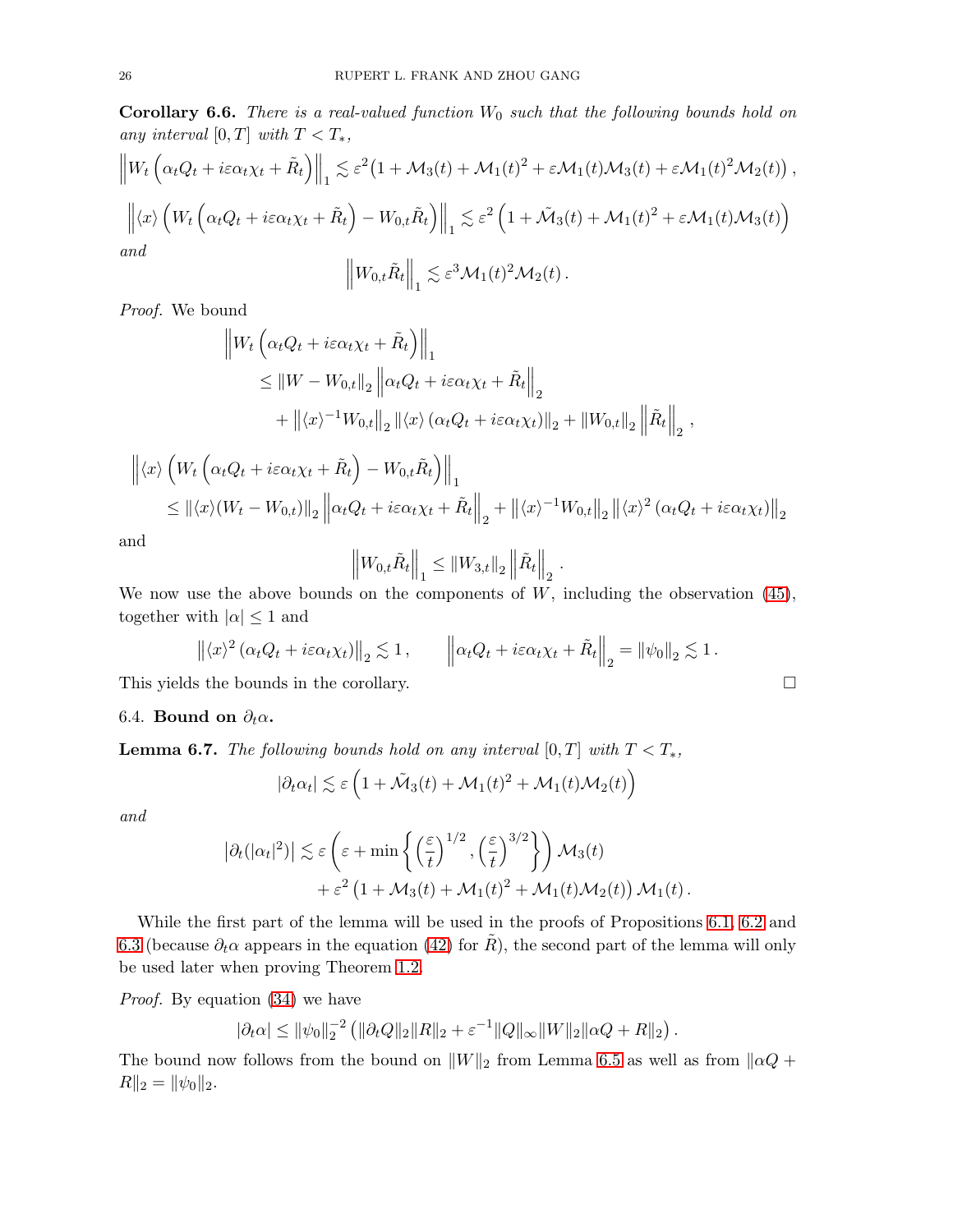Multiplying equation [\(34\)](#page-19-1) by  $\overline{\alpha}$  and taking the real part, we arrive at

$$
\partial_t(|\alpha|^2) = 2\|\psi_0\|_2^{-2}\left(\langle \partial_t Q, \text{Re}(\overline{\alpha}\tilde{R})\rangle + \varepsilon^{-1}\langle Q, W \text{Im}(\overline{\alpha}R)\rangle\right)
$$

Note that here we used [\(38\)](#page-20-4). Since  $|\alpha| \leq 1$ , we obtain

$$
|\partial_t(|\alpha|^2)| \leq 2\|\psi_0\|_2^{-2}\left(\|\langle x\rangle\partial_tQ\|_1\|\langle x\rangle^{-1}\tilde{R}\|_{\infty} + \varepsilon^{-1}\|Q\|_{\infty}\|W\|_2\|R\|_2\right).
$$

<span id="page-26-0"></span>The bound now follows again from the bound on  $||W||_2$  from Lemma [6.5](#page-23-2) and [\(45\)](#page-23-1).  $\Box$ 

# 6.5. Bound on  $\|\tilde{R}\|_2$ .

*Proof of Proposition [6.1.](#page-21-0)* We compute, using the effective equation [\(41\)](#page-20-1) for  $\tilde{R}$ , the selfadjointness of  $L$  and the orthogonality  $(40)$ ,

$$
\partial_t \left\| \tilde{R} \right\|_2^2 = 2 \operatorname{Re} \langle \tilde{R}, \partial_t \tilde{R} \rangle
$$
  
\n
$$
= 2 \operatorname{Re} \frac{1}{\varepsilon i} \left\langle \tilde{R}, L\tilde{R} + PW(\alpha Q + i\varepsilon \alpha \chi + \tilde{R}) - i\varepsilon ||\psi_0||^{-2} \langle \partial_t Q, \tilde{R} \rangle Q
$$
  
\n
$$
+ \varepsilon^2 (\partial_t \alpha) \chi + \varepsilon^2 \alpha P \partial_t \chi \right\rangle
$$
  
\n
$$
= \frac{2}{\varepsilon} \operatorname{Im} \left\langle \tilde{R}, W(\alpha Q + i\varepsilon \alpha \chi + \tilde{R}) + \varepsilon^2 (\partial_t \alpha) \chi + \varepsilon^2 \alpha \partial_t \chi \right\rangle
$$
  
\n
$$
= \frac{2}{\varepsilon} \operatorname{Im} \left\langle \tilde{R}, W(\alpha Q + i\varepsilon \alpha \chi + \tilde{R}) - W_0 \tilde{R} \right\rangle + 2\varepsilon \operatorname{Im} \left\langle \tilde{R}, (\partial_t \alpha) \chi + \alpha \partial_t \chi \right\rangle.
$$

In the last equality we used the fact that  $W_0$  is real. We bound, using Corollary [6.6](#page-25-0) and  $(45),$  $(45),$ 

$$
\frac{2}{\varepsilon} \text{Im} \left\langle \tilde{R}, W\left(\alpha Q + i\varepsilon \alpha \chi + \tilde{R}\right) - W_0 \tilde{R} \right\rangle \n\leq 2\varepsilon^{-1} \left\| \langle x \rangle^{-1} \tilde{R} \right\|_{\infty} \left\| \langle x \rangle \left( W\left(\alpha Q + i\varepsilon \alpha \chi + \tilde{R}\right) - W_0 \tilde{R} \right) \right\|_1 \n\lesssim \varepsilon^2 \left( \varepsilon + \min \left\{ \left(\frac{\varepsilon}{t}\right)^{1/2}, \left(\frac{\varepsilon}{t}\right)^{3/2} \right\} \right) \left( 1 + \mathcal{M}_3(t) + \mathcal{M}_1(t)^2 + \varepsilon \mathcal{M}_1(t) \mathcal{M}_3(t) \right) \mathcal{M}_3(t) .
$$

Moreover,

$$
2\varepsilon \operatorname{Im}\left\langle \tilde{R}, \alpha \partial_t \chi \right\rangle \leq 2\varepsilon \left\| \langle x \rangle^{-1} \tilde{R} \right\|_{\infty} \left\| \langle x \rangle \partial_t \chi \right\|_1 \lesssim \varepsilon^2 \left( \varepsilon + \min \left\{ \left( \frac{\varepsilon}{t} \right)^{1/2}, \left( \frac{\varepsilon}{t} \right)^{3/2} \right\} \right) \mathcal{M}_3(t)
$$

and, by Lemma [6.7,](#page-25-1)

$$
2\varepsilon \operatorname{Im}\langle \tilde{R}, \chi \partial_t \alpha \rangle \leq 2\varepsilon |\partial_t \alpha| ||\langle x \rangle^{-1} \tilde{R}||_{\infty} ||\langle x \rangle \chi||_1
$$
  
\$\lesssim \varepsilon^3 \left( \varepsilon + \min \left\{ \left( \frac{\varepsilon}{t} \right)^{1/2}, \left( \frac{\varepsilon}{t} \right)^{3/2} \right\} \right) \left( 1 + \mathcal{M}\_3(t) + \mathcal{M}\_1(t)^2 + \mathcal{M}\_1(t) \mathcal{M}\_2(t) \right) \mathcal{M}\_3(t)\$.

Thus,

$$
\partial_t \left\| \tilde{R} \right\|_2^2 \lesssim \varepsilon^2 \left( \varepsilon + \min \left\{ \left( \frac{\varepsilon}{t} \right)^{1/2}, \left( \frac{\varepsilon}{t} \right)^{3/2} \right\} \right) \times \left( 1 + \mathcal{M}_3(t) + \mathcal{M}_1(t)^2 + \varepsilon \mathcal{M}_1(t) \mathcal{M}_2(t) + \varepsilon \mathcal{M}_1(t) \mathcal{M}_3(t) \right) \mathcal{M}_3(t) .
$$

We integrate this bound and use [\(44\)](#page-23-0) and the fact that  $\|\tilde{R}_0\|_2 = \varepsilon \|\chi_0\|_2 \lesssim \varepsilon$  to conclude that

$$
\left\|\tilde{R}\right\|_{2}^{2} \lesssim \varepsilon^{2} \left(1+\varepsilon\left(1+\mathcal{M}_{3}(t)+\mathcal{M}_{1}(t)^{2}+\varepsilon \mathcal{M}_{1}(t)\mathcal{M}_{2}(t)+\varepsilon \mathcal{M}_{1}(t)\mathcal{M}_{3}(t)\right)\mathcal{M}_{3}(t)\right),
$$

.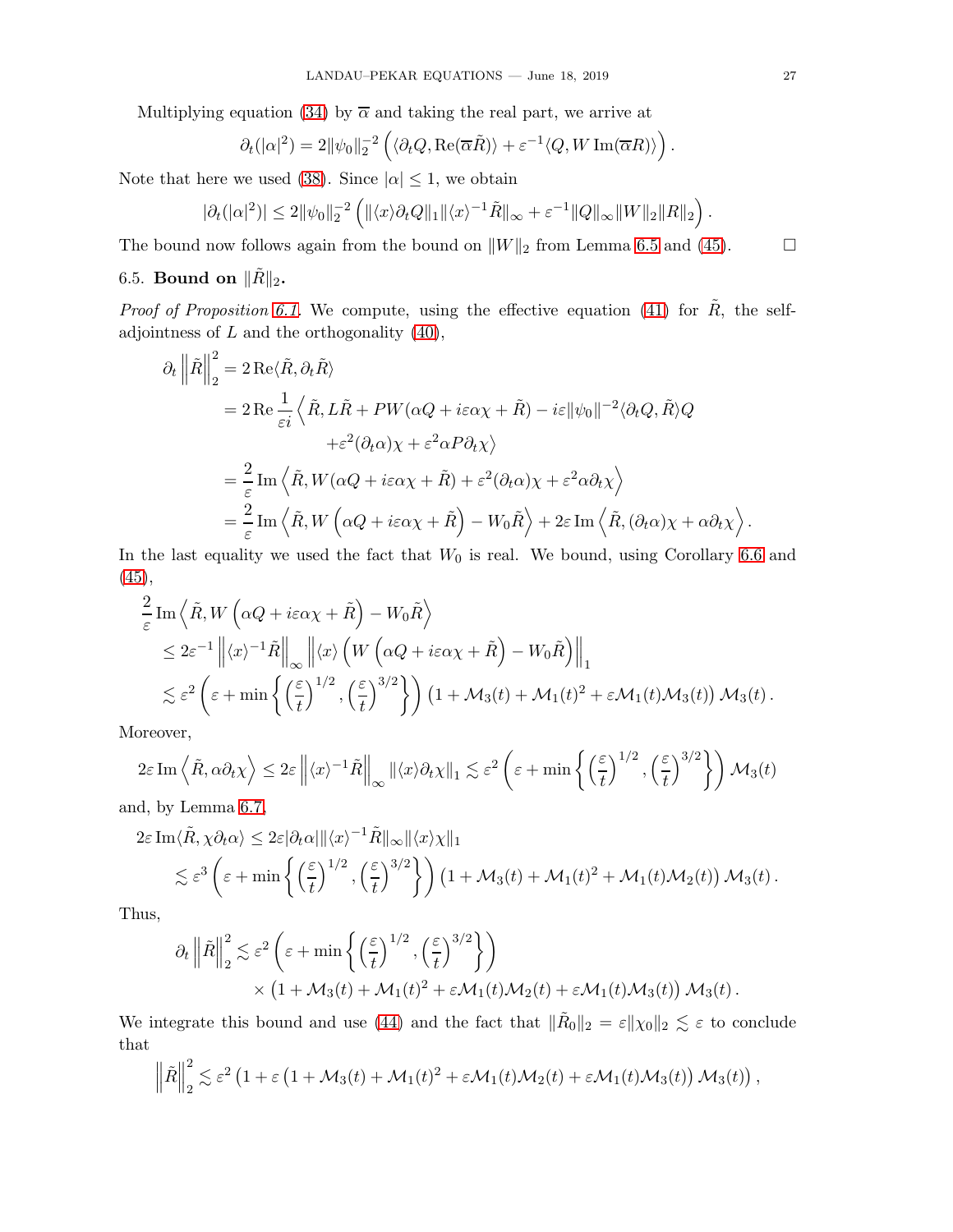that is,

$$
\mathcal{M}_1(t)^2 \lesssim 1 + \varepsilon \left(1 + \mathcal{M}_3(t) + \mathcal{M}_1(t)^2 + \varepsilon \mathcal{M}_1(t) \mathcal{M}_2(t) + \varepsilon \mathcal{M}_1(t) \mathcal{M}_3(t)\right) \mathcal{M}_3(t).
$$

<span id="page-27-0"></span>This implies the bound stated in the proposition.  $\Box$ 

# 6.6. Bound on  $\|\tilde{R}(t)\|_{\infty}$ .

Proof of Proposition [6.2.](#page-22-0) We use the Duhamel formula [\(42\)](#page-21-1) and the dispersive estimate from Theorem [1.4,](#page-3-3) recalling [\(37\)](#page-20-0), to obtain

$$
\left\|\tilde{R}_t\right\|_{\infty} \lesssim \max\left\{1, \left(\frac{\varepsilon}{t}\right)^{1/2}\right\} \left\|\tilde{R}_0\right\|_1
$$
  
+  $\frac{1}{\varepsilon} \int_0^t \max\left\{1, \left(\frac{\varepsilon}{t-s}\right)^{1/2}\right\} \left\|P_s W_s \left(\alpha_s Q_s + i\varepsilon \alpha_s \chi_s + \tilde{R}_s\right)\right\|_1 ds$   
+  $\|\psi_0\|_2^{-2} \int_0^t \left\|P_t U(t, s) Q_s\right\|_{\infty} \left|\langle \partial_s Q_s, \tilde{R}_s \rangle\right| ds$   
+  $\varepsilon \int_0^t \max\left\{1, \left(\frac{\varepsilon}{t-s}\right)^{1/2}\right\} \|\chi_s\|_1 \|\partial_s \alpha_s| ds$   
+  $\varepsilon \int_0^t \max\left\{1, \left(\frac{\varepsilon}{t-s}\right)^{1/2}\right\} \|P_s \partial_s \chi_s\|_1 \|\alpha_s\| ds.$ 

For the first term we simply use  $\|\tilde{R}_0\|_1 = \varepsilon \|\chi_0\|_1 \lesssim \varepsilon$ . For the second one we observe that

<span id="page-27-1"></span>
$$
||P_s f||_1 \le (1 + ||\psi_0||_2^{-2} ||Q_s||_1 ||Q_s||_\infty) ||f||_1 \lesssim ||f||_1.
$$
 (46)

With the bound from Corollary [6.6](#page-25-0) we obtain

$$
\frac{1}{\varepsilon} \int_0^t \max \left\{ 1, \left( \frac{\varepsilon}{t-s} \right)^{1/2} \right\} \left\| P_s W_s \left( \alpha_s Q_s + i\varepsilon \alpha_s \chi_s + \tilde{R}_s \right) \right\|_1 ds
$$
  
\n
$$
\lesssim \varepsilon \int_0^t \max \left\{ 1, \left( \frac{\varepsilon}{t-s} \right)^{1/2} \right\} (1 + \mathcal{M}_3(s) + \mathcal{M}_1(s)^2 + \varepsilon \mathcal{M}_1(s) \mathcal{M}_3(s) + \varepsilon \mathcal{M}_1(s)^2 \mathcal{M}_2(s)) ds
$$
  
\n
$$
\lesssim \varepsilon \left( 1 + \mathcal{M}_3(t) + \mathcal{M}_1(t)^2 + \varepsilon \mathcal{M}_1(t) \mathcal{M}_3(t) + \varepsilon \mathcal{M}_1(t)^2 \mathcal{M}_2(t) \right).
$$

For the third term we use [\(43\)](#page-22-2), together with

$$
\left| \langle \partial_s Q_s, \tilde{R}_s \rangle \right| \leq ||\langle x \rangle \partial_s Q_s||_1 ||\langle x \rangle^{-1} \tilde{R}_s ||_{\infty} \lesssim \varepsilon \left( \varepsilon + \min \left\{ \left( \frac{\varepsilon}{s} \right)^{1/2}, \left( \frac{\varepsilon}{s} \right)^{3/2} \right\} \right) \mathcal{M}_3(s) .
$$

Thus, as in  $(44)$ ,

$$
\|\psi_0\|_2^{-2} \int_0^t \|P_t U(t, s) Q_s\|_\infty \left| \langle \partial_s Q_s, \tilde{R}_s \rangle \right| ds
$$
  

$$
\lesssim \varepsilon^2 \mathcal{M}_3(t) \int_0^t \left( \varepsilon + \min \left\{ \left( \frac{\varepsilon}{s} \right)^{1/2}, \left( \frac{\varepsilon}{s} \right)^{3/2} \right\} \right) ds \lesssim \varepsilon^3 \mathcal{M}_3(t) .
$$

To bound the fourth term we insert the bound from Lemma [6.7,](#page-25-1) recall [\(45\)](#page-23-1) and obtain

$$
\varepsilon \int_0^t \max\left\{1, \left(\frac{\varepsilon}{t-s}\right)^{1/2}\right\} \left\|\chi_s\right\|_1 \left|\partial_s \alpha_s\right| ds \lesssim \varepsilon^2 \left(1 + \mathcal{M}_3(t) + \mathcal{M}_1(t)^2 + \mathcal{M}_1(t)\mathcal{M}_2(t)\right)
$$

$$
\Box
$$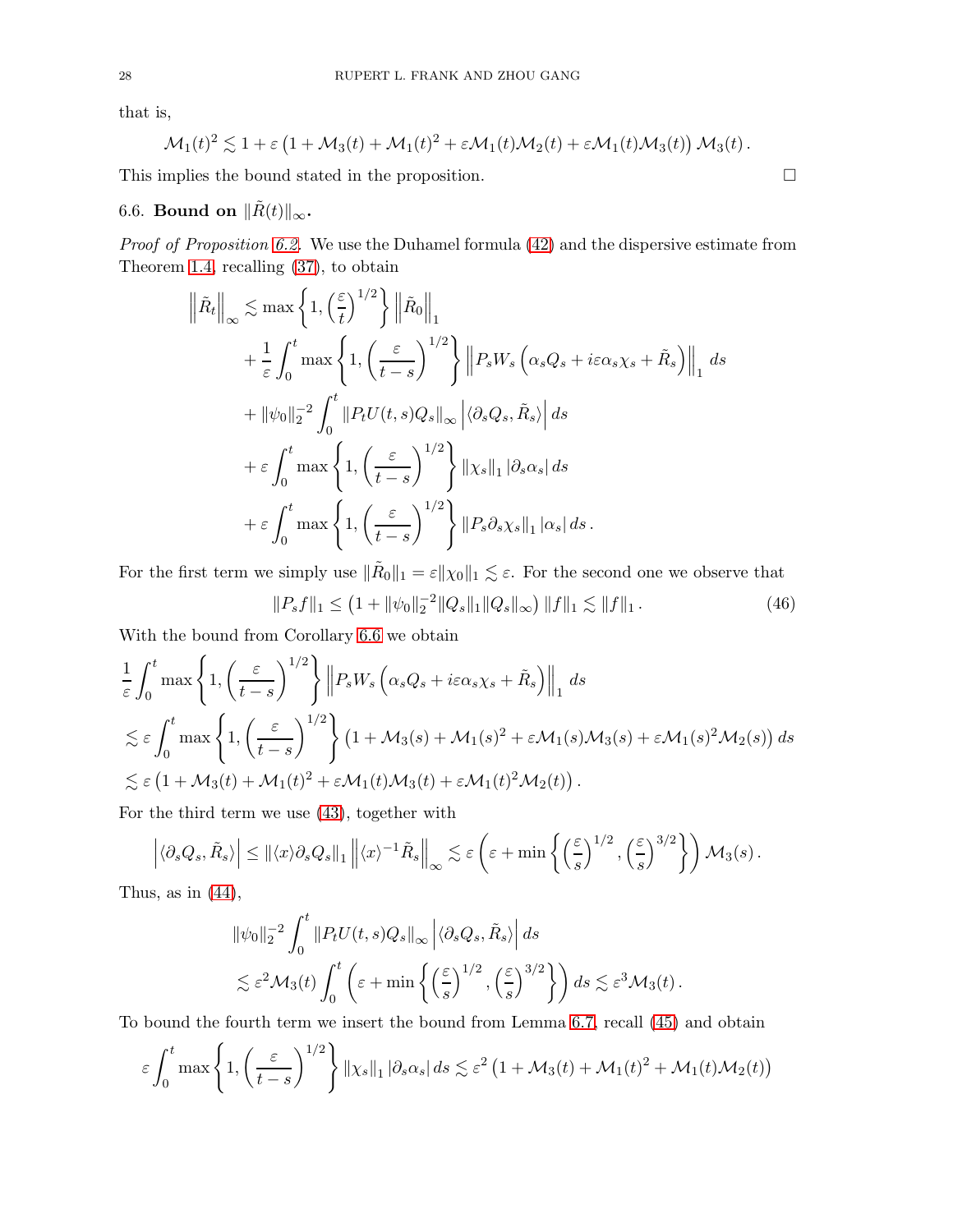and for the fifth term we recall [\(46\)](#page-27-1) and obtain immediately

$$
\varepsilon \int_0^t \max\left\{1, \left(\frac{\varepsilon}{t-s}\right)^{1/2}\right\} ||P_s \partial_s \chi_s||_1 |\alpha_s| ds \lesssim \varepsilon.
$$

To summarize, we have shown that

$$
\begin{aligned}\n\left\|\tilde{R}_t\right\|_{\infty} &\lesssim \varepsilon \max\left\{1, \left(\frac{\varepsilon}{t}\right)^{1/2}\right\} \\
&\quad + \varepsilon \left(1 + \mathcal{M}_3(t) + \mathcal{M}_1(t)^2 + \varepsilon \mathcal{M}_1(t)\mathcal{M}_2(t) + \varepsilon \mathcal{M}_1(t)\mathcal{M}_3(t) + \varepsilon \mathcal{M}_1(t)^2 \mathcal{M}_2(t)\right)\n\end{aligned}
$$

and therefore

$$
\mathcal{M}_2(t) \leq 1 + \mathcal{M}_3(t) + \mathcal{M}_1(t)^2 + \varepsilon \mathcal{M}_1(t) \mathcal{M}_2(t) + \varepsilon \mathcal{M}_1(t) \mathcal{M}_3(t) + \varepsilon \mathcal{M}_1(t)^2 \mathcal{M}_2(t),
$$

as claimed.  $\hfill \square$ 

# <span id="page-28-0"></span>6.7. Bound on  $\|\langle x\rangle^{-1}\tilde{R}(t)\|_{\infty}$ .

Proof of Proposition [6.3.](#page-22-1) We use the Duhamel formula  $(42)$  and the dispersive estimates from Theorem [1.4,](#page-3-3) recalling [\(37\)](#page-20-0), to obtain

$$
\left\| \langle x \rangle^{-1} \tilde{R}_t \right\|_{\infty} \lesssim \min \left\{ \left( \frac{\varepsilon}{t} \right)^{1/2}, \left( \frac{\varepsilon}{t} \right)^{3/2} \right\} \left\| \langle x \rangle \tilde{R}_0 \right\|_1 \n+ \frac{1}{\varepsilon} \int_0^t \min \left\{ \left( \frac{\varepsilon}{t-s} \right)^{1/2}, \left( \frac{\varepsilon}{t-s} \right)^{3/2} \right\} \n\times \left\| \langle x \rangle P_s \left( W_s \left( \alpha_s Q_s + i \varepsilon \alpha_s \chi_s + \tilde{R}(s) \right) - W_{0,s} \tilde{R}_s \right) \right\|_1 ds \n+ \frac{1}{\varepsilon} \int_0^t \left( \frac{\varepsilon}{t-s} \right)^{1/2} \left\| P_s W_{0,s} \tilde{R}_s \right\|_1 ds \n+ \left\| \psi_0 \right\|_2^{-2} \int_0^t \left\| \langle x \rangle^{-1} P_t U(t,s) Q_s \right\|_\infty \left\| \langle \partial_s Q_s, \tilde{R}_s \rangle \right\| ds \n+ \varepsilon \int_0^t \min \left\{ \left( \frac{\varepsilon}{t-s} \right)^{1/2}, \left( \frac{\varepsilon}{t-s} \right)^{3/2} \right\} \left\| \langle x \rangle \chi_s \right\|_1 |\partial_s \alpha_s| ds \n+ \varepsilon \int_0^t \min \left\{ \left( \frac{\varepsilon}{t-s} \right)^{1/2}, \left( \frac{\varepsilon}{t-s} \right)^{3/2} \right\} \left\| \langle x \rangle \chi_s \right\|_1 |\partial_s \alpha_s| ds.
$$

For the first term we simply use  $\left\|\langle x\rangle\tilde{R}_0\right\|_1 = \varepsilon \left\|\langle x\rangle\chi_0\right\|_1 \lesssim \varepsilon$ . For the second one we observe that

<span id="page-28-1"></span>
$$
\|\langle x\rangle P_s f\|_1 \le (1 + \|\psi_0\|^{-2} \|\langle x\rangle Q_s\|_1 \|\langle x\rangle^{-1} Q_s\|_{\infty}) \|\langle x\rangle f\|_1. \tag{47}
$$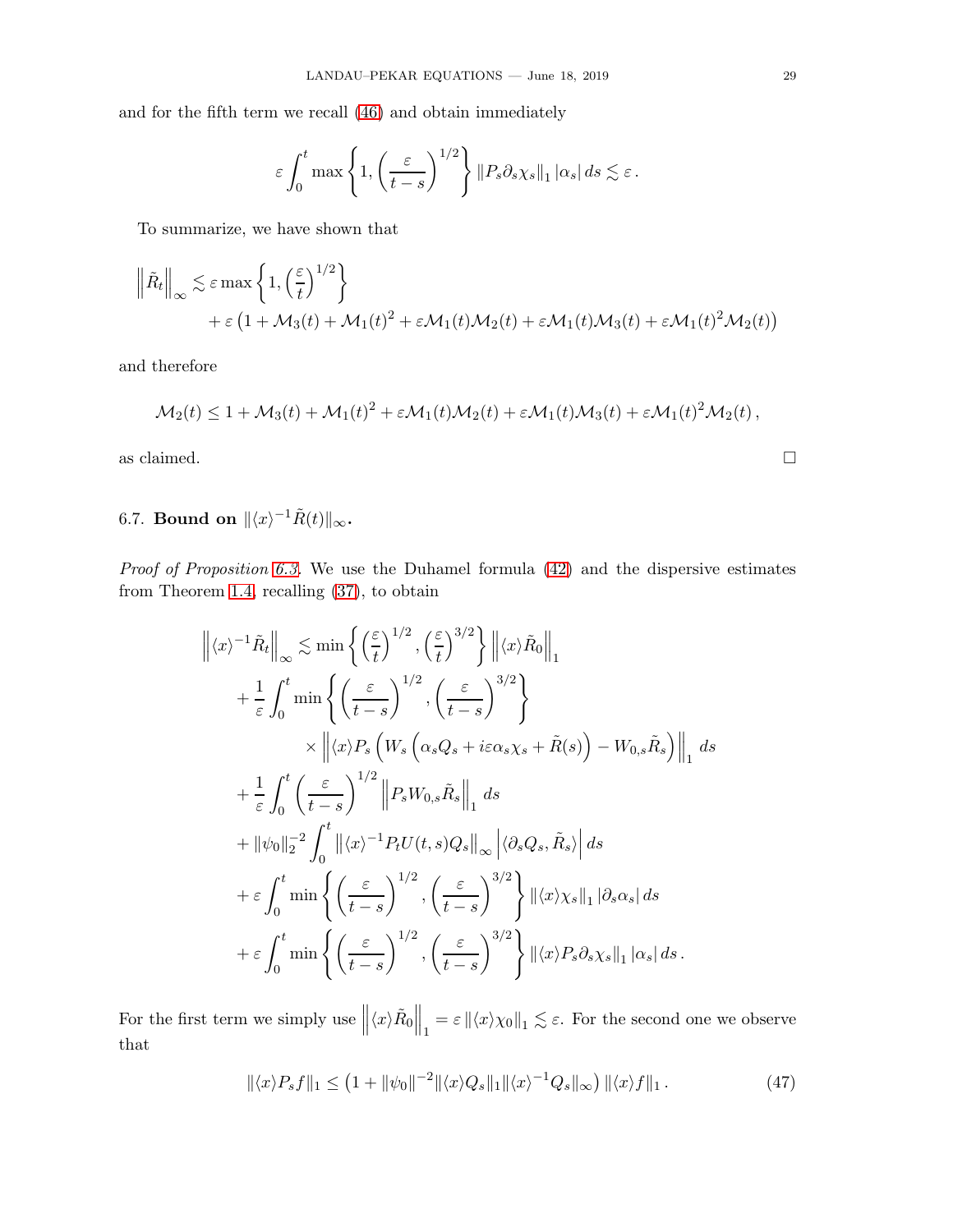Using the bound from Lemma [6.6](#page-25-0) we obtain

$$
\frac{1}{\varepsilon} \int_0^t \min \left\{ \left( \frac{\varepsilon}{t-s} \right)^{1/2}, \left( \frac{\varepsilon}{t-s} \right)^{3/2} \right\} \left\| \langle x \rangle P_s \left( W_s \left( \alpha_s Q_s + i \varepsilon \alpha_s \chi_s + \tilde{R}(s) \right) - W_{0,s} \tilde{R}_s \right) \right\|_1 ds
$$
  
\n
$$
\lesssim \varepsilon \int_0^t \min \left\{ \left( \frac{\varepsilon}{t-s} \right)^{1/2}, \left( \frac{\varepsilon}{t-s} \right)^{3/2} \right\} \left( 1 + \tilde{M}_3(s) + M_1(s)^2 + \varepsilon M_1(s) M_3(s) \right) ds
$$
  
\n
$$
\leq \varepsilon \left( 1 + \tilde{M}_3(t) + M_1(t)^2 + \varepsilon M_1(t) M_3(t) \right) \int_0^t \min \left\{ \left( \frac{\varepsilon}{t-s} \right)^{1/2}, \left( \frac{\varepsilon}{t-s} \right)^{3/2} \right\} ds
$$
  
\n
$$
\lesssim \varepsilon^2 \left( 1 + \tilde{M}_3(t) + M_1(t)^2 + \varepsilon M_1(t) M_3(t) \right).
$$

The last inequality follows by a computation as in [\(44\)](#page-23-0). We emphasize that this bound is the reason why we introduced  $\tilde{\mathcal{M}}_3$  in addition to  $\mathcal{M}_3$ . It would not be clear how to close the argument if on the right side of the previous inequality we had  $\mathcal{M}_3$  instead of  $\mathcal{M}_3$ .

We bound the third term using Corollary [6.6](#page-25-0) and [\(46\)](#page-27-1) and obtain

$$
\frac{1}{\varepsilon} \int_0^t \left( \frac{\varepsilon}{t-s} \right)^{1/2} \left\| P_s W_{0,s} \tilde{R}_s \right\|_1 ds \lesssim \varepsilon^2 \mathcal{M}_1(t)^2 \mathcal{M}_2(t) \int_0^t \left( \frac{\varepsilon}{t-s} \right)^{1/2} ds \lesssim \varepsilon^{5/2} \mathcal{M}_1(t)^2 \mathcal{M}_2(t) .
$$

For the fourth term we argue similarly as in the previous subsection, but slightly more carefully, namely,

$$
\|\psi_0\|_2^{-2} \int_0^t \left\| \langle x \rangle^{-1} P_t U(t, s) Q_s \right\|_\infty \left| \langle \partial_s Q_s, \tilde{R}_s \rangle \right| ds
$$
  
\n
$$
\leq \|\psi_0\|_2^{-2} \int_0^t \left\| P_t U(t, s) Q_s \right\|_\infty \left| \langle \partial_s Q_s, \tilde{R}_s \rangle \right| ds
$$
  
\n
$$
\lesssim \varepsilon^3 \int_0^t \left( 1 + \varepsilon^{-1} \min \left\{ \left( \frac{\varepsilon}{s} \right)^{1/2}, \left( \frac{\varepsilon}{s} \right)^{3/2} \right\} \right) \mathcal{M}_3(s) ds
$$
  
\n
$$
= \varepsilon^3 \tilde{\mathcal{M}}_3(t).
$$

To bound the fifth term we insert the bound from Lemma [6.7](#page-25-1) and obtain, arguing again as in [\(44\)](#page-23-0),

$$
\varepsilon \int_0^t \min \left\{ \left( \frac{\varepsilon}{t-s} \right)^{1/2}, \left( \frac{\varepsilon}{t-s} \right)^{3/2} \right\} ||\langle x \rangle \chi_s||_1 |\partial_s \alpha_s| ds
$$
  

$$
\lesssim \varepsilon^2 \int_0^t \min \left\{ \left( \frac{\varepsilon}{t-s} \right)^{1/2}, \left( \frac{\varepsilon}{t-s} \right)^{3/2} \right\} \left( 1 + \tilde{\mathcal{M}}_3(s) + \mathcal{M}_1(s)^2 + \mathcal{M}_1(s) \mathcal{M}_2(s) \right) ds
$$
  

$$
\lesssim \varepsilon^3 \left( 1 + \tilde{\mathcal{M}}_3(t) + \mathcal{M}_1(t)^2 + \mathcal{M}_1(t) \mathcal{M}_2(t) \right),
$$

and for the sixth term we recall [\(47\)](#page-28-1) and obtain immediately

$$
\varepsilon \int_0^t \min\left\{ \left( \frac{\varepsilon}{t-s} \right)^{1/2}, \left( \frac{\varepsilon}{t-s} \right)^{3/2} \right\} \left\| \langle x \rangle P_s \partial_s \chi_s \right\|_1 |\alpha_s| ds \lesssim \varepsilon^2.
$$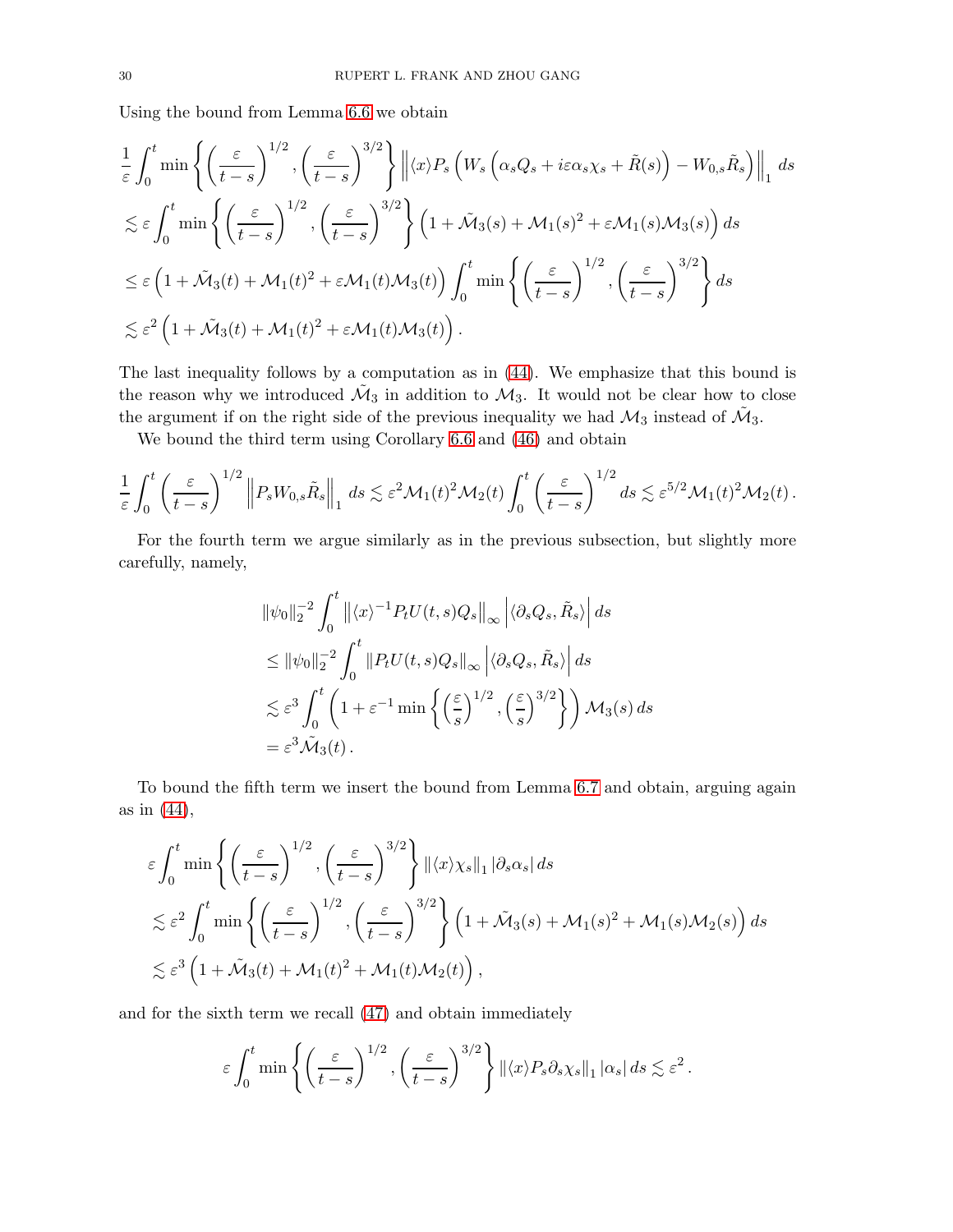To summarize, we have shown that

$$
\left\| \langle x \rangle^{-1} \tilde{R}_t \right\|_{\infty} \lesssim \varepsilon \min \left\{ \left( \frac{\varepsilon}{t} \right)^{1/2}, \left( \frac{\varepsilon}{t} \right)^{3/2} \right\}
$$
  
+  $\varepsilon^2 \left( 1 + \tilde{M}_3(t) + M_1(t)^2 + \varepsilon M_1(t) M_2(t) + \varepsilon M_1(t) M_3(t) + \varepsilon^{1/2} M_1(t)^2 M_2(t) \right)$ 

and therefore

$$
\mathcal{M}_3(t) \le \alpha(t) + \int_0^t \beta(s) \mathcal{M}_3(s) \, ds
$$

with

$$
\alpha(t) \lesssim 1 + \mathcal{M}_1(t)^2 + \varepsilon \mathcal{M}_1(t)\mathcal{M}_2(t) + \varepsilon \mathcal{M}_1(t)\mathcal{M}_3(t) + \varepsilon^{1/2} \mathcal{M}_1(t)^2 \mathcal{M}_2(t)
$$

and

$$
\beta(t) \lesssim 1 + \frac{1}{\varepsilon} \min \left\{ \left( \frac{\varepsilon}{s} \right)^{1/2}, \left( \frac{\varepsilon}{s} \right)^{3/2} \right\}.
$$

By Gronwall's lemma we conclude that

$$
\mathcal{M}_3(t) \leq \alpha(t) e^{\int_0^t \beta(s) ds}.
$$

Since, as in  $(44)$ ,

$$
\int_0^t \beta(s) \, ds \lesssim 1 \,,
$$

we conclude that

$$
\mathcal{M}_3(t) \lesssim \alpha(t) \lesssim 1 + \mathcal{M}_1(t)^2 + \varepsilon \mathcal{M}_1(t) \mathcal{M}_2(t) + \varepsilon \mathcal{M}_1(t) \mathcal{M}_3(t) + \varepsilon^{1/2} \mathcal{M}_1(t)^2 \mathcal{M}_2(t),
$$

<span id="page-30-0"></span>as claimed.  $\Box$ 

6.8. Proof of Theorem [1.2.](#page-1-4) We now show how Propositions [6.1,](#page-21-0) [6.2](#page-22-0) and [6.3,](#page-22-1) together with some results proved along the way, imply our main result.

*Proof of Theorem [1.2.](#page-1-4)* We fix  $T < T^*$  and derive bounds uniformly in  $t \in [0, T]$ . If we insert the bound from Proposition [6.3](#page-22-1) into Proposition [6.2,](#page-22-0) we find

$$
\mathcal{M}_2(t) \lesssim 1 + \mathcal{M}_1(t)^2 + \varepsilon \mathcal{M}_1(t) \mathcal{M}_2(t) + \varepsilon \mathcal{M}_1(t) \mathcal{M}_3(t) + \varepsilon^{1/2} \mathcal{M}_1(t)^2 \mathcal{M}_2(t).
$$

Thus, introducing

$$
\mathcal{M}(t) := (\mathcal{M}_1(t)^2 + \mathcal{M}_2(t)^2 + \mathcal{M}_3(t)^2)^{1/2},
$$

we have shown that

$$
\mathcal{M}_2(t), \mathcal{M}_3(t) \lesssim 1 + \mathcal{M}_1(t)^2 + \varepsilon \mathcal{M}(t)^2 + \varepsilon^{1/2} \mathcal{M}(t)^3 \lesssim 1 + \mathcal{M}_1(t)^2 + \varepsilon^{1/2} \mathcal{M}(t)^3.
$$

On the other hand, from Proposition [6.1](#page-21-0) we obtain

$$
\mathcal{M}_1(t) \lesssim 1 + \varepsilon^{1/2} \mathcal{M}(t) + \varepsilon^{1/2} \mathcal{M}(t)^{3/2} + \varepsilon \mathcal{M}(t)^{3/2} \lesssim 1 + \varepsilon^{1/2} \mathcal{M}(t)^{3/2}.
$$

Inserting this into the above bound on  $\mathcal{M}_2$  and  $\mathcal{M}_3$  we obtain

$$
\mathcal{M}_2(t), \mathcal{M}_3(t) \lesssim 1 + \varepsilon \mathcal{M}(t)^3 + \varepsilon^{1/2} \mathcal{M}(t)^3 \lesssim 1 + \varepsilon^{1/2} \mathcal{M}(t)^3
$$

.

To summarize, we have shown that

$$
\mathcal{M}(t) \lesssim 1 + \varepsilon^{1/2} \mathcal{M}(t)^3.
$$

Since M is continuous and  $\mathcal{M}(0) = \mathcal{M}_1(0) = ||\chi_0||_2 \lesssim 1$  we deduce that, if  $\varepsilon > 0$  is small enough,  $\mathcal{M}(t) \lesssim 1$ .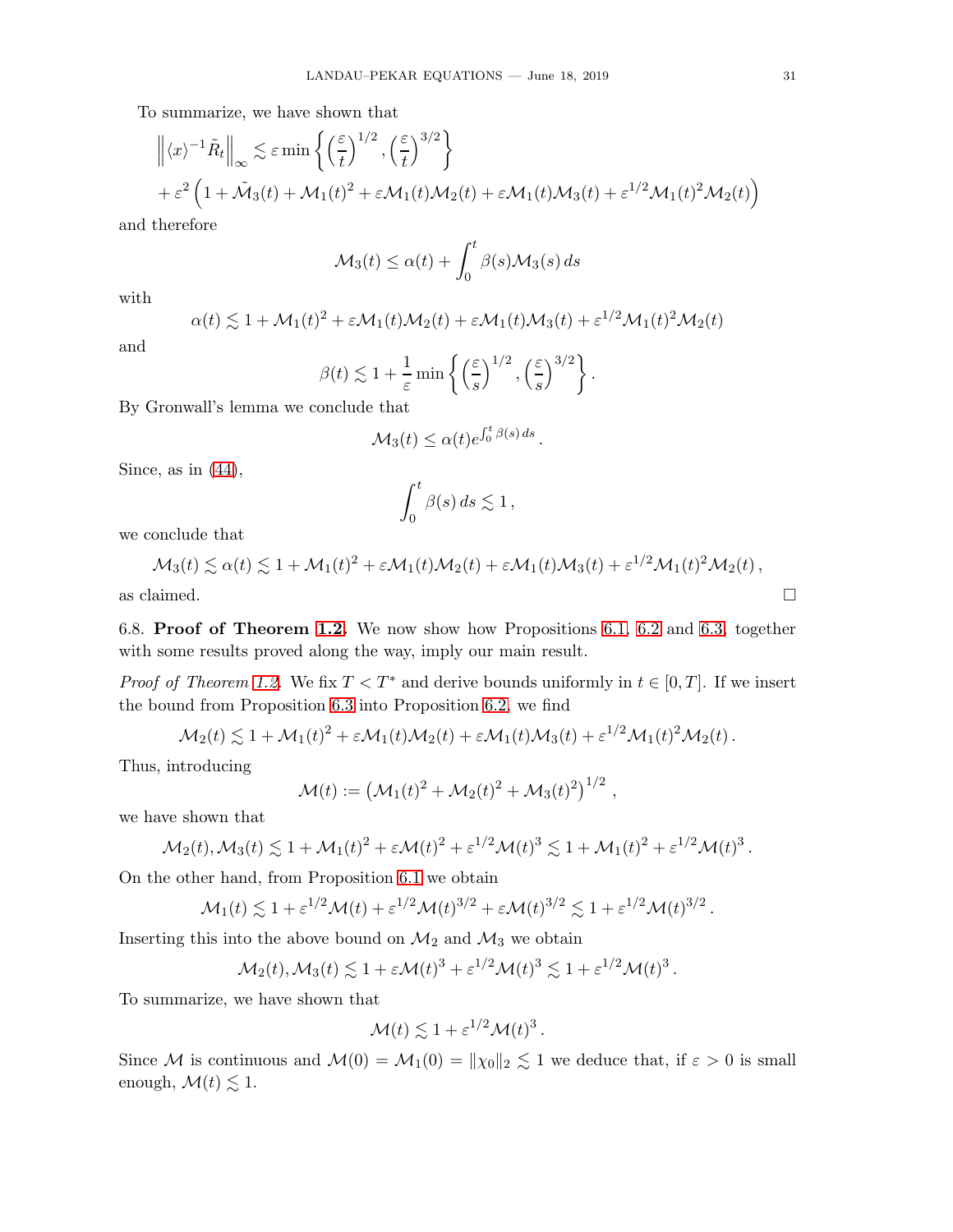In particular,  $\mathcal{M}_1(t) \lesssim 1$ . Since  $\|\hat{i}\epsilon\alpha_t \chi_t\| \lesssim \varepsilon$ , this implies  $\|R\|_2 \lesssim \varepsilon$ , as claimed. The identity  $||R||_2 = ||\psi_0|| \sqrt{1 - |\alpha|^2}$  was already derived in the proof of Lemma [6.5.](#page-23-2)

Moreover, as shown in the proof of Lemma [5.1,](#page-19-5)  $\varphi - V = W$ . Therefore the bound on this function and its derivative follow from Lemma [6.5](#page-23-2) together with the bound  $\mathcal{M} \lesssim 1$ .

The bound on  $\partial_t \alpha$  follows from Lemma [6.7](#page-25-1) together with the bound  $\mathcal{M} \lesssim 1$ . The same lemma also gives

$$
|\partial_t(|\alpha|^2)| \lesssim \varepsilon \left( \varepsilon + \min\{ (\varepsilon/t)^{1/2}, (\varepsilon/t)^{3/2} \} \right).
$$

This is the claimed bound for  $t \geq \varepsilon$ . For  $\varepsilon \leq t$ , we simply estimate  $|\partial_t(|\alpha|^2)| = 2|\operatorname{Re}(\overline{\alpha}\partial_t\alpha)| \leq$  $2|\partial_t\alpha|$  and use the above bound on  $\partial_t\alpha$ . This completes the proof of the theorem.  $\Box$ 

### **REFERENCES**

- <span id="page-31-8"></span>[1] V. S. Buslaev, G. S. Perel'man, Scattering for the nonlinear Schrödinger equation: states that are close to a soliton. (Russian) Algebra i Analiz 4 (1992), no. 6, 63–102; translation in St. Petersburg Math. J. 4 (1993), no. 6, 1111–1142.
- <span id="page-31-17"></span><span id="page-31-9"></span>[2] S. Cuccagna, Stabilization of solutions to nonlinear Schrödinger equations. Comm. Pure Appl. Math. 54 (2001), no. 9, 1110–1145.
- <span id="page-31-4"></span>[3] R. L. Frank, A non-linear adiabatic theorem for the Landau–Pekar equations. Oberwolfach Report (2017), DOI:10.4171, OWR/2017/27.
- [4] R. L. Frank, Z. Gang, Derivation of an effective evolution equation for a strongly coupled polaron. Anal. PDE 10 (2017), no. 2, 379–422.
- <span id="page-31-2"></span>[5] R. L. Frank, L. Geisinger, The ground state energy of a polaron in a strong magnetic field. Comm. Math. Phys. 338 (2015), no. 1, 1–29.
- <span id="page-31-18"></span><span id="page-31-6"></span>[6] R. L. Frank, B. Schlein, *Dynamics of a strongly coupled polaron*. Lett. Math. Phys. 104 (2014), no. 8, 911–929.
- <span id="page-31-12"></span>[7] Z. Gang, P. Grech, Adiabatic theorem for the Gross–Pitaevskii equation. Comm. Partial Differential Equations 42 (2017), no. 5, 731–756.
- [8] Z. Gang, I. M. Sigal, Asymptotic stability of nonlinear Schrödinger equations with potential. Rev. Math. Phys. 17 (2005), no. 10, 1143–1207.
- <span id="page-31-13"></span>[9] M. Goldberg, W. Schlag, Dispersive estimates for Schrödinger operators in dimensions one and three. Comm. Math. Phys. 251 (2004), no. 1, 157–178.
- [10] M. Griesemer, On the dynamics of polarons in the strong-coupling limit. Rev. Math. Phys. 29 (2017), no. 10, 1750030, 21 pp.
- <span id="page-31-1"></span><span id="page-31-0"></span>[11] E. P. Gross, Strong coupling polaron theory and translational invariance. Ann. Phys. 99 (1976), 1–29.
- <span id="page-31-11"></span>[12] E. A. Kochetov, H. Leschke, M. A. Smondyrev, Diagrammatic weak-coupling expansion for the magnetopolaron energy. Z. Phys. B Condensed Matter 89 (1992), 177–186.
- <span id="page-31-3"></span>[13] J. Krieger, W. Schlag, Stable manifolds for all monic supercritical focusing nonlinear Schrödinger equations in one dimension. J. Amer. Math. Soc. 19 (2006), no. 4, 815–920.
- <span id="page-31-5"></span>[14] L. D. Landau, S. I. Pekar, Effective mass of a polaron. Zh. Eksp. Teor. Fiz. 18 (1948), no. 5, 419–423.
- [15] N. Leopold, S. Rademacher, B. Schlein, R. Seiringer, The Landau–Pekar equations: Adiabatic theorem and accuracy, preprint (2019), [arXiv:1904.12532.](http://arxiv.org/abs/1904.12532)
- <span id="page-31-14"></span>[16] H. Mizutani, Dispersive estimates and asymptotic expansions for Schrödinger equations in dimension one. J. Math. Soc. Japan 63 (2011), no. 1, 239–261.
- <span id="page-31-16"></span> $[17]$  I. Rodnianski, W. Schlag, Time decay for solutions of Schrödinger equations with rough and timedependent potentials. Invent. Math. 155 (2004), no. 3, 451–513.
- <span id="page-31-10"></span>[18] I. Rodnianski, W. Schlag, A. Soffer, Dispersive analysis of charge transfer models. Comm. Pure Appl. Math. 58 (2005), no. 2, 149–216.
- <span id="page-31-15"></span>[19] W. Schlag, *Dispersive estimates for Schrödinger operators: a survey*. Mathematical aspects of nonlinear dispersive equations, 255–285, Ann. of Math. Stud., 163, Princeton Univ. Press, Princeton, NJ, 2007.
- <span id="page-31-7"></span>[20] A. Soffer, M. I. Weinstein, Multichannel nonlinear scattering for nonintegrable equations. Comm. Math. Phys. 133 (1990), no. 1, 119–146.